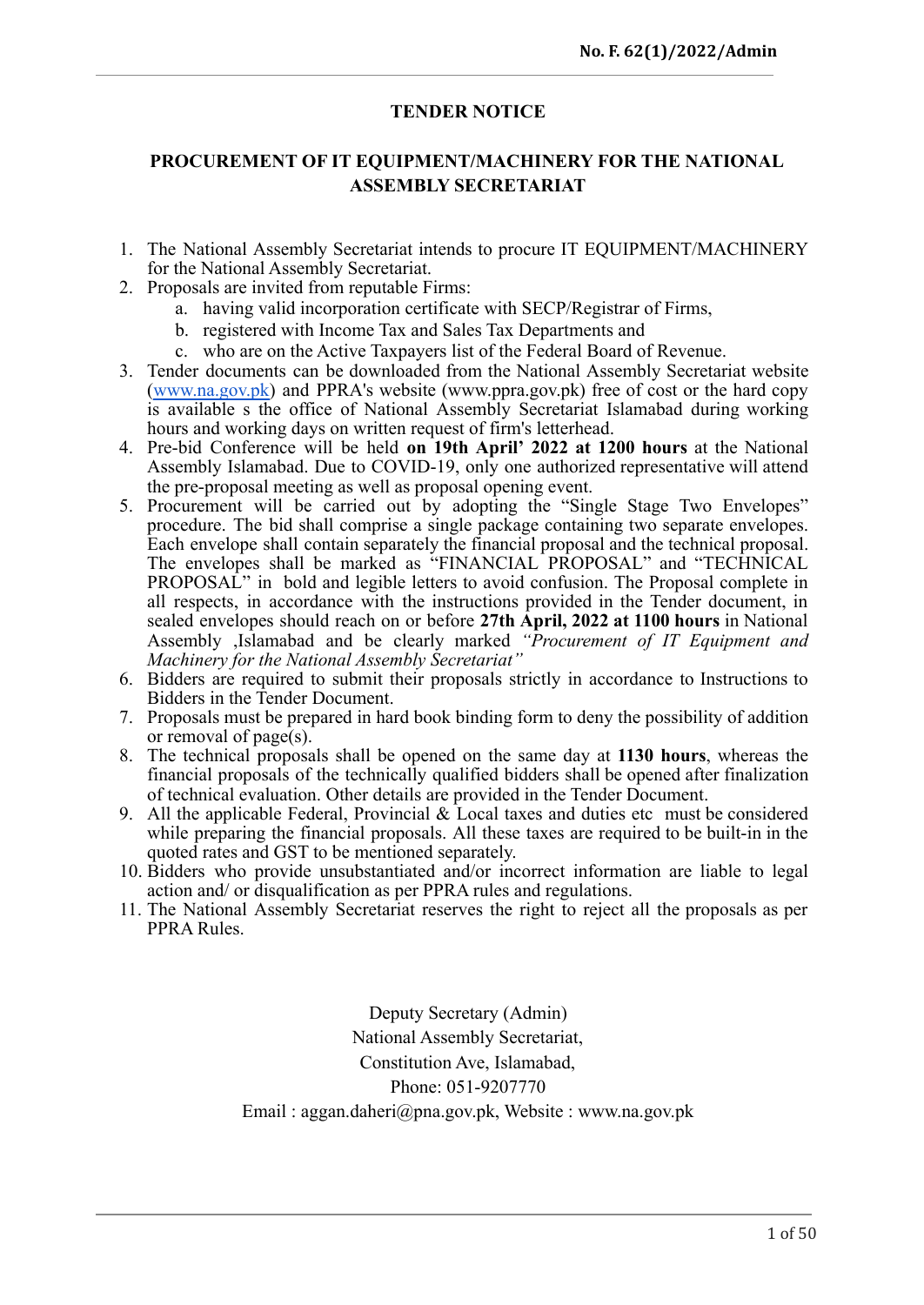

Document  $#_z$ 

# (TENDER DOCUMENT)

FOR

# PROCUREMENT OF IT EQUIPMENT/MACHINERY FOR THE NATIONAL ASSEMBLY SECRETARIAT

# National Assembly Secretariat, Constitution Ave, Islamabad, Islamabad Capital Territory Phone: 051-9207770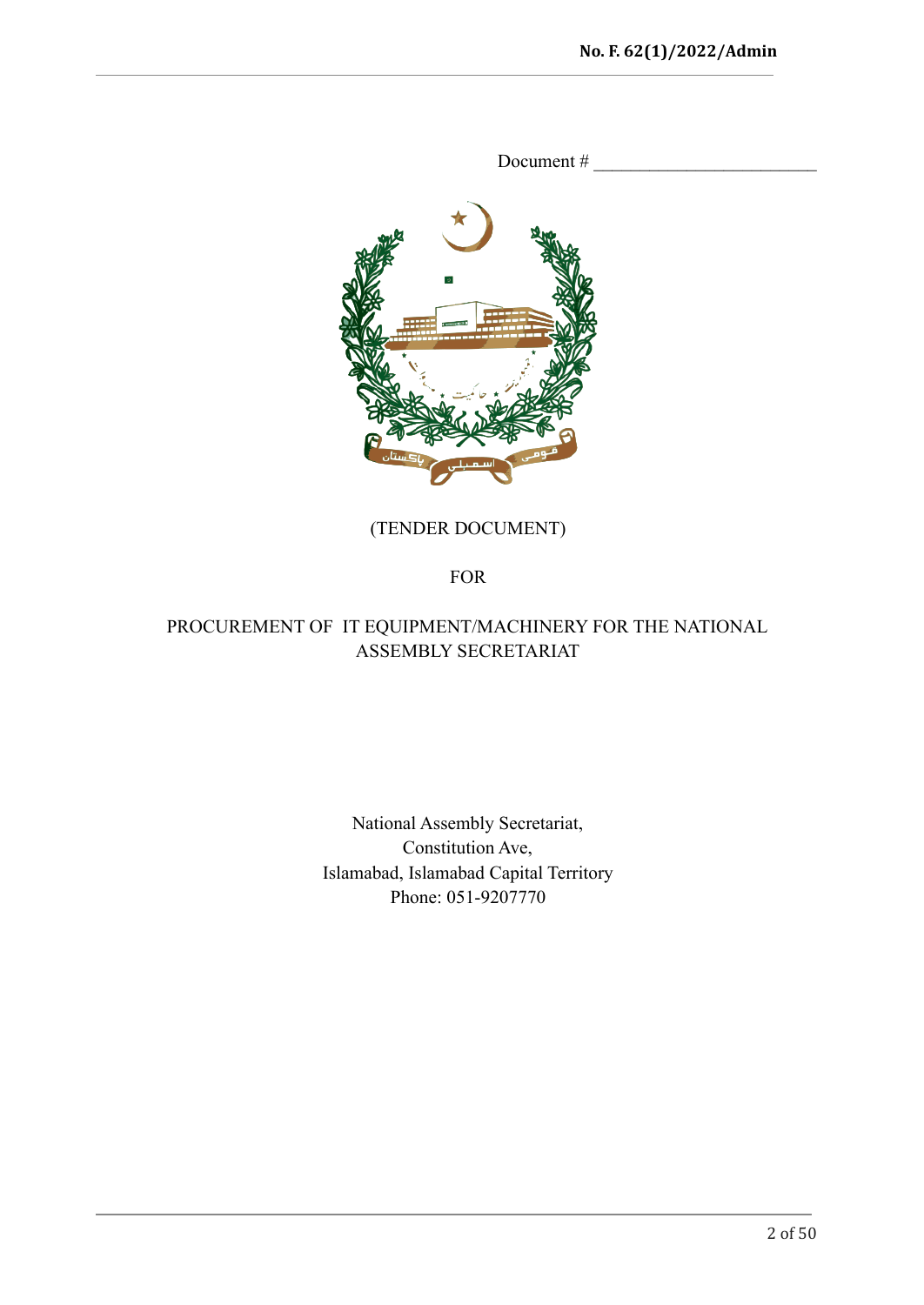# **Table of Content**

| <b>INVITATION TO THE BIDDERS</b>                                | 5              |
|-----------------------------------------------------------------|----------------|
| <b>INSTRUCTIONS TO THE BIDDERS</b>                              | 6              |
| Scope of Work                                                   | 6              |
| Source of Funds                                                 | 6              |
| <b>ELIGIBLE BIDDERS</b>                                         | 6              |
| <b>COST OF TENDERING</b>                                        | 7              |
| <b>CLARIFICATIONS OF TENDERING DOCUMENTS</b>                    | $\overline{7}$ |
| AMENDMENT OF TENDER DOCUMENT                                    | 7              |
| <b>LANGUAGE OF DOCUMENTS</b>                                    | 7              |
| <b>PRICE</b>                                                    | 7              |
| <b>BID SECURITY / EARNEST MONEY</b>                             | 8              |
| <b>VALIDITY OF BIDS</b>                                         | 8              |
| <b>CLARIFICATIONS / CORRECTIONS OF BID</b>                      | 9              |
| <b>RESPONSIVENESS OF BIDS</b>                                   | 9              |
| DEADLINE FOR SUBMISSION OF BID DOCUMENTS                        | 9              |
| <b>OPENING OF BID</b>                                           | 10             |
| <b>EVALUATION OF BIDS</b>                                       | 11             |
| <b>Evaluation of Technical Proposals:</b>                       | 11             |
| <b>Evaluation of Financial Proposals:</b>                       | 11             |
| Award of Contract:                                              | 11             |
| <b>MANDATORY REQUIREMENTS AND TECHNICAL EVALUATION CRITERIA</b> | 13             |
| MANDATORY REQUIREMENTS                                          | 13             |
| <b>Technical Evaluation Criteria</b>                            | 13             |
| PROCESS TO BE CONFIDENTIAL                                      | 15             |
| AWARD CRITERIA PROCURING AGENCY'S RIGHT                         | 15             |
| <b>REQUIREMENT / FORMAT OF BID</b>                              | 15             |
| <b>FIRM'S RESPONSIBILITIES</b>                                  | 16             |
| <b>TIME FOR COMPLETION</b>                                      | 16             |
| <b>SUPPORT/ REPLACEMENT WARRANTY</b>                            | 16             |
| <b>TERMS OF PAYMENT</b>                                         | 16             |
| <b>DEFAULT BY THE FIRM/SUCCESSFUL BIDDER</b>                    | 17             |
| <b>FORCE MAJEURE</b>                                            | 17             |
| <b>WARRANTY/CONTINUITY OF SERVICE</b>                           | 17             |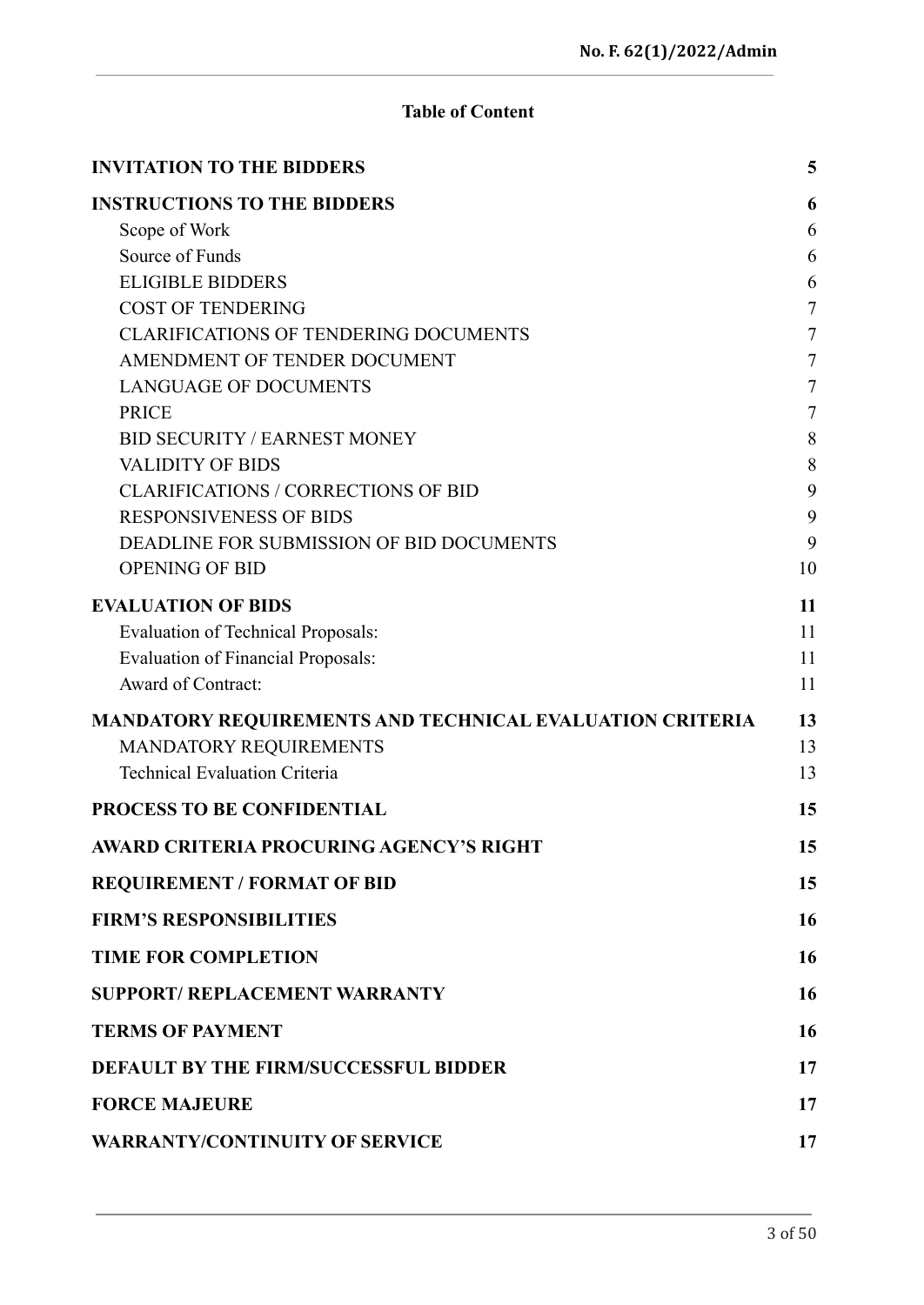| <b>MAINTENANCE</b>                                                                                                                                                                                                                                                                                                                                                                                                                                                                                                                                                                                                                                                          | 17                   |
|-----------------------------------------------------------------------------------------------------------------------------------------------------------------------------------------------------------------------------------------------------------------------------------------------------------------------------------------------------------------------------------------------------------------------------------------------------------------------------------------------------------------------------------------------------------------------------------------------------------------------------------------------------------------------------|----------------------|
| <b>Corrupt and Fraudulent Practices</b>                                                                                                                                                                                                                                                                                                                                                                                                                                                                                                                                                                                                                                     | 19                   |
| <b>General Conditions of Contract</b><br><b>General Provisions</b><br>Commencement, Completion, Modification and Termination of Contract -<br>Obligations of the Consultant                                                                                                                                                                                                                                                                                                                                                                                                                                                                                                 | 21<br>21<br>26<br>32 |
| <b>ANNEX-A</b>                                                                                                                                                                                                                                                                                                                                                                                                                                                                                                                                                                                                                                                              | 38                   |
| Background, Objectives, Scope of Work and Technical Details of<br>the<br><b>Equipment/Machinery for the National Assembly Secretariat</b><br>Background and Introduction of the Procuring Agency<br><b>CONSTITUTIONAL ROLE</b><br><b>LEGISLATIVE PROCEDURE</b><br>National Assembly Strategic Plan 2019-23<br>Purchase Of IT Equipment/Machinery For National Assembly Secretariat.<br>Objective $(s)$ of the Assignment<br>Scope of Services, Tasks (Components) and Expected Deliverables:<br><b>BILL OF QUANTITY</b><br>One Time Charges<br>Required Last Mile Service Level Agreement (SLA) Terms: 99.5%<br><b>Required Hardware Specs</b><br>Required Hardware Summary | IT                   |
| <b>ANNEX-B</b><br><b>FORM OF FINANCIAL BID</b>                                                                                                                                                                                                                                                                                                                                                                                                                                                                                                                                                                                                                              | 43                   |
| Annex-C<br><b>COMPLIANCE CERTIFICATE</b><br>General or special Conditions: The Bidders certify that the following have been submitted in<br>their proposal in response to the tender:                                                                                                                                                                                                                                                                                                                                                                                                                                                                                       | 45                   |
| <b>ANNEX-D</b><br>NON-BLACKLISTING DECLARATION                                                                                                                                                                                                                                                                                                                                                                                                                                                                                                                                                                                                                              | 47                   |
| <b>ANNEX-E</b><br><b>UNDERTAKING / CERTIFICATE</b>                                                                                                                                                                                                                                                                                                                                                                                                                                                                                                                                                                                                                          | 48                   |
| <b>ANNEX-F</b><br>FORM OF CONTRACT FOR THE PROCUREMENT OF IT EQUIPMENT/MACHINERY                                                                                                                                                                                                                                                                                                                                                                                                                                                                                                                                                                                            | 49                   |

FOR THE NATIONAL [ASSEMBLY SECRETARIAT](#page-48-1)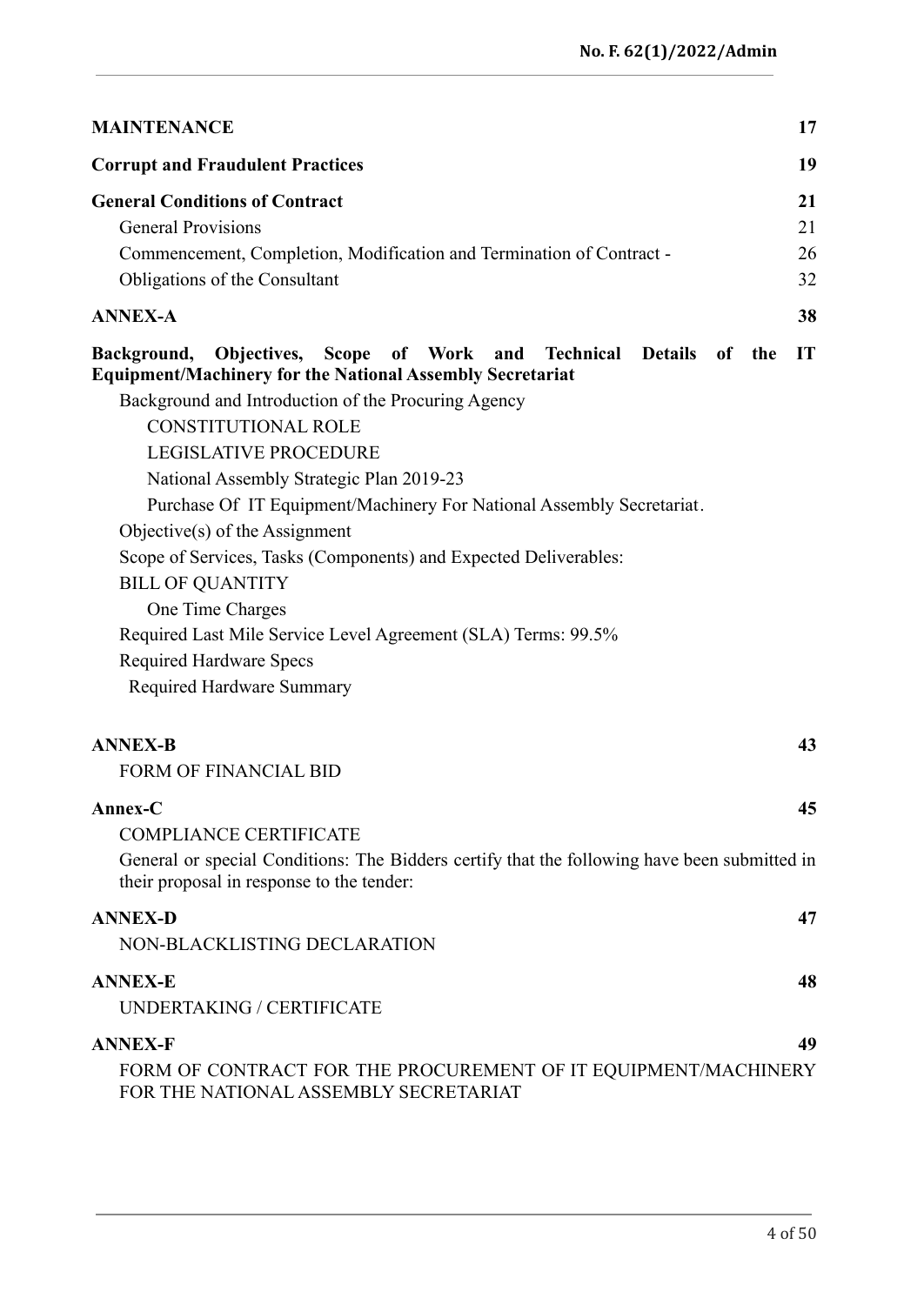## **1. INVITATION TO THE BIDDERS**

- <span id="page-4-0"></span>1.1. National Assembly Secretariat, hereafter referred to as "Procuring Agency" , desires to seek bids from well-reputed, experienced firms to provide IT Equipment/Machinery for the National Assembly Secretariat as specified in the Annex-A.
- 1.2. Bidding shall be conducted under Rule 36 (b) of PPRA Rules 2004 "Single stage – two envelope procedure" The bid shall comprise a single package containing two separate envelopes. Each envelope shall contain separately the financial proposal and the technical proposal. The envelopes shall be marked as "FINANCIAL PROPOSAL" and "TECHNICAL PROPOSAL" in bold and legible letters to avoid confusion.
- 1.3. Important terms and conditions to be adhered by all bidders are attached as Annex-C.
- 1.4. Subscription, Post installation maintenance agreement till end of June 2023, will be signed with the successful bidder. Specimen Contract Agreement attached at Annex-F
- 1.5. Queries related to the tender document shall be directed to the undersigned at least (05) working days ahead of the closing date.

Deputy Secretary (Admin) National Assembly Secretariat, Constitution Ave, Islamabad, Phone: 051-9207770 Email : aggan.daheri@pna.gov.pk , Website : www.na.gov.pk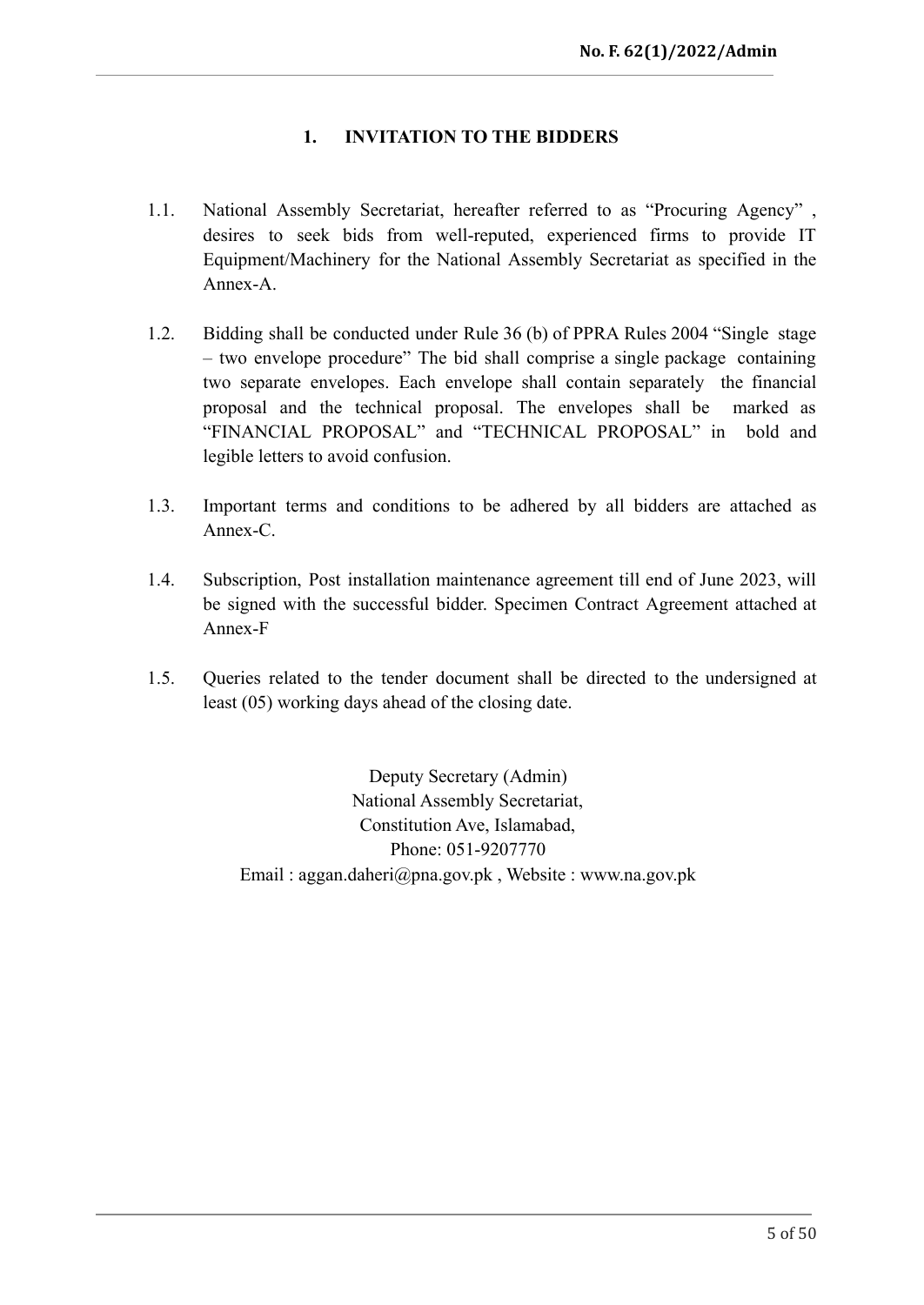## **2. INSTRUCTIONS TO THE BIDDERS**

## <span id="page-5-1"></span><span id="page-5-0"></span>**2.1. Scope of Work**

- A. Scope of Work for the Procurement of *IT Equipment/Machinery for the National Assembly Secretariat* is given in Annex-A of this tender document.
- B. Bidders are required to follow the required specification as detailed in the Annex-A.

## <span id="page-5-2"></span>**2.2. Source of Funds**

The National Assembly Secretariat will make payment from its allocated budget.

## <span id="page-5-3"></span>**2.3. Eligible Bidders**

The bids, which meet the following minimum requisite/mandatory criteria, shall be declared eligible for further evaluation as per TECHNICAL [EVALUATION](#page-12-0) [CRITERIA](#page-12-0) (clause 4 of the Tender document) and subject to fulfillment of the requirements as detailed in Annex-A of this Tender document. Requisite documents must be attached in respect thereof. Bidders shall meet the following minimum eligibility criteria and shall provide the following:

- A. Application letter of Intent for participation in the tendering process.
- B. Valid Company Registration Certificate with SECP or Registrar of Firms etc.,
- C. Copy of Income Tax / Sales Tax Registration.
- D. References of Clients/PO/Work orders from clients as a proof that the Bidder has at least 05 references with point of contact where the Bidder delivered the IT Equipment and Machinery
- E. Audited Profit & Loss (Income Statement) showing Sale volume of company of at least Rs. 10 million in the last 2 years.
- F. Audit reports showing that bidder should have positive net profit after tax for the last three years
- G. Beneficial Owners' Details/SECP Registration or valid registration showing that the bidder has majority shareholding and management by Pakistani Nationals.
- H. Office details at Islamabad / Rawalpindi, and other cities (if applicable) with Phone Numbers / Addresses
- I. Affidavit on Judicial / Stamp Paper of Rs. 100/- or above duly attested by Notary Public that the firm is not black listed by any government / semi government Department as per Specimen at Annex-D.
- J. Affidavit on Judicial / Stamp Paper of Rs. 100/- or above, duly attested by Notary Public that the firm would supply / install and maintain Brand New / Original equipment as a part of the IT Equipment/Machinery for the National Assembly Secretariat. Non compliance to the same may result in immediate termination of supply / work order leading to forfeiture of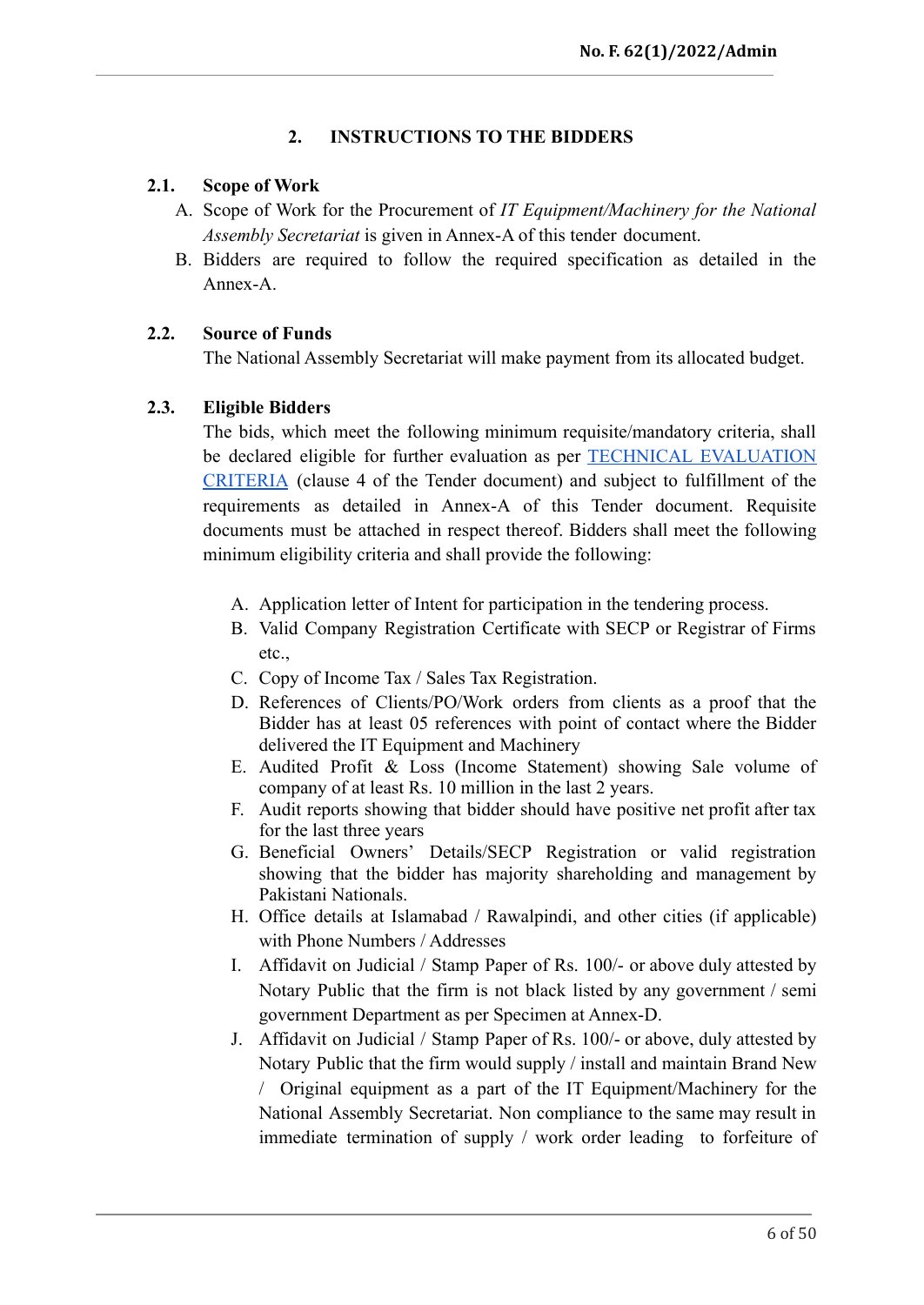earnest money / performance security and blacklisting of firms as per Specimen at Annex-E.

K. Affidavit on Judicial / Stamp Paper of Rs. 100/- or above, duly attested by Notary Public that the firm licensing history with the concerned regulatory authority/ (ies) should be clean during the last three (03) years and none of the licenses ever been canceled / terminated/withdrawn by the authority/(ies).

## <span id="page-6-0"></span>**2.4. COST OF TENDERING**

The bidders shall bear all costs associated with the preparation and submission of its documents, while the Procuring Agency, in no case, shall be responsible or liable for those costs, regardless of the conduct or outcome of the tendering process.

## <span id="page-6-1"></span>**2.5. CLARIFICATIONS OF TENDERING DOCUMENTS**

A prospective bidder requiring any clarification(s) may notify the Procuring Agency or an Officer authorized on its behalf in writing. The Procuring Agency or concerned Officer authorized on its behalf will respond to any request for clarification, which is received well before (approximately 05 working days or more) to the deadline set for the submission of bids. Copies of response by the Procuring Agency to such clarification will be forwarded to prospective bidders (if not already clarified in the tender document or deemed necessary for the bidders).

## <span id="page-6-2"></span>**2.6. AMENDMENT OF TENDER DOCUMENT**

- A. At any time prior to the deadline for submission of bids, the Procuring Agency may, for any reason, whether at its own initiative or in response to a clarification requested by a prospective bidder, modify the tender document by issuing an addendum.
- B. Any addendum thus issued shall form an eternal part of the tender document. To afford bidder's a reasonable time frame in which to take an addendum into account in preparing their bids, the Procuring Agency may at its discretion extend the deadline for submission of bids.

## <span id="page-6-3"></span>**2.7. LANGUAGE OF DOCUMENTS**

- A. Bid Documents and related correspondence will always be in English language.
- B. The bid should have a covering letter on printed letterhead of the firm. All pages of the bid shall be initiated/signed and shall bear the official seal of the person(s) authorized to sign/endorse.
- C. All the relevant technical literature in English Language should be attached with the bid.

## <span id="page-6-4"></span>**2.8. PRICE**

- A. Prices should be quoted in Pak Rupees on Delivered Duty Paid (DDP) site basis.
- B. The price should be inclusive of all installation material (if any).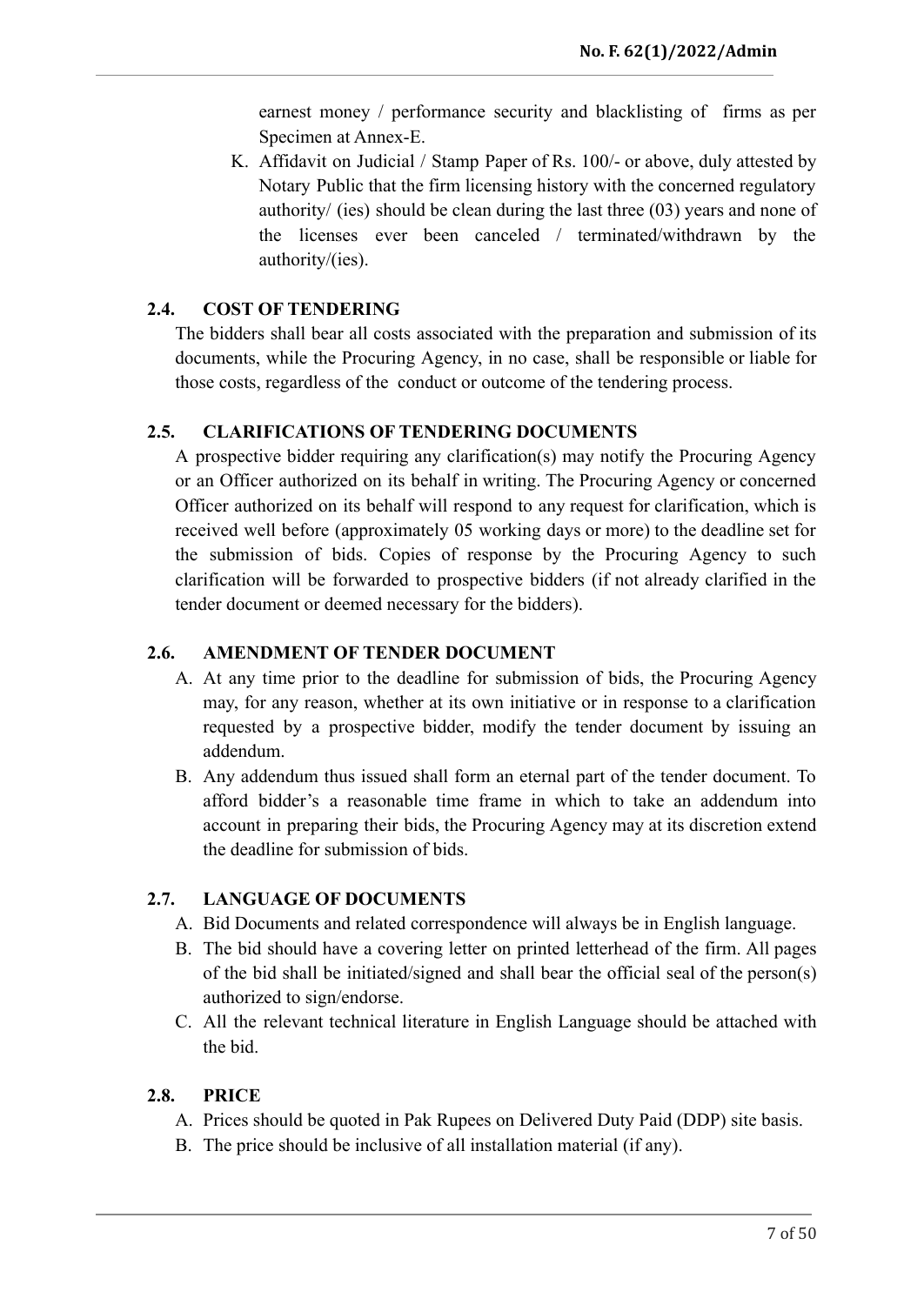- C. The price quoted should be firm, final, and clearly written/typed without any ambiguity.
- D. The price should include all the applicable government taxes, duties, freight etc.
- E. The rates / prices shall be entered against each item in the Bill of Quantity (BOQ). Any item against which no rate or price is entered and left blank by the bidder shall be deemed covered by the rates / prices for other items in the BOQ.
- F. The bid price should include all the government taxes, as per prevailing taxation rates of provincial/federal governments etc.
- G. The price/bid offer shall be valid till 180 days from the date of opening.
- H. The bidder shall deem to have obtained all related information as to the requirements thereto which may affect the bid offer/price if required.

## <span id="page-7-0"></span>**2.9. BID SECURITY / EARNEST MONEY**

- A. The bidder shall furnish a bid security/ earnest money equivalent to PKR 42,000 in the form of a Bank/Demand Draft, Pay Order in favor of the National Assembly Secretariat, Islamabad.
- B. Any bid not accompanied by an acceptable bid security shall stand liable to be rejected by the Procuring Agency as non-responsive.
- C. The bid securities/earnest money of the unsuccessful bidders will be returned upon award of contract to the successful bidder or on expiry of validity of bid security whichever is earlier. The bid securities of bidders, can be returned earlier if supported by a formal request on the bid letterhead with signed.
- D. The term validity of the bid security shall be 180 days
- E. The bid security of the successful bidder will be returned only when the bidder furnishes the required 10% Performance guarantee and upon supply/installation of required system.
- F. The bid security/earnest money may be forfeited/confiscated:
	- a. If a bidder withdraws his bid during the period of bid validity.
	- b. If the bid has overwriting, errors or mistakes in the bid price.
	- c. In the case of a successful bidder, if he fails to furnish the required performance security or fails to supply/install/test/successful operation of the required *IT Equipment/Machinery for the National Assembly Secretariat* as per technical specifications.
	- d. If the bidder fails to meet the requirements in the scope of work and Annex-A of the Tender document
	- e. If the bidder fails to fulfill the mandatory requirements upon which he has given certificates/affidavits etc.

## <span id="page-7-1"></span>**2.10. VALIDITY OF BIDS**

All bids shall remain valid for 180 x days from the date of opening of bids/financial proposals.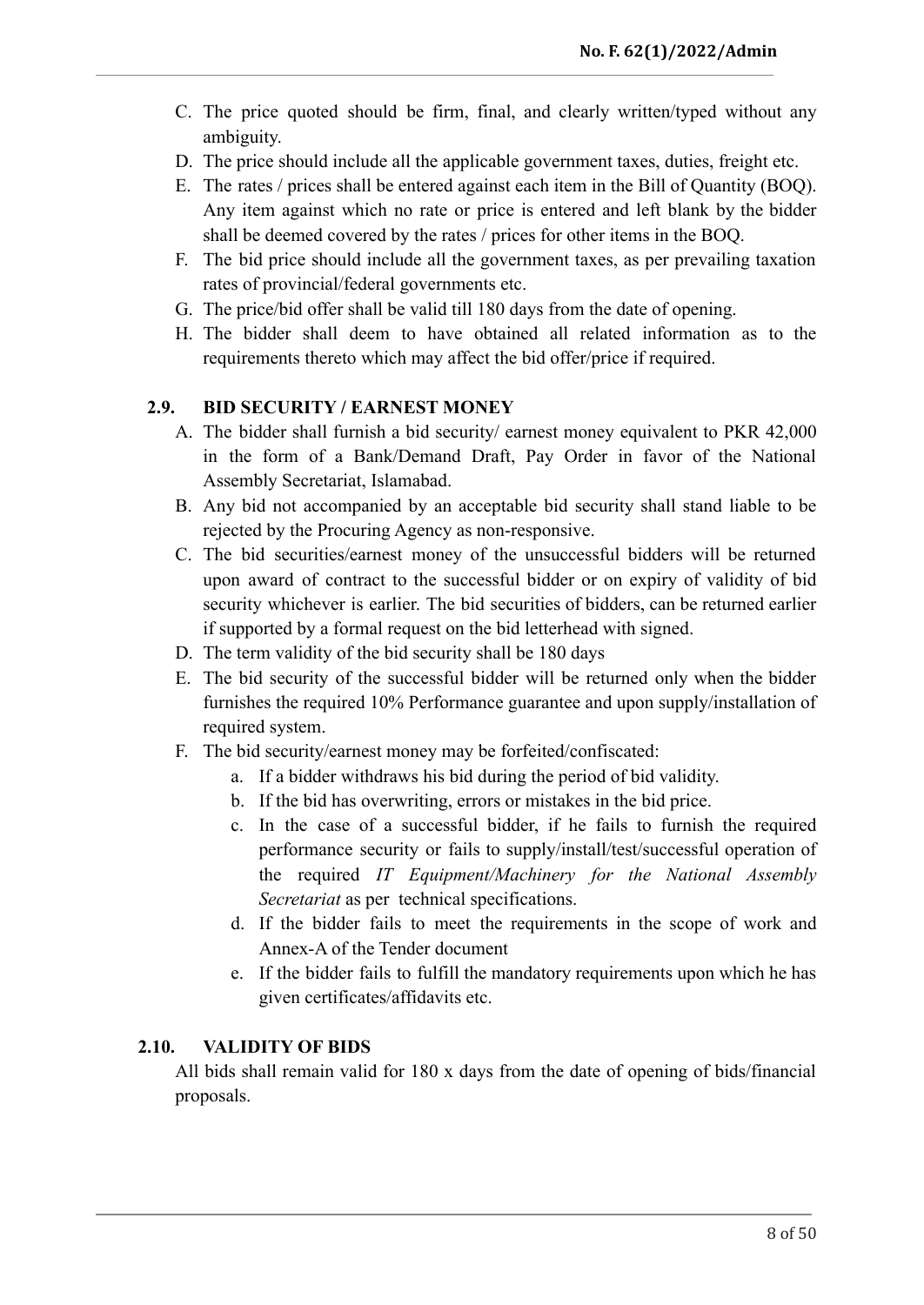# <span id="page-8-0"></span>**2.11. CLARIFICATIONS / CORRECTIONS OF BID**

- A. To assist in the examination, evaluation and comparison of the bids the committee at its discretion may ask the bidder for a clarification of its bid. The request for clarification and the response shall be in writing and no change in the price or substance of the bid shall be sought, offered or permitted.
- B. Arithmetical errors will be rectified on the following basis:
	- a. If there is a discrepancy between unit price and total price that is obtained by multiplying the unit price and quantity, the unit price shall prevail and total price shall be corrected. If there is a discrepancy between the words and figures the amount in words shall prevail. If there is a mistake in addition/totaling that can be corrected.
	- b. If the bidder does not accept the corrected amount of bid, his bid will be rejected and his bid security will be forfeited.

## <span id="page-8-1"></span>**2.12. RESPONSIVENESS OF BIDS**

- A. The valid bid security / earnest is submitted.
- B. The bid is valid till the required period.
- C. The bid prices are firm during its validity and inclusive of all taxes, duties etc.
- D. Compliance to all important terms and conditions of this tender document on specified formats.
- E. The bidder is eligible for tendering and possesses the requisite experience.
- F. The bid does not deviate from the technical requirements.
- G. The bidder submitted all mandatory/requisite documents as mentioned in the tender document.
- H. The bid is generally in order etc.

# <span id="page-8-2"></span>**2.13. DEADLINE FOR SUBMISSION OF BID DOCUMENTS**

- A. The bids shall be delivered in person or sent by Registered mail / Courier service, which should reach the office of the Deputy Secretary (Admin), National Assembly Secretariat, Islamabad, on or before 11:00 am on the 27th of April, 2022 or as specified in the advertisement / web sites of PPRA / Procuring Agency.
- B. Bidding shall be conducted under Rule 36 (b) of PPRA Rules 2004 "Single stage – two envelope procedure" The bid shall comprise a single package containing two separate envelopes. Each envelope shall contain separately the financial proposal and the technical proposal. The envelopes shall be marked as "FINANCIAL PROPOSAL" and "TECHNICAL PROPOSAL" in bold and legible letters to avoid confusion.
- C. Bids should be submitted in sealed envelopes containing necessary information regarding tender notice and warning message "DO NOT OPEN BEFORE 1130 hours on 27th of April, 2022".
- D. Opened, e-mailed or faxed bids will not be accepted.
- E. Any bid received by the Procuring Agency after the date and time of tender opening will be returned as unopened to the sender / bidder.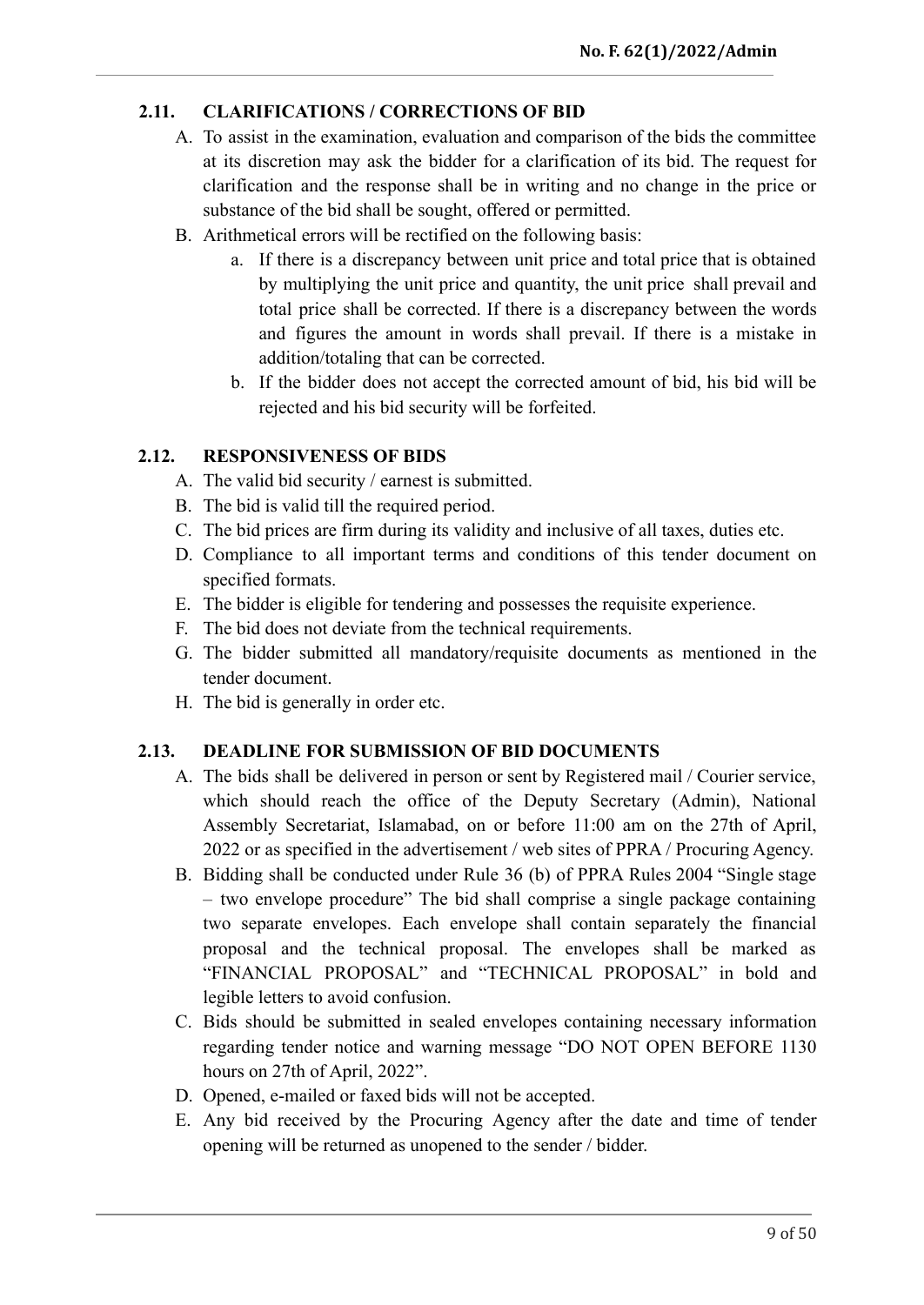## <span id="page-9-0"></span>**2.14. OPENING OF BID**

- A. The Procuring Agency's relevant committee will open all bids at 1130 hrs, on the 27th of April, 2022 in the presence of bidder's representatives who choose to be present at the National Assembly Secretariat.
- B. The relevant committee will resolve any issue raised by the bidders, on the spot. Any issue related to the proceeding after the same have concluded, shall not be entertained verbally or in writing.
- C. The Procuring Agency reserves the right to reject any one or all bids/proposals as per PPRA rules.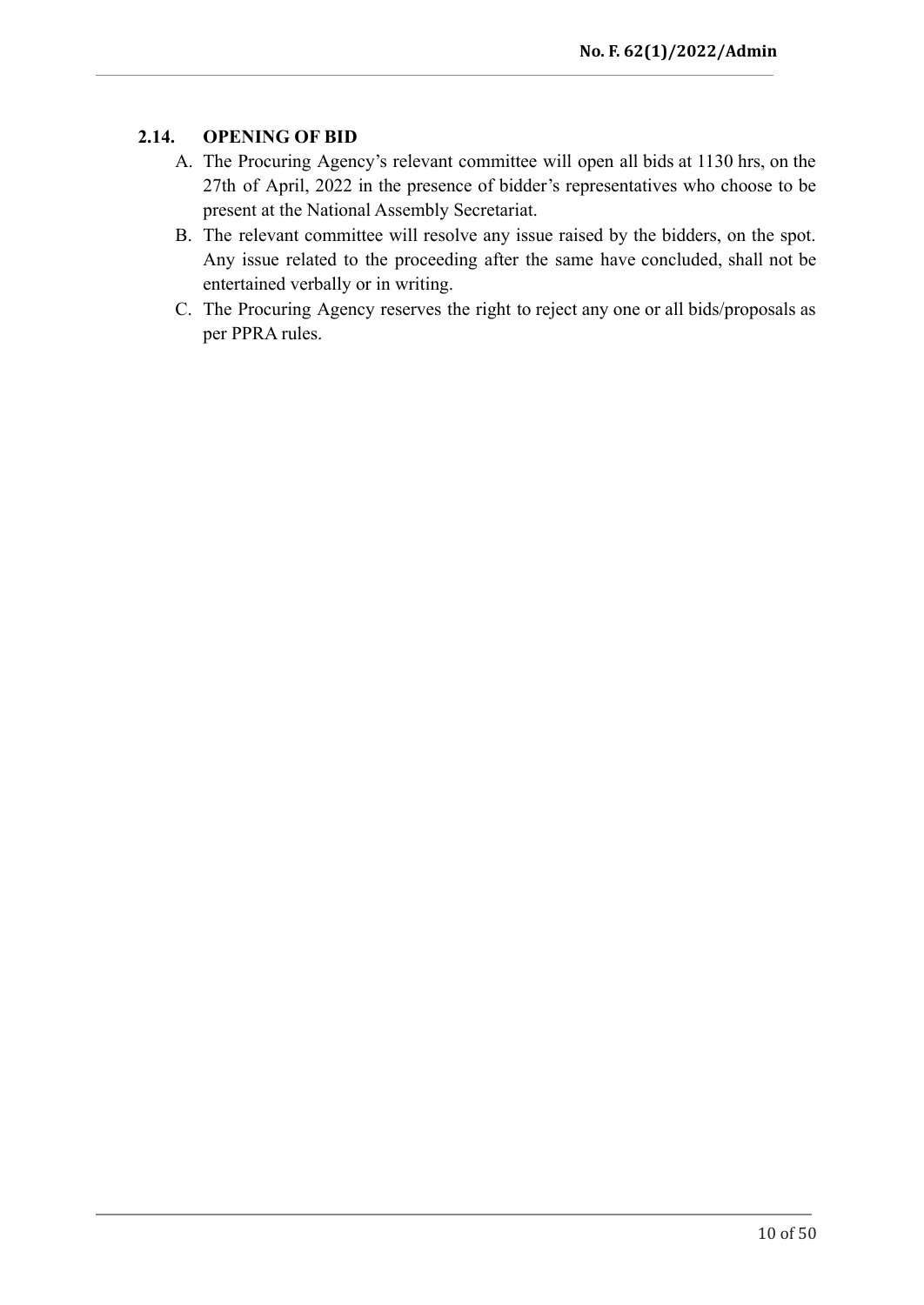## **3. EVALUATION OF BIDS**

- <span id="page-10-0"></span>**A.** A bid determined as non-responsive will be rejected and will not subsequently be made responsive by the bidder by correction of the non-conformity.
- **B.** The Procurement Committee of the Procuring Agency will evaluate the submitted bids.
- **C.** The Submitted bids and proposals will be examined in detail whether the bidder complies with the technical specifications as provided in this tender document and meets the requirements. For this purpose, the bidder's data will be compared with the tender document eligibility and evaluation criteria along with visits to bidder facilities/offices for physical inspection.
- **D.** It will be examined in detail whether the documents comply with the conditions of the tender document. It is expected that no major deviation/stipulation shall be taken by the bidder.
- **E.** Any minor informality or non-conformity or irregularity in the documents, which does not constitute a material deviation, may be waived by Procuring Agency, provided such waiver does not prejudice or affect the relative ranking of any other bidder.

## <span id="page-10-1"></span>**F. Evaluation of Technical Proposals:**

The Procurement committee of the Procuring Agency shall evaluate the Technical Proposals on the basis of their responsiveness to the technical evaluation criteria and points system specified in the Clause 4 of this tender document. Each responsive Proposal will be given a technical score as per the evaluation criteria specified. A Proposal shall be rejected at this stage if it fails to achieve the minimum qualifying technical score of Seventy percent (70%).

## <span id="page-10-2"></span>**G. Evaluation of Financial Proposals:**

In accordance with PPRA Rules to qualify for financial evaluation, the bidders must secure 70% points in Technical Evaluation.

A qualified bidder after scoring 70% points in the Technical Evaluation and who offers the lowest financial bid will be qualified for award of the contract.

According to the Clause 30, sub-clause (2) of PPRA Rules, 2004, the following shall be observed while evaluating the financial bids:

"*For the purposes of comparison of bids quoted in different currencies, the price shall be converted into a single currency specified in the bidding documents. The rate of exchange shall be the selling rate, prevailing on the date of opening of bids specified in the bidding documents, as notified by the State Bank of Pakistan on that day.* "

## <span id="page-10-3"></span>**H. Award of Contract:**

a. The contract will be awarded to the most advantageous bidder in pursuance of Clause 2 (h) (i)  $\&$  (ii) of PPRA Rules 2004(as amended 2020) provided that; such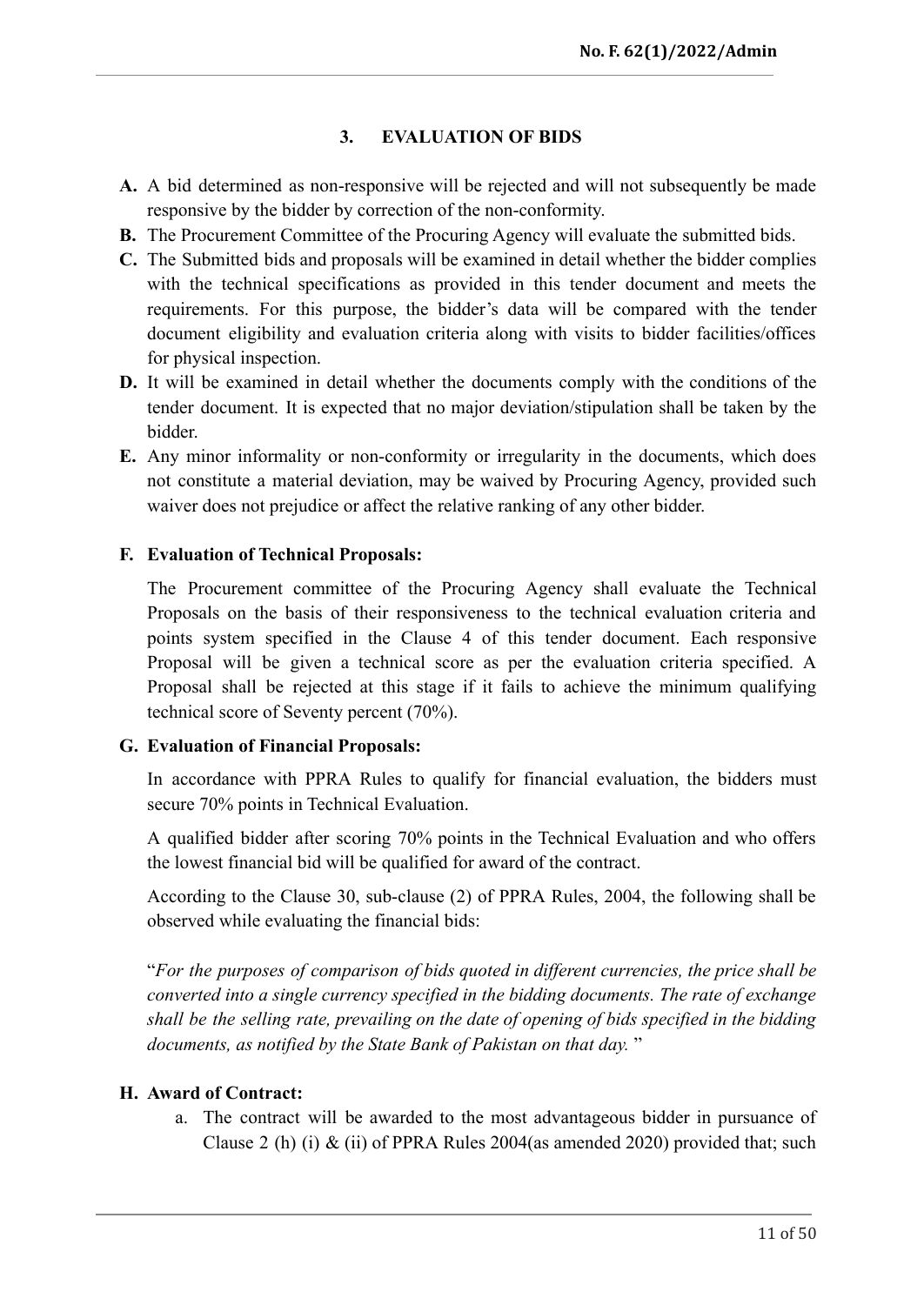bidders have been determined to be eligible as per the mandatory requirement and score 70% or higher in the technical evaluation and provide lowest financial cost.

- b. The selected bidder will have to furnish a performance security  $\omega$  10% of total bid price valid for the period (i.e, 36 x months).
- c. The Procuring Agency reserves the right to accept or reject any submitted bid, as per PPRA rules and to annul the tendering process and reject all bids, at any time prior to award of order, without thereby incurring any liability to the affected bidders or any obligation to inform the affected bidders of the grounds for the Procuring Agency's action.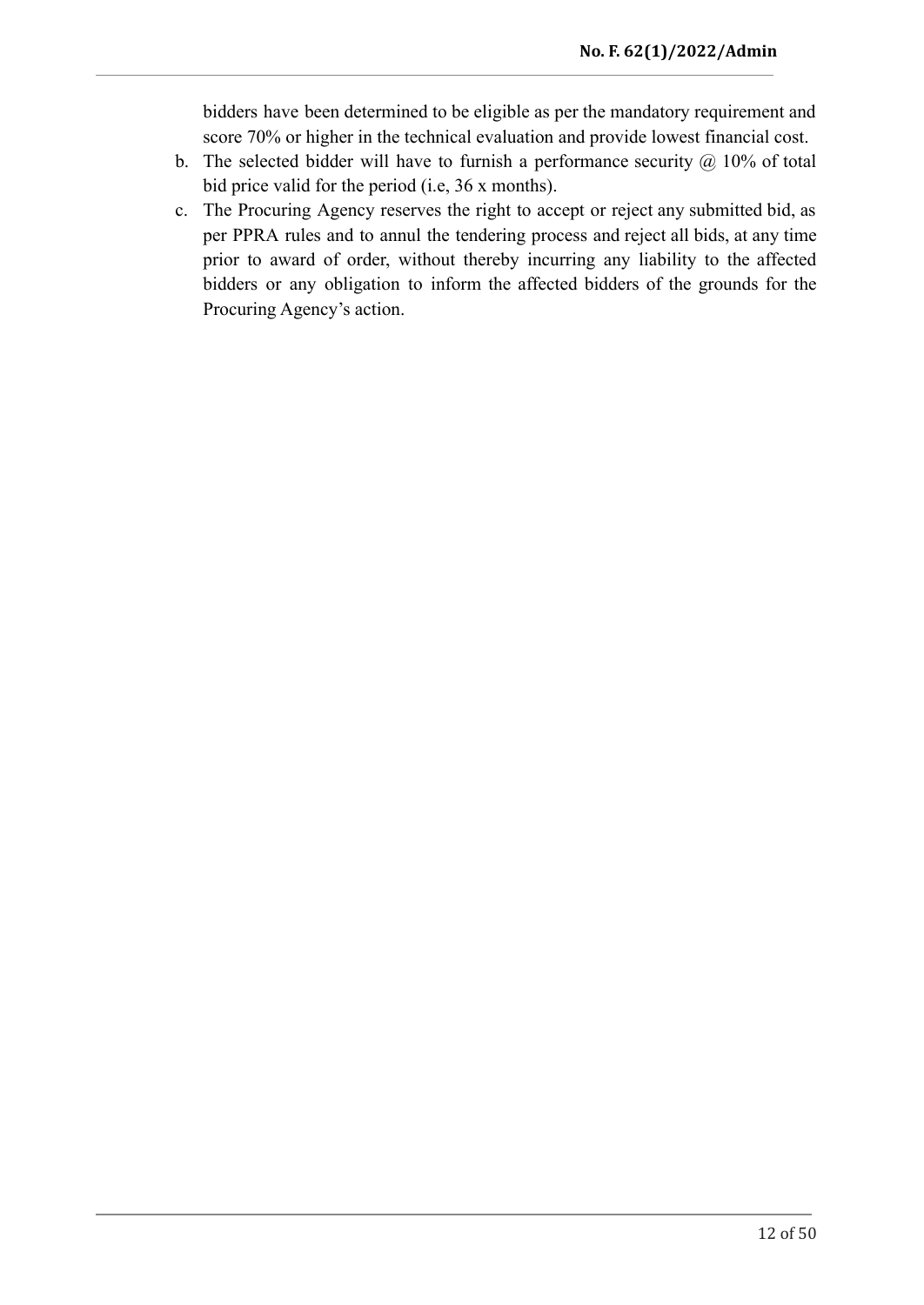## <span id="page-12-0"></span>**4. MANDATORY REQUIREMENTS AND TECHNICAL EVALUATION CRITERIA**

# **A. MANDATORY REQUIREMENTS**

<span id="page-12-1"></span>All responsive Bids/Proposals submitted by bidders/firms fulfilling the following mandatory criteria will be eligible for Technical Evaluation. Those bidders/firms who fail to meet either of the following mandatory criteria shall be disqualified at this stage and their submitted proposals shall not be considered for technical evaluation.

| S.<br>N <sub>0</sub> | <b>Description</b>                                                                                                                                                                                                                                                                                                                      | Criteria  |
|----------------------|-----------------------------------------------------------------------------------------------------------------------------------------------------------------------------------------------------------------------------------------------------------------------------------------------------------------------------------------|-----------|
| $\mathbf{1}$         | Bidder's company must be incorporated in Pakistan. Provide copy of<br>valid SECP's Certificate of Incorporation of company OR FBR's<br>Certificate of Registration of company OR Active Tax Payer status,<br>showing that company is in the business for at least last five $(05)$<br>years                                             | Mandatory |
| 2                    | Bidder should provide an undertaking on legal paper stating that "the<br>bidder's company is not blacklisted by any Government entity in<br>Pakistan for unsatisfactory past performance, corrupt, fraudulent or<br>any other unethical business practices and also not involved in any<br>kind of lawsuits either current or pending." | Mandatory |
| $\overline{3}$       | Bidder should have its own dedicated technical workforce for<br>maintenance of machines under an SLA.                                                                                                                                                                                                                                   | Mandatory |
| $\overline{4}$       | Bidder must have an annual turnover of 10 million in the last 5 year<br>audit report.                                                                                                                                                                                                                                                   | Mandatory |
| 5                    | Bidder must provide a certificate stating that they are TIER 1 OR<br>TIER 2 partner with OEM.                                                                                                                                                                                                                                           | Mandatory |
| 6                    | Bidder must provide Manufacturer's Authorization Letter. (MAL)                                                                                                                                                                                                                                                                          | Mandatory |

# **B. Technical Evaluation Criteria**

All responsive and eligible Bids/Proposals submitted by bidders/firms fulfilling all the mandatory criteria laid down in the tender document shall be considered for Technical Evaluation. The Technical Evaluation of responsive and eligible bids/proposals shall be carried out using the following criteria: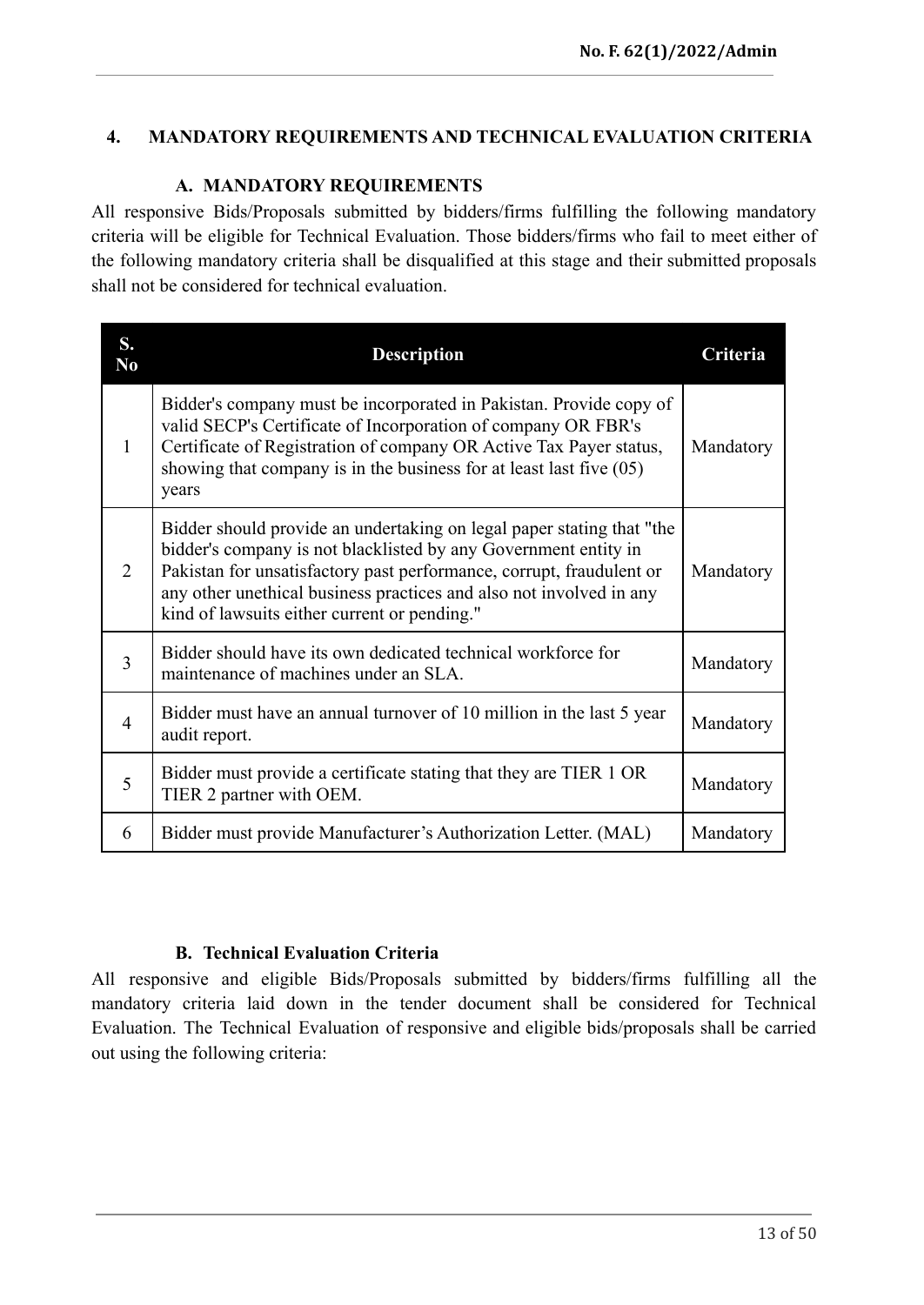| S.<br>No.      | <b>Item</b>                                                                                                                                                                                                                                  | <b>Score</b> | Criteria                                                         | Proof                                                       | <b>Response</b><br>of Bidder |                |
|----------------|----------------------------------------------------------------------------------------------------------------------------------------------------------------------------------------------------------------------------------------------|--------------|------------------------------------------------------------------|-------------------------------------------------------------|------------------------------|----------------|
|                |                                                                                                                                                                                                                                              |              |                                                                  |                                                             | <b>YES</b>                   | N <sub>O</sub> |
| $\mathbf{1}$   | Bidder's licensing history with<br>the concerned regulatory<br>authority/ (ies) should be clean<br>during the last three $(03)$ years<br>and none of the licenses ever<br>been canceled /<br>terminated/withdrawn by the<br>authority/(ies). | 30           | <b>Full Score</b><br>if<br>available.<br>Zero score<br>otherwise | Affidavit on<br>stamp paper<br>required.                    |                              |                |
| $\overline{2}$ | Bidder to submit at least 5<br>references with point of contact<br>where the Bidder delivered the<br>IT Equipment/Machinery<br>solution                                                                                                      | 40           | <b>Full Score</b><br>if<br>available.<br>Zero score<br>otherwise | References of<br>Clients/PO/<br>Work orders                 |                              |                |
| 3              | Bidder should provide audited<br>Profit & Loss (Income<br>Statement) showing Sale volume<br>of company of at least Rs. 10<br>million in last 2 years.                                                                                        | 30           | <b>Full Score</b><br>if<br>available.<br>Zero score<br>otherwise | <b>Attested Profit</b><br>and Loss<br>(Income<br>Statement) |                              |                |
| $\overline{4}$ | Bidder's company should have<br>positive net profit after tax for<br>the last five years                                                                                                                                                     | 30           | <b>Full Score</b><br>if<br>available.<br>Zero score<br>otherwise | <b>Audit Reports</b>                                        |                              |                |
| 5              | Bidders must have majority<br>shareholding and management<br>by Pakistani Nationals.                                                                                                                                                         | 30           | <b>Full Score</b><br>if<br>available.<br>Zero score<br>otherwise | Beneficial<br>Owners'<br>Details/SECP<br>Registration       |                              |                |
| 6              | Bidder shall submit bank<br>account maintenance letter from<br>respective bank showing<br>satisfactory track record                                                                                                                          | 30           | <b>Full Score</b><br>if<br>available.<br>Zero score<br>otherwise | <b>Bank Account</b><br>Statement<br>Letter                  |                              |                |
| $\overline{7}$ | Proposal provides 24x7x365<br>helpdesk and TAC support<br>available with the<br>operator/bidder                                                                                                                                              | 40           | <b>Full Score</b><br>if<br>available.<br>Zero score<br>otherwise | (Affidavit on<br>stamp paper<br>required)                   |                              |                |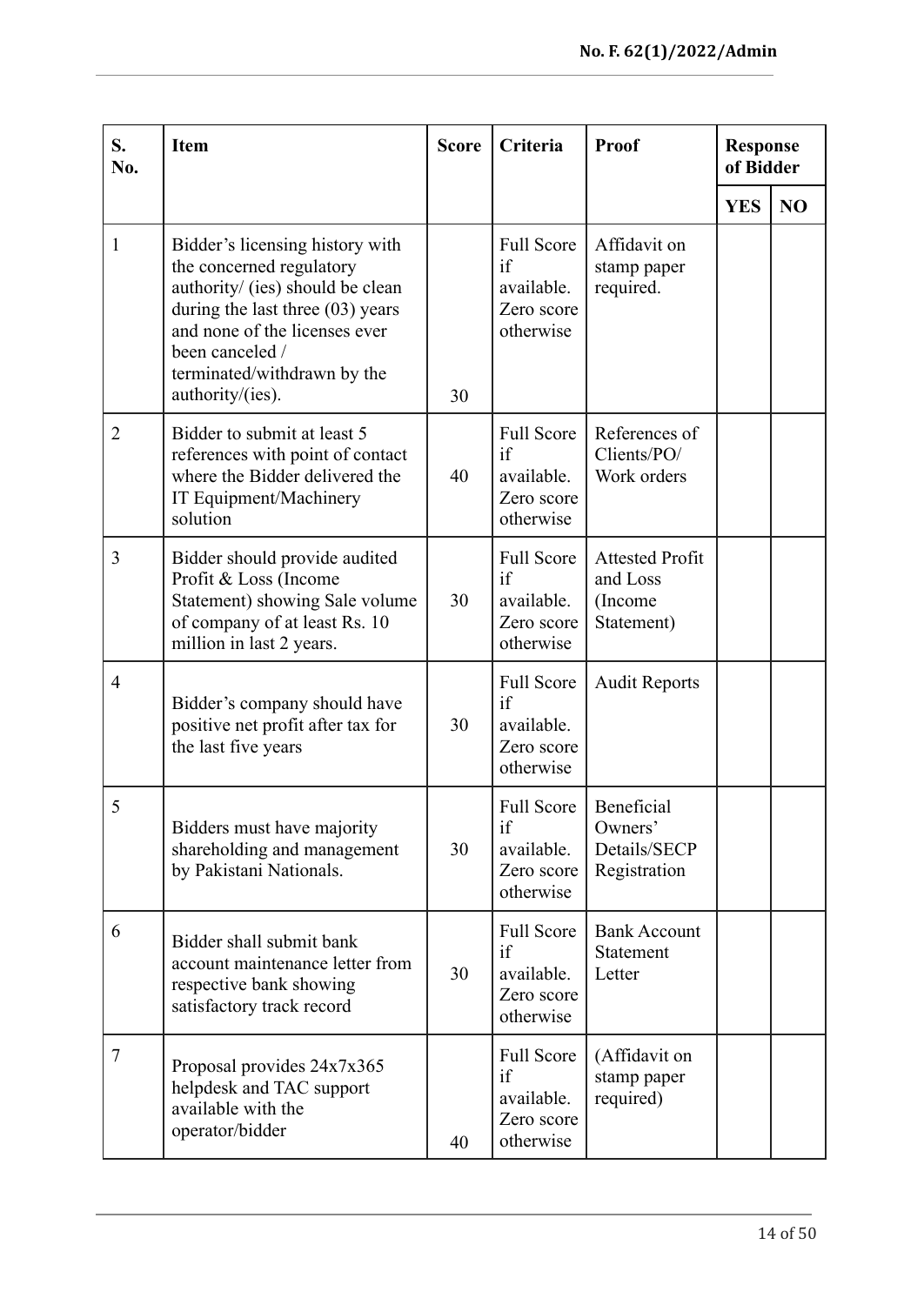| $\sim$ $\sim$ $\sim$<br>$\ddotsc$ | -- |  |  |
|-----------------------------------|----|--|--|
|                                   |    |  |  |

#### TOTAL TECHNICAL SCORE= 230

MINIMUM SCORE FOR TECHNICAL QUALIFICATION is 70% of the TOTAL TECHNICAL SCORE

#### MINIMUM SCORE FOR TECHNICAL QUALIFICATION=70% of 230=161

#### **Notes** :

- A. Bidder's response to an evaluation with YES, represented with 'Y' will receive full specified score against an evaluation point as specified in the evaluation criteria table above
- B. Bidder's response to an evaluation with NO, represented with 'N' will receive ZERO score against an evaluation point as specified in the evaluation criteria table above
- C. Minimum passing marks for technical qualification is 70% besides compliance of all mandatory clauses.

#### **5. PROCESS TO BE CONFIDENTIAL**

- <span id="page-14-0"></span>A. No bidder shall contact the Procuring Agency on any matter relating to its tendering process from the time of opening to the time of tendering announcement.
- B. Any effort by a bidder to influence the Procuring Agency in the evaluation, comparison or selection decision may result in the rejection of its bid.

## **6. AWARD CRITERIA PROCURING AGENCY'S RIGHT**

- <span id="page-14-1"></span>A. The contract will be awarded to the most advantageous bidder in pursuance of Clause 2 (h) (i) & (ii) of PPRA Rules 2004(as amended 2020) provided that; such bidders have been determined to be technically qualified to satisfactorily perform the contract. The selected bidder will have to furnish a performance security  $\omega$  10% of total bid price valid for the warranty period (i.e, 12 x months).
- B. The Procuring Agency reserves the right to accept or reject any submitted bid, as per PPRA rules and to annul the tendering process and reject all bids, at any time prior to award of order, without thereby incurring any liability to the affected bidders or any obligation to inform the affected bidders of the grounds for the Procuring Agency's action.

## **7. REQUIREMENT / FORMAT OF BID**

<span id="page-14-2"></span>All bidders shall quote their rates along with PKR 42,000 Bid Security / Earnest Money for six moths (6 months) starting from the date of Bid Opening in the form of a Pay Order / Demand Draft as per this Tender Document requirement / obligations.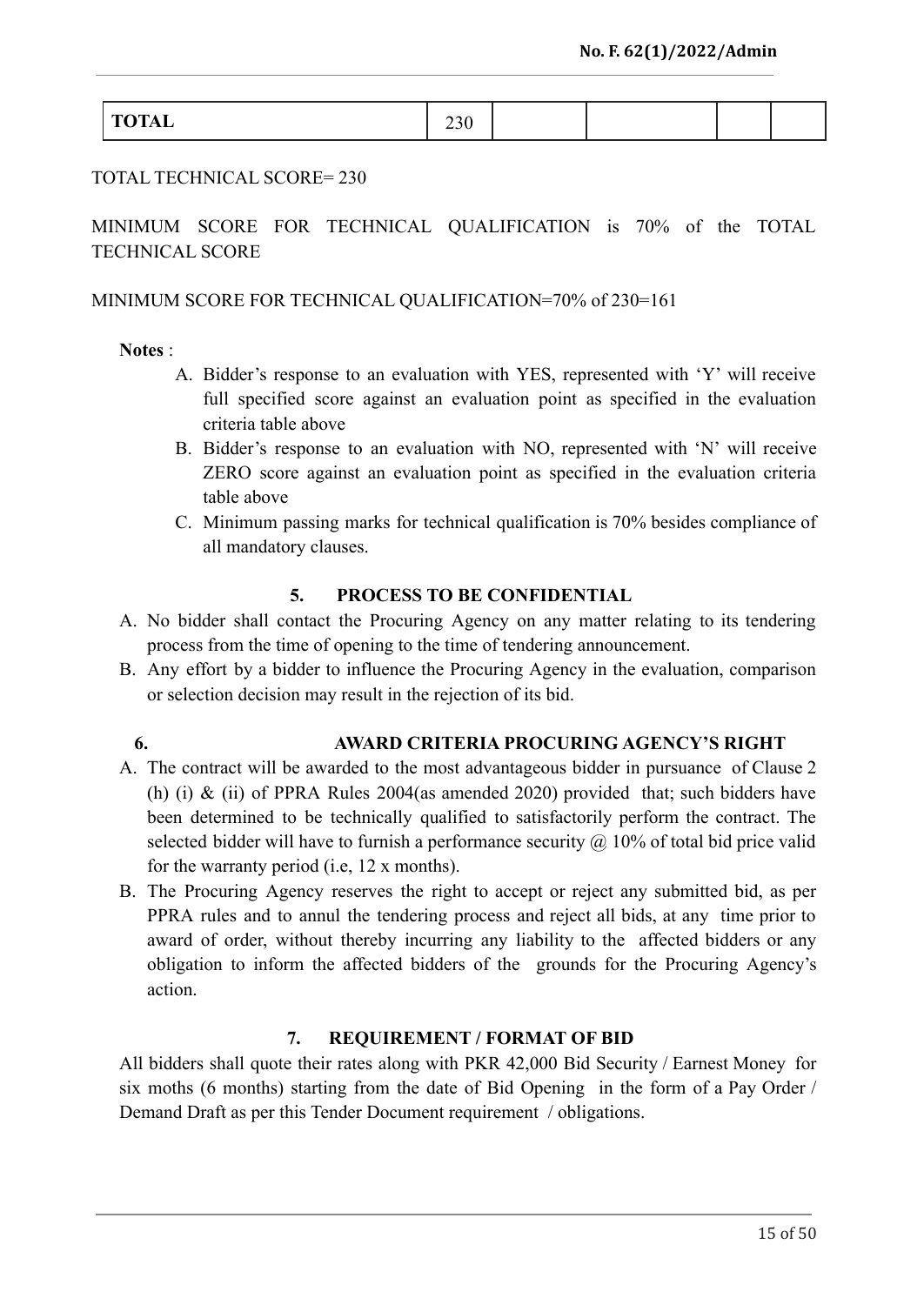## **8. FIRM'S RESPONSIBILITIES**

- <span id="page-15-0"></span>A. The successful bidder shall supply/install/deploy the *IT Equipment/Machinery for the National Assembly Secretariat* in accordance with the supply / work order at the National Assembly Secretariat Islamabad.
- B. The firm shall not subcontract the supply / work order.
- C. The firm shall fulfill the scope of work specified in the tender document
- D. The firm shall fulfill the requirements and comply with all instructions given in the tender document and its annexures.

## **9. TIME FOR COMPLETION**

- <span id="page-15-1"></span>A. The bidder shall deliver / install, configure and operationalize the required *IT Equipment/Machinery for the National Assembly Secretariat* as per demand within 20 working days time from the date of issuance of supply / work order, and submit Bill along with all relevant documents.
- B. Late delivery / delay in Completion of Work:

If the successful bidder fails to supply / install the requisite system within the time for completion, the successful bidder's liability to the Procuring Agency for such failure shall be to pay @ 0.5% per week subject to a maximum of 10% of the total bid value for which he fails to complete the works.

## **10. SUPPORT/ REPLACEMENT WARRANTY**

<span id="page-15-2"></span>A. The successful bidder shall be required to provide one year warranty for all technical issues/replacement/spare parts for the *IT Equipment/Machinery for the National Assembly Secretariat* without incurring any additional cost.

B. The Successful bidder shall enter into an SLA with the procuring agency for 3 years for the maintenance of the *IT Equipment/Machinery for the National Assembly Secretariat*. The cost of which will be negotiated after the award of this contract.

## **11. TERMS OF PAYMENT**

- <span id="page-15-3"></span>A. Relevant payment of the supply / work order shall only be payable to the firm upon successful delivery / installation / testing / commissioning of the System as per supply / work order duly supported by the final Acceptance Certificate(s) from Procuring Agency.
- B. All the payment shall be made through a crossed cheque in the Pak Rupees
- C. Taxes will be deducted as per government rules at the time of payment
- D. The Payments shall be done according to the following payment Schedule:

| Payment<br>N <sub>0</sub> | Deliverables                                                      | Percentage of<br><b>Total Payment</b> |
|---------------------------|-------------------------------------------------------------------|---------------------------------------|
|                           | Completion of Deployment of Hardware                              | 50%                                   |
|                           | Completion of Installation, configuration and testing of Hardware | 50%                                   |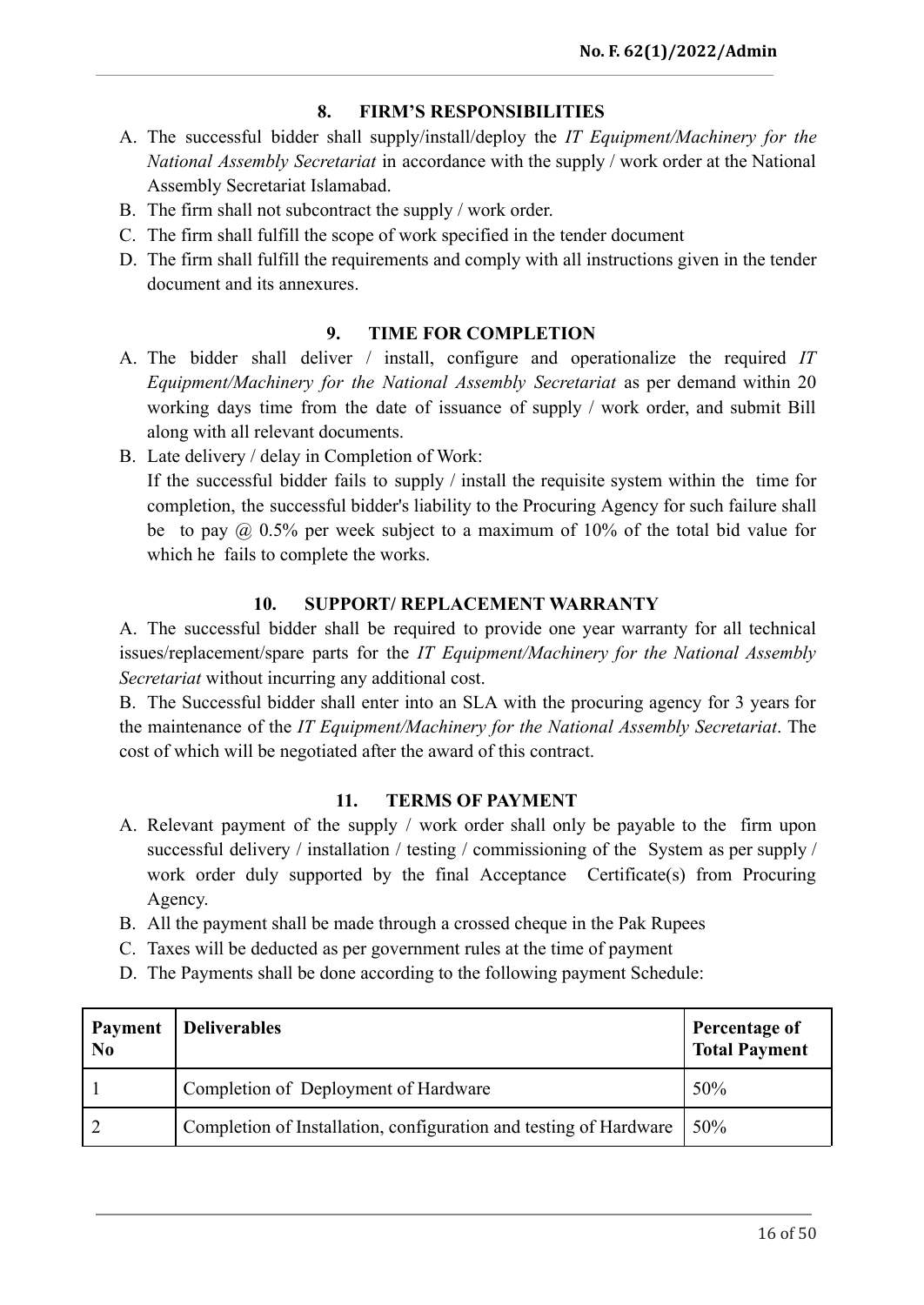# **Total 100%**

## **12. DEFAULT BY THE FIRM/SUCCESSFUL BIDDER**

- <span id="page-16-0"></span>A. If the firm fails to supply / install the required system / refuses or fails to comply with a valid instruction of the Procuring Agency, the Procuring Agency may give notice and stating the DEFAULT.
- B. If the firm has not taken all practicable steps to remedy the default within 07 working days (gazetted holidays or circumstances under this tender documents are excluded) after receipt of Procuring Agency notice, Procuring Agency may cancel the order within next 07 x days (gazetted holidays or circumstances under this tender documents are excluded).
- C. If the firm, even thereafter, does not comply with the valid instructions of the Procuring Agency, the performance security / earnest money will be confiscated, leading further towards Blacklisting of the Firm.

## **13. FORCE MAJEURE**

- <span id="page-16-1"></span>A. Force majeure shall mean any event, act or other circumstances not being an event, act or circumstance under the control of the Procuring Agency or of the Firm i.e, Earthquake, Flood, or any other Severe Climatic circumstances. Non availability ofIT Equipment/Machinery *for the National Assembly Secretariat* or any other event leads towards clear negligence of the Firm shall not constitute Force majeure.
- B. If by reasons of Force Majeure, the required system cannot be delivered, installed / configured by the due delivery date, then the delivery date may be extended appropriately by the Procuring Agency keeping in view all the circumstances and requirements.
- C. The firm shall not be liable for liquidated damages, forfeiture of its Performance Security, blacklisting for future tenders, termination for default, if and to the extent of his failure / delay in performance /discharge of obligations is the result of an event of Force Majeure.
- D. If a Force Majeure situation arises, the Firm shall, by written notice served on the Procuring Agency, indicate such condition and the cause thereof. Unless otherwise directed by the Procuring Agency in writing, the firm shall continue to perform under the supply / work order as far as is reasonably practical, and shall seek all reasonable alternative means for performance not prevented by the Force Majeure event.

## **14. WARRANTY/CONTINUITY OF SERVICE**

<span id="page-16-2"></span>A. The successful bidder shall ensure the continuity of services to all the specified users by the Procuring Agency throughout the duration of contract.

## **15. MAINTENANCE**

<span id="page-16-3"></span>A. The successful bidder will provide effective guidance with respect to the maintenance use of the *IT Equipment/Machinery for the National Assembly Secretariat*, its allied modules as may reasonably be requested by the Procuring Agency to relevant technical staff for the complete operation of the *IT Equipment/Machinery for the National Assembly Secretariat*, and its related modules etc. at Procuring Agency premises.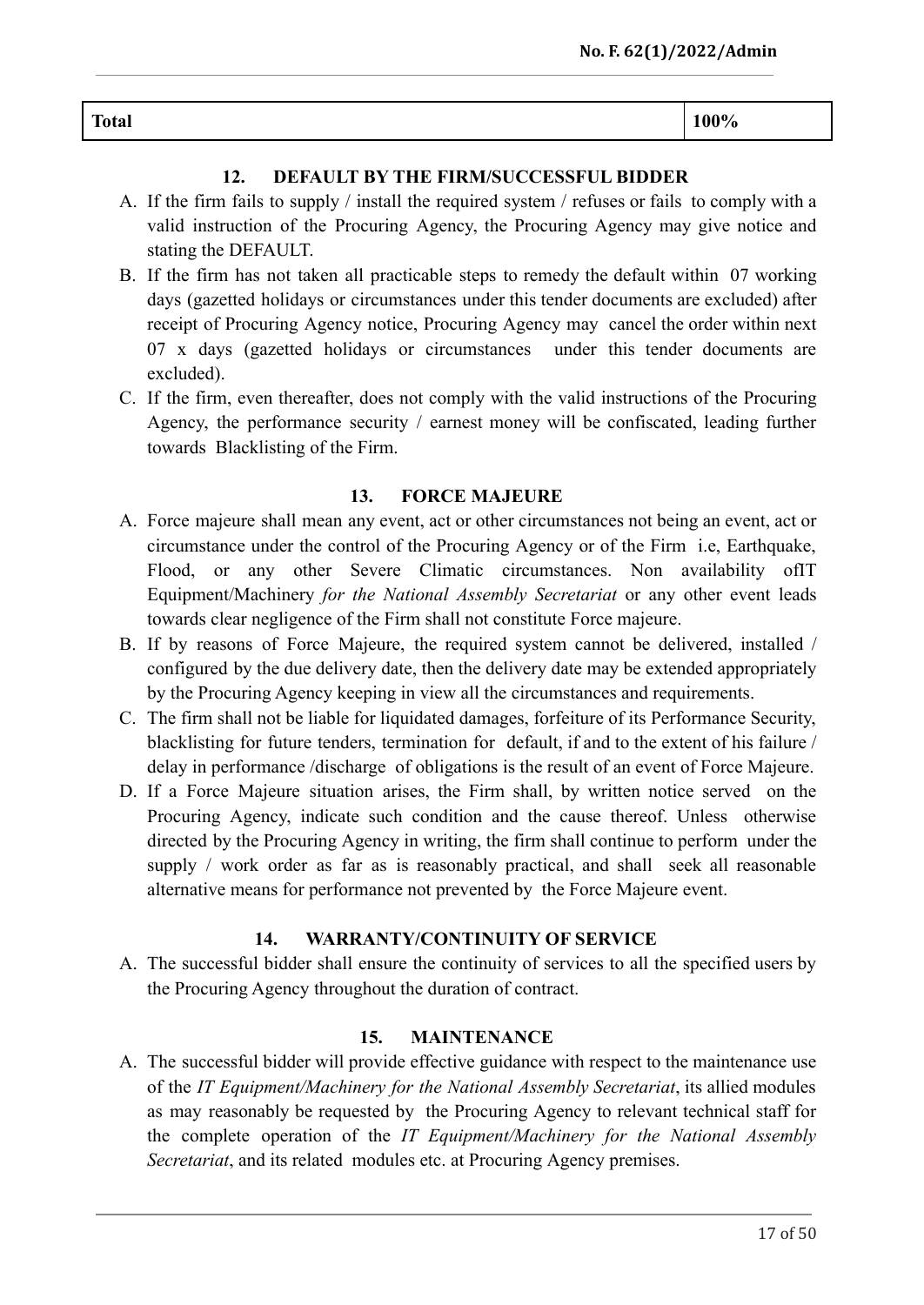B. The successful bidder firm will provide any support services necessary to ensure the Procuring Agency's continued use of the *IT Equipment/Machinery for the National Assembly Secretariat*.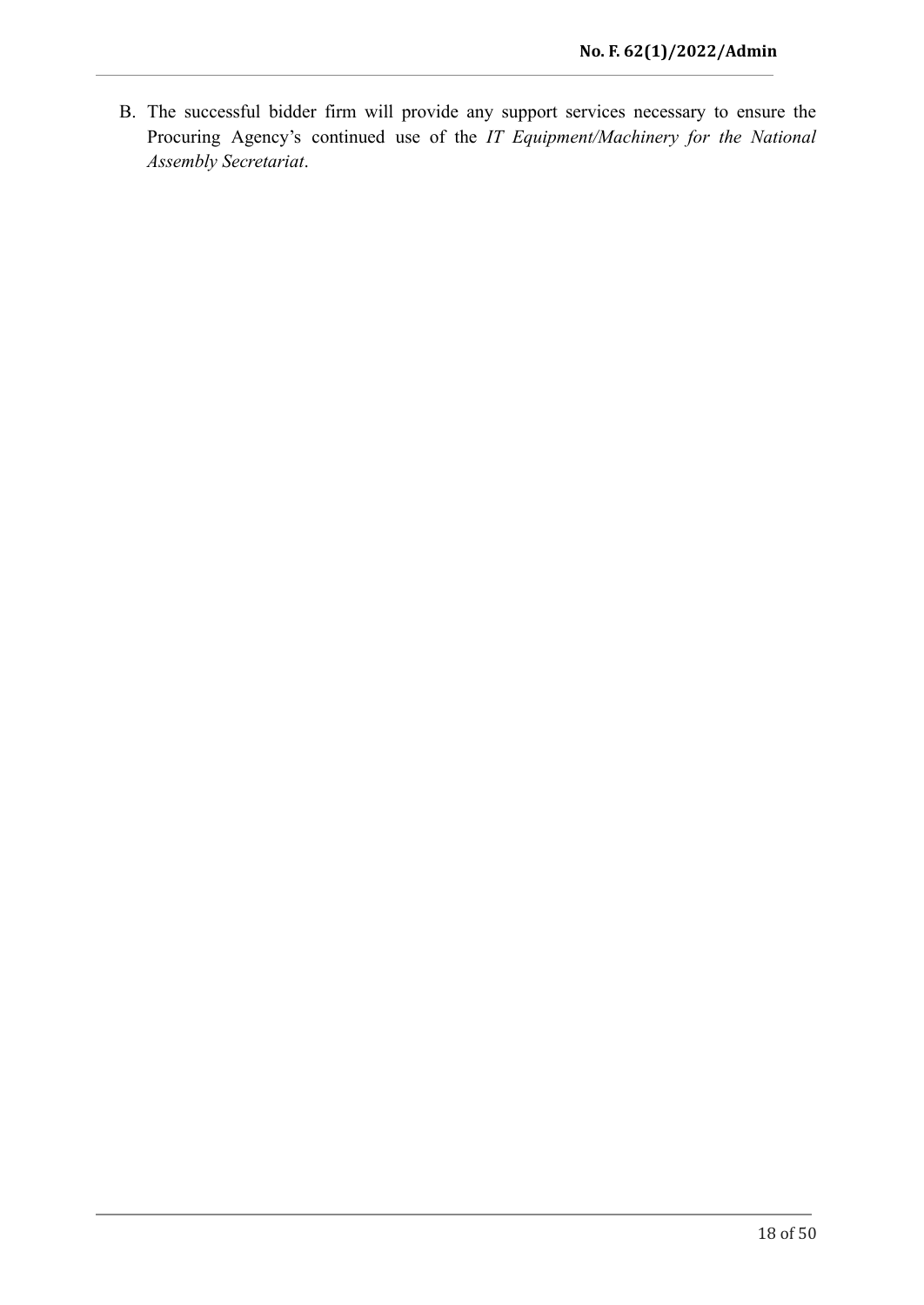#### **16. Corrupt and Fraudulent Practices**

<span id="page-18-0"></span>Corrupt and fraudulent practices" in respect of procurement process, shall be either one or any combination of the practices including,-

- I. "coercive practices" which means any impairing or harming or threatening to impair or harm, directly or indirectly, any party or the property of the party to influence the actions of a party to achieve a wrongful gain or to cause a wrongful loss to another party;
- II. "collusive practices" which means any arrangement between two or more parties to the procurement process designed to stifle open competition for any wrongful gain, and to establish prices at artificial, non-competitive levels;
- III. "corrupt practices" which means the offering, giving, receiving or soliciting, directly or indirectly, of anything of value to influence the acts of another party for wrongful gain;
- IV. "fraudulent practices" which means any act or omission, including a misrepresentation, that knowingly or recklessly misleads, or attempts to mislead, a party to obtain a financial or other benefit or to avoid an obligation; and
- V. "obstructive practices" which means harming or threatening to harm, directly or indirectly, persons to influence their participation in a procurement process, or affect the execution of a contract;"

## **A. Blacklisting & Debarment:**

Meaning of Blacklisted" means a bidder that is declared by the Authority untrustworthy after establishing the fact that the bidder was found involved in any corrupt and fraudulent practice or practices; or if the bidder is declared incapable by the Authority due to its established performance failure during the execution of the contract; or if the bidder deviates from its prior commitment or declaration made regarding the bid or proposal submitted by the bidder."

## **B. Substantial Requirements & Procedure for Blacklisting & Debarment:**

(1) The procuring agency shall devise a comprehensive mechanism for blacklisting and debarment of bidders for a specified time in accordance with regulations made by the Authority, and the bidder or the bidders shall be declared as-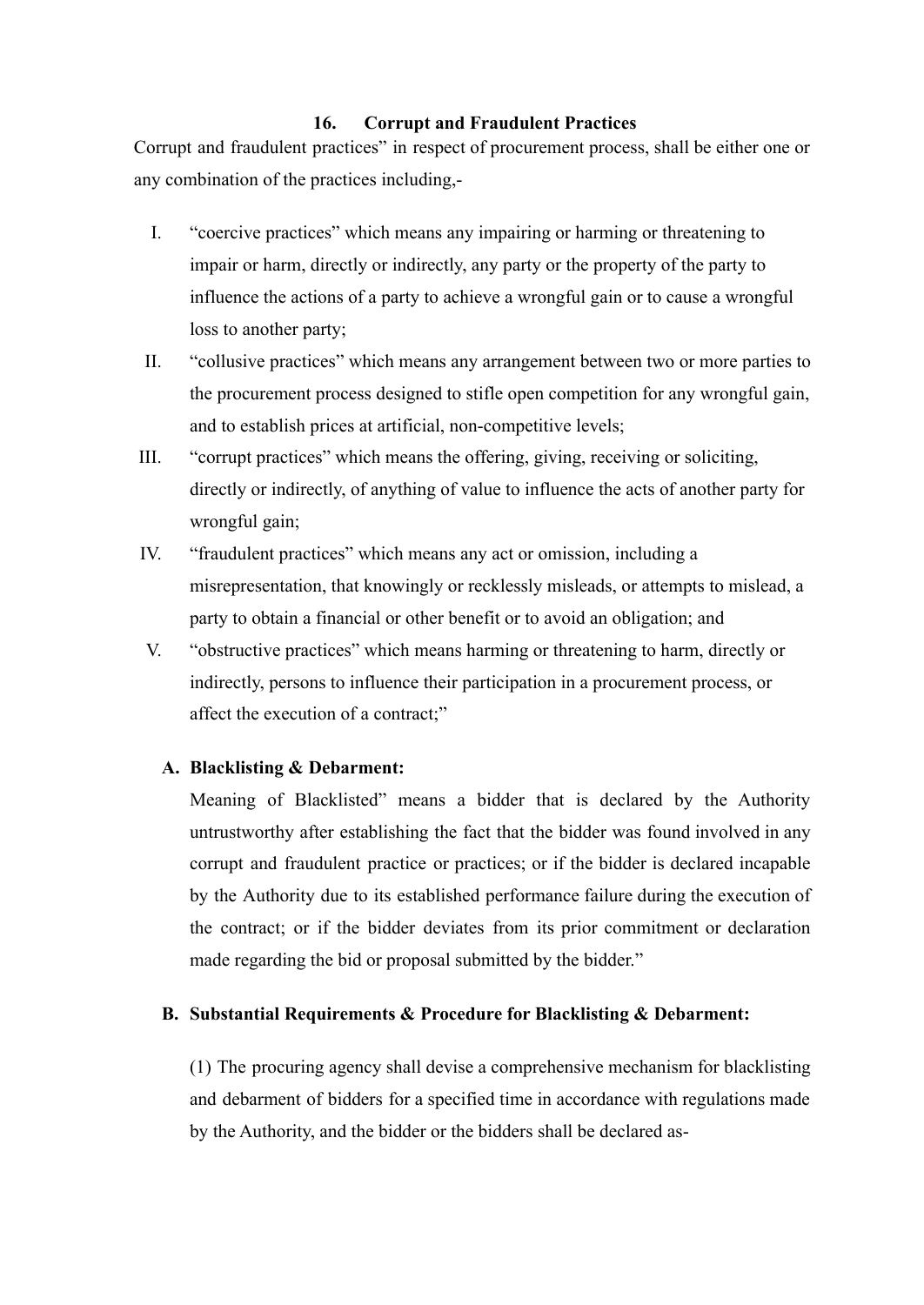- (a) blacklisted and henceforth cross debarred for participation in any public procurement or disposal proceedings for the period of not more than ten years, if corrupt and fraudulent practice as defined in these rules is established against the bidder or the bidders in pursuance of blacklisting proceedings;
- (b) blacklisted and henceforth cross debarred for participation in respective category of public procurement or disposal proceedings for a period of not more than three years, if the bidder fails to perform his contractual obligations during the execution of contract or breaches the contract due to his capacity and capability to perform or otherwise. However, procuring agency shall initiate such blacklisting or debarment proceedings after exhausting the forum of arbitration, provided that such provision exists in the conditions of contract, and if such failure or breach is covered in the respective dispute settlement clauses of the contract, and
- (c) blacklisted and henceforth cross debarred for participation in respective category of public procurement or disposal proceedings for a period of not more than six months, if the bidder fails to abide with a bid securing declaration, however without being indulged in any corrupt and fraudulent practice.

(2) Such blacklisting or barring action shall be communicated by the procuring agency to the Authority and respective bidder or bidders in the form of decision containing the grounds for such action. The same shall be publicized by the Authority after examining the record whether the procedure defined in blacklisting and debarment mechanism has been adhered to by the procuring agency.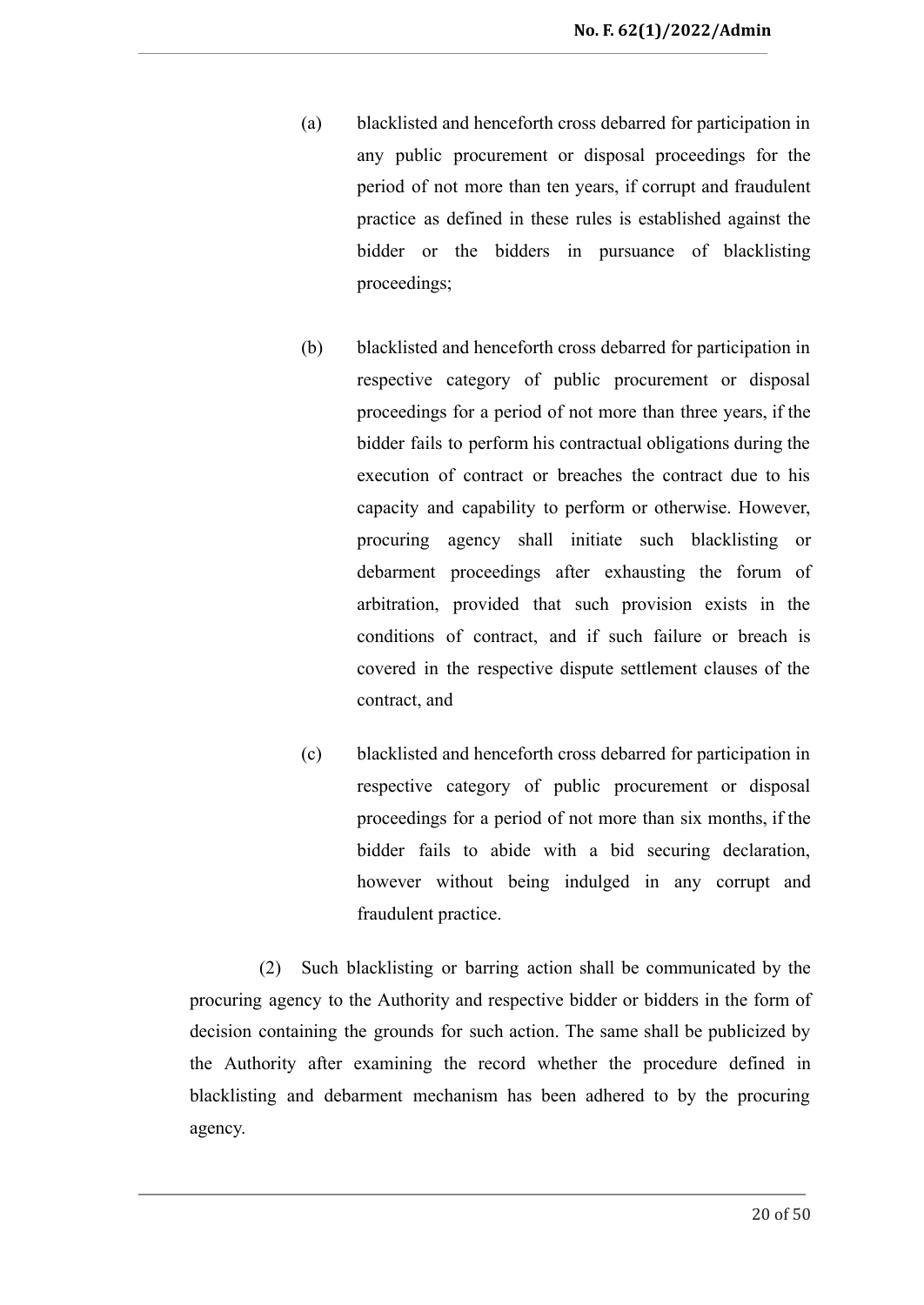(3) The bidder may file the review petition before the Authority within thirty days of communication of such blacklisting or barring action after depositing the prescribed fee and in accordance with procedure issued by the Authority, and the Authority shall evaluate the case and decide within ninety days of filing of review petition. The decision of the Authority shall be considered as final.

(4) A bidder who has been declared blacklisted or debarred by a foreign country, international organization or other foreign institutions shall be treated as blacklisted and debarred from participating in any public procurement proceedings or entering into any public contract for such period as declared by that foreign country, international organizations or other foreign institutions:

Provided that in the case of public sector entities, the Board shall have the power to review and examine the case on the basis of evaluations made by the Authority, and decide the case accordingly.

(5) Notwithstanding anything contained in this rule, the blacklisted or debarred bidder shall be bound to perform its contractual obligations in such on-going public contract or contracts in which such bidder is already engaged. This shall however be at the option of the respective procuring agency.

#### **17. General Conditions of Contract**

#### <span id="page-20-1"></span><span id="page-20-0"></span>**A. General Provisions**

# 1. **Definitions** 1.1 Unless the context otherwise requires, the following terms whenever used in this Contract have the following meanings:

- (a) **"Applicable Law"** means the laws and any other instruments having the force of law in Pakistan, as they may be issued and in force from time to time,
- (b) **"Procuring Agency"** means National Assembly Secretariat, Pakistan.
- (c) **Procuring Agency's Personnel"** refers to the staff, labor and other employees (if any) of the Procuring Agency engaged in fulfilling the Procuring Agency's obligations under the Contract; and any other personnel identified as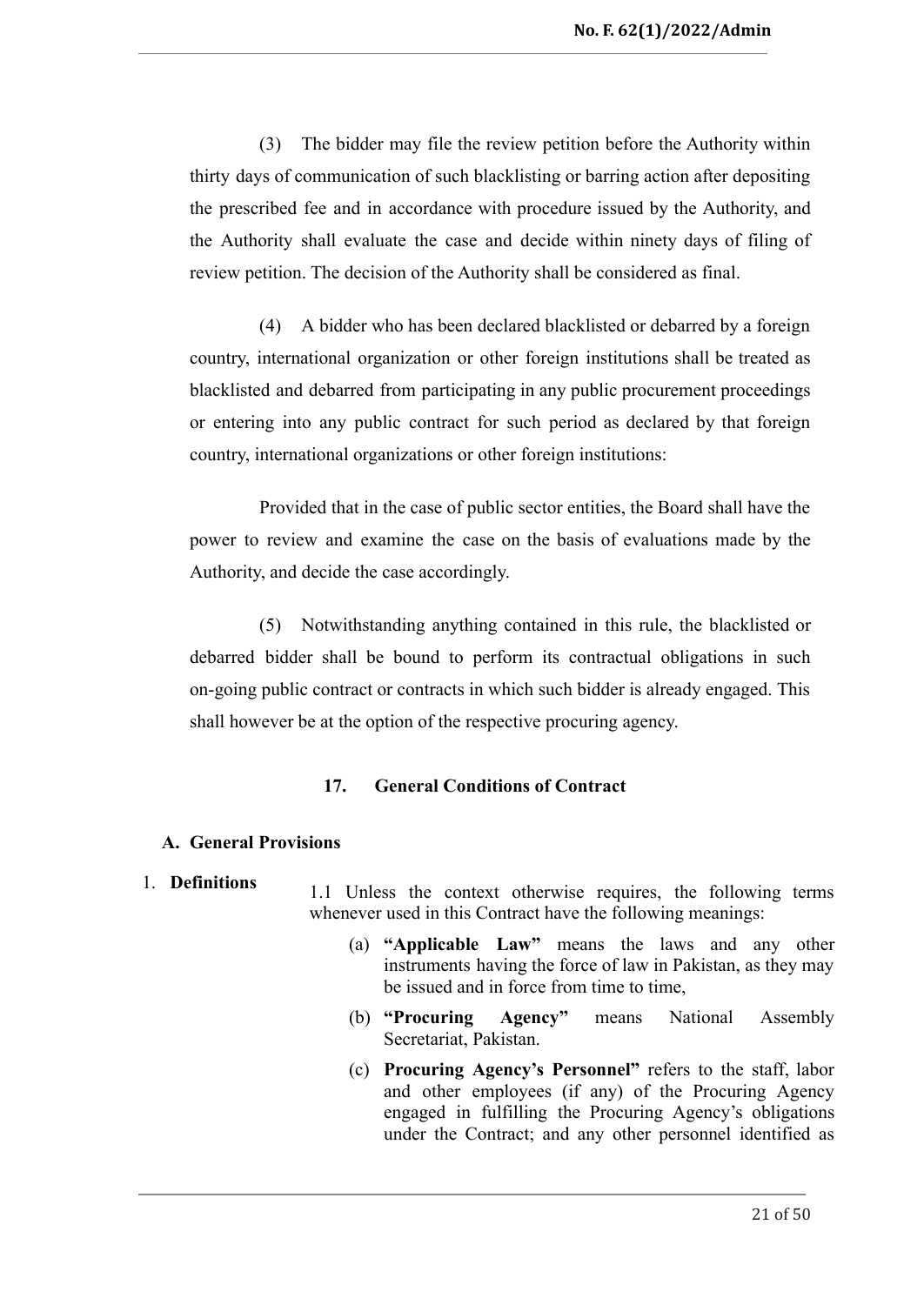Procuring Agency's Personnel, by a notice from the Procuring Agency to the Consultant.

- (d) **"Consultant"** means a consulting firm as the case may be;
- (e) **"Contract"** means an agreement enforceable by law;
- (f) **"Contractor"** means a person, consultant, firm, company or an organization who undertake to supply goods, services or works;
- (g) **"Contractor's Personnel"** means personnel whom the Contractor utilizes in the execution of its contract, including the staff, labor and other employees of the Contractor and each subcontractor; and any other personnel assisting the Contractor in the execution of the contract to be supervised by the Consultant (if applicable).
- (h) **"Day"** means calendar day unless indicated otherwise.
- (i) **"Effective Date"** means the date on which this Contract comes into force and effect pursuant to signed contract.
- (j) **"Foreign Currency"** means any currency other than the Pakistani Rupees.
- (k) **"GCC"** means these General Conditions of Contract.
- (l) **"Government"** means the Government of Pakistan.
- (m) **"Local Currency"** means the currency of Pakistan
- (n) **"Non-Key Expert(s)"** means an individual professional provided by the Consultant or its Sub-consultant to perform the Services or any part thereof under the Contract.
- (o) **"Party"** means the Procuring Agency or the Consultant, as the case may be, and "Parties" means both of them.
- (p) **"SCC"** means the Special Conditions of Contract by which the GCC may be amended or supplemented but not over-written.
- (q) **"Services"** means any object of procurement other than goods or works; the work to be performed by the Consultant pursuant to this Contract, as described in Annex- A hereto.
- (r) **"Site**" (if applicable) means the land and other places where Works are to be executed or facilities to be installed, and such other land or places as may be specified in the Contractor's Contract as forming part of the Site.
- (s) **"Sub-consultants"** means an entity to whom/which the Consultant subcontracts any part of the Services while remaining solely liable for the execution of the Contract.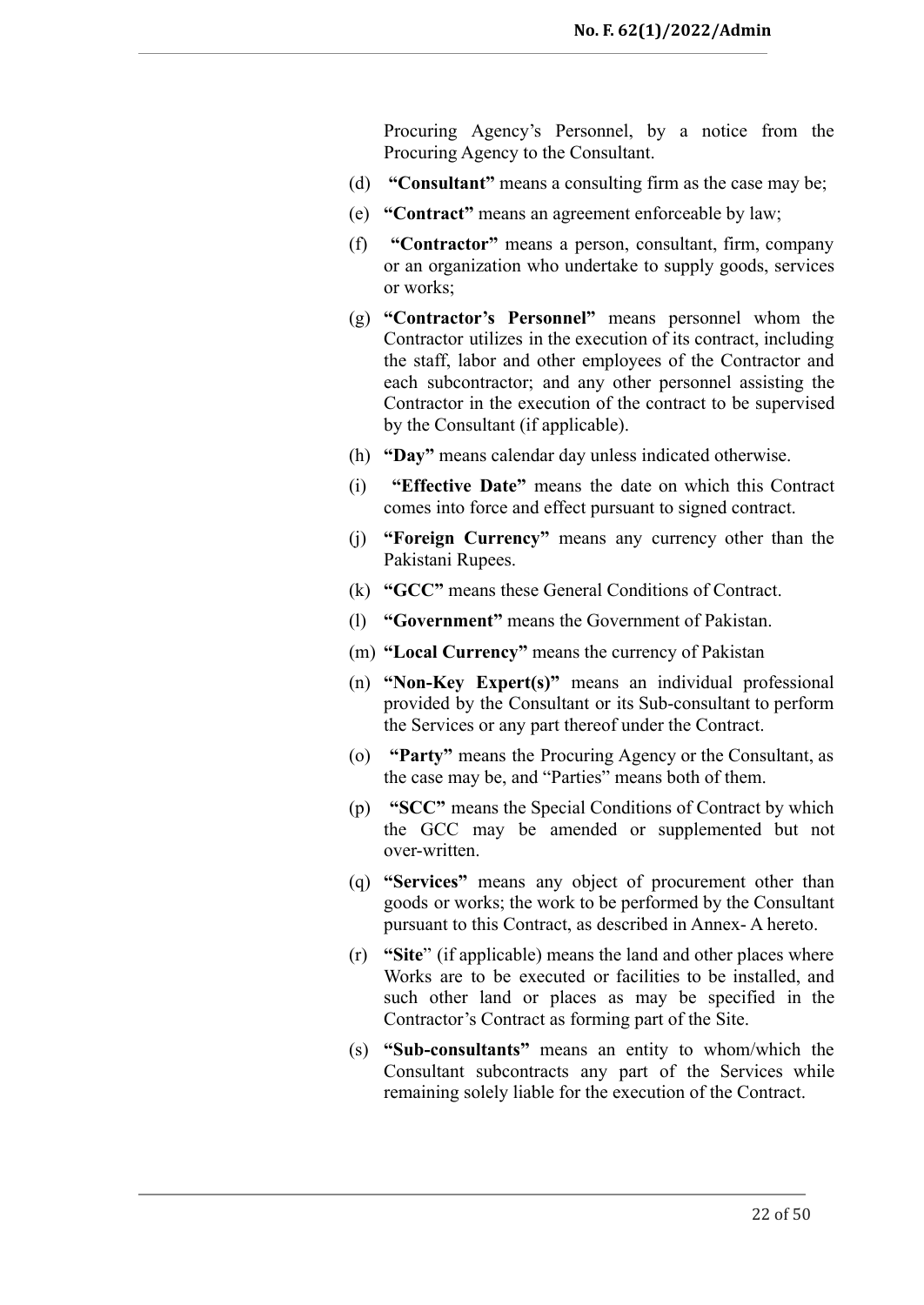- (t) **"Third Party"** means any person or entity other than the Government, the Procuring Agency, the Consultant or a Sub-consultant.
- 2. **Relationship between the Parties** 2.1. Nothing contained herein shall be construed as establishing a relationship of master and servant or of principal and agent as between the Procuring Agency and the Consultant. The Consultant, subject to this Contract, has complete charge of the Experts and Sub-consultants, if any, performing the Services and shall be fully responsible for the Services performed by them or on their behalf hereunder.
- 3. **Law Governing Contract** 3.1. The contract shall be governed and interpreted in accordance with the laws of Pakistan, unless otherwise specified in **SCC.**
- 4. **Language** 4.1. The Contract as well as all correspondence and documents relating to the Contract exchanged between the Consultant and the Procuring Agency, shall be written in the English language unless otherwise stated in the **SCC**. Supporting documents and printed literature that are part of the Contract may be in another language provided these are accompanied by an accurate translation of the relevant passages in English, in which case, for purposes of interpretation of the Contract, this translation shall govern.
- 5. **Headings** The Consultant shall bear all costs of translation to the governing language and all risks of the accuracy of such translation.

5.1. Reports to be submitted by the Consultants as part of the assignment shall be in the English language.

6. **Communications** 6.1. Communications between Parties (notice, request or consent required or permitted to be given or made by one party to the other) pursuant to the Contract shall be in writing or in electronic forms that provide record of the content of the communication to the address specified in the **SCC**..

> 6.2. A notice, request or consent shall be effective when delivered in person to an authorized representative of the Party to whom the communication is addressed, or when sent to such Party at the address specified in the SCC.

7. **Location/Site** 7.1. The Services shall be performed at such locations as are specified in **Annex- A** hereto and, where the location of a particular task is not so specified, at such locations, whether in the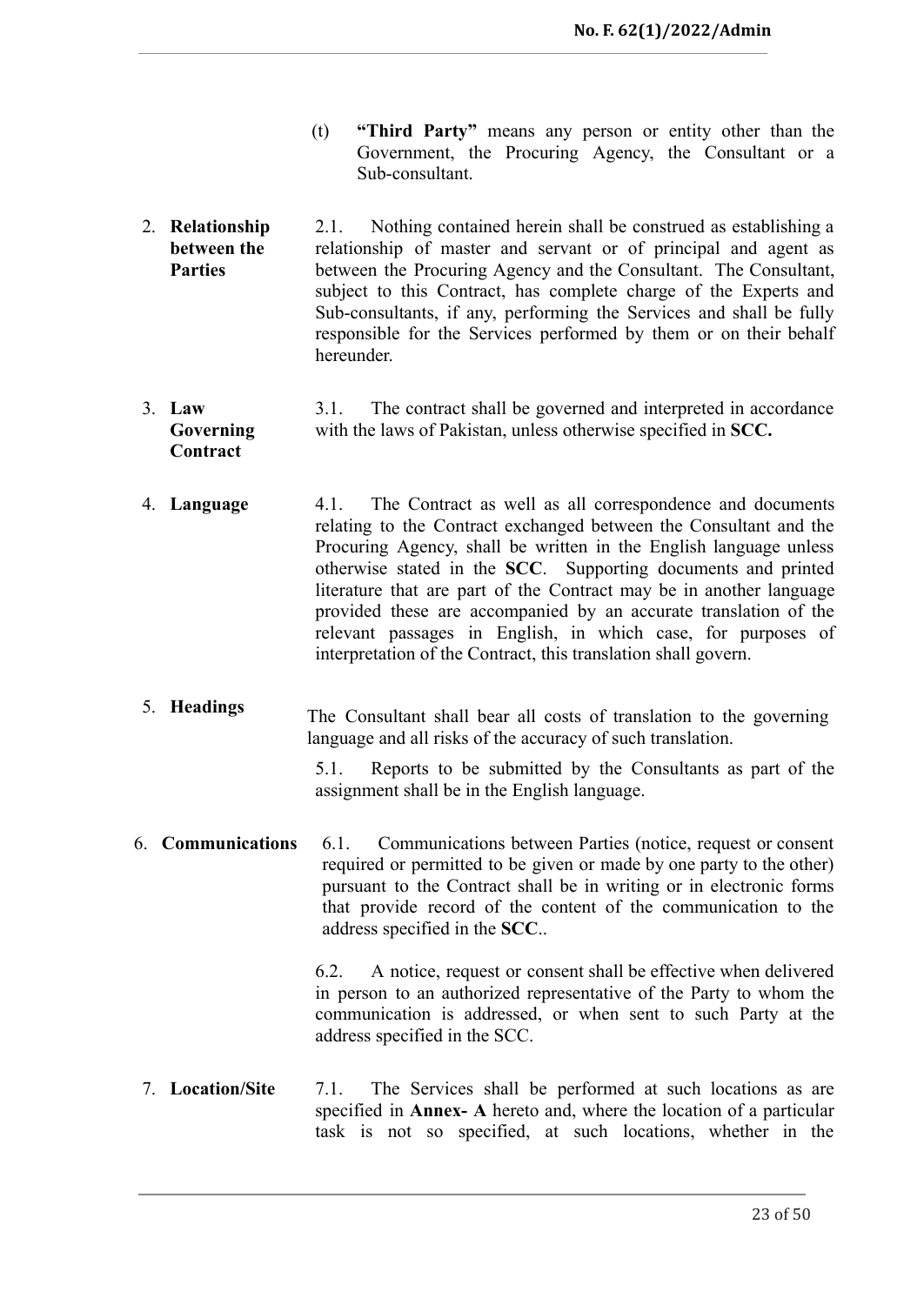Government's country or elsewhere, as the Procuring Agency may approve.

- 8. **Authority of Member in Charge** 8.1. In case the Consultant is a Joint Venture, the members hereby authorize the member specified in the **SCC** to act on their behalf in exercising all the Consultant's rights and obligations towards the Procuring Agency under this Contract, including without limitation the receiving of instructions and payments from the Procuring Agency.
- 9. **Authorized Representatives** 9.1. Any action required or permitted to be taken, and any document required or permitted to be executed under this Contract by the Procuring Agency or the Consultant may be taken or executed by the officials specified in the **SCC.**
- 10. **Fraud and Corruption** 10.1 Public Procurement Regulatory Authority requires that Procuring Agencies (including beneficiaries of Government funded projects) as well as Applicants/Bidders/Suppliers/Contractors under Government financed contracts, observe the highest standard of ethics during the procurement and execution of such contracts.

10.2 The Consultant/Applicant/ Bidders shall permit and shall cause their agents (whether declared or not), sub-contractors, sub-consultants, Bidders, suppliers, and their personnel, to permit the Procuring Agency to inspect all accounts, records and other documents relating to any, Bid submission, Primary Procurement process, Framework Agreement performance, Secondary Procurement process, and/or Call-off Contract performance (in the case of award of a Call-off Contract), and to have them audited by auditors appointed by the Procuring Agency.

10.3 Any communications between the Bidder and the Procuring Agency related to matters of alleged corrupt and fraudulent practices must be made in writing or in electronic forms that provide record of the content of communication.

10.4 Procuring Agency will reject proposal, if it is established that the Bidder was engaged in corrupt and fraudulent practices in competing for the contract.

10.5 Procuring Agency will also declare the bidder/Firm as blacklisted in accordance with the regulatory provisions PP Rule 19 and predefined standard mechanism.

**a. Commissions and Fees** The Procuring Agency requires the Consultant to disclose any commissions, gratuities or fees that may have been paid or are to be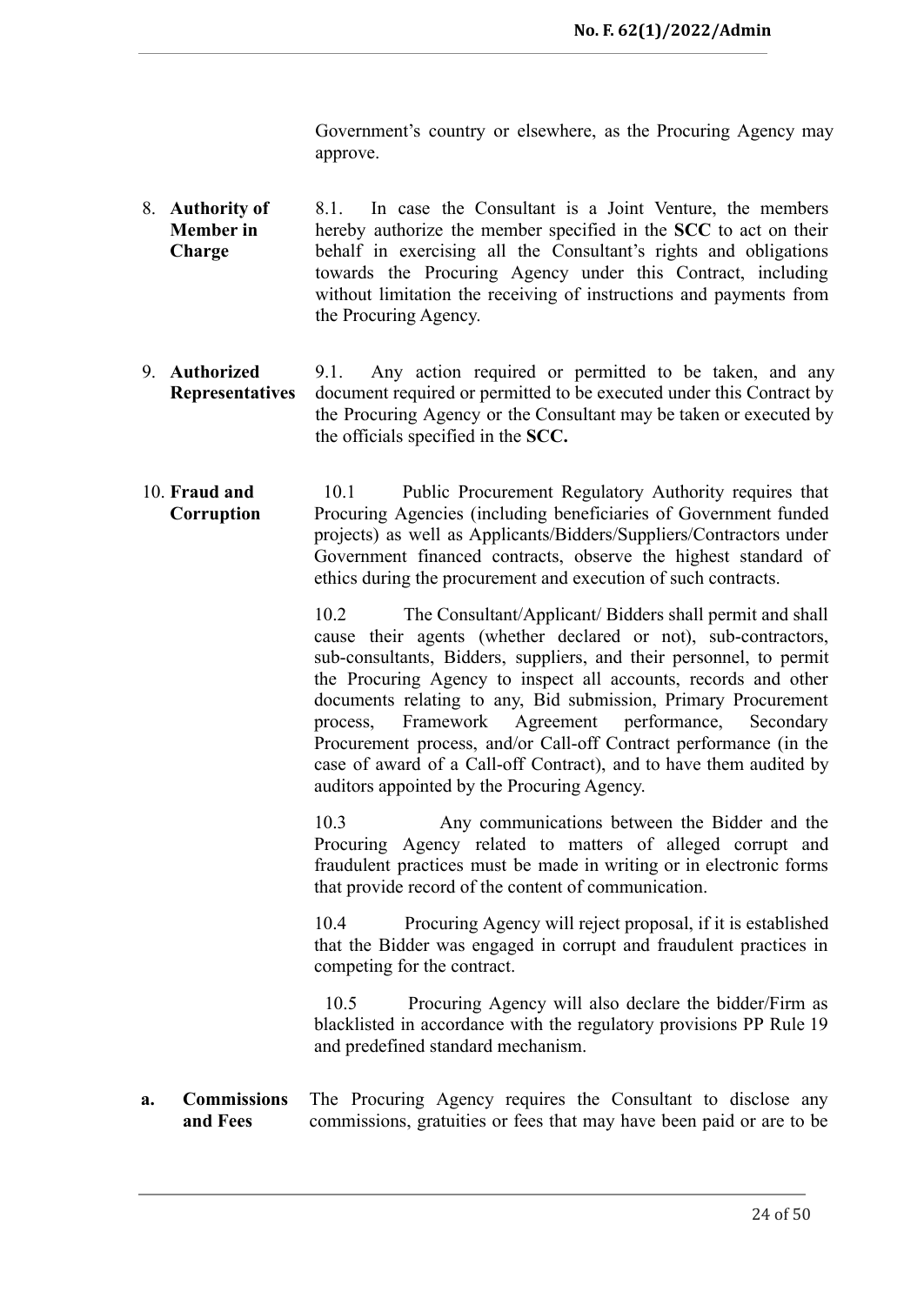paid to agents or any other party with respect to the selection process or execution of the Contract. The information disclosed must include at least the name and address of the agent or other party, the amount and currency, and the purpose of the commission, gratuity or fee. Failure to disclose such commissions, gratuities or fees may result in termination of the Contract.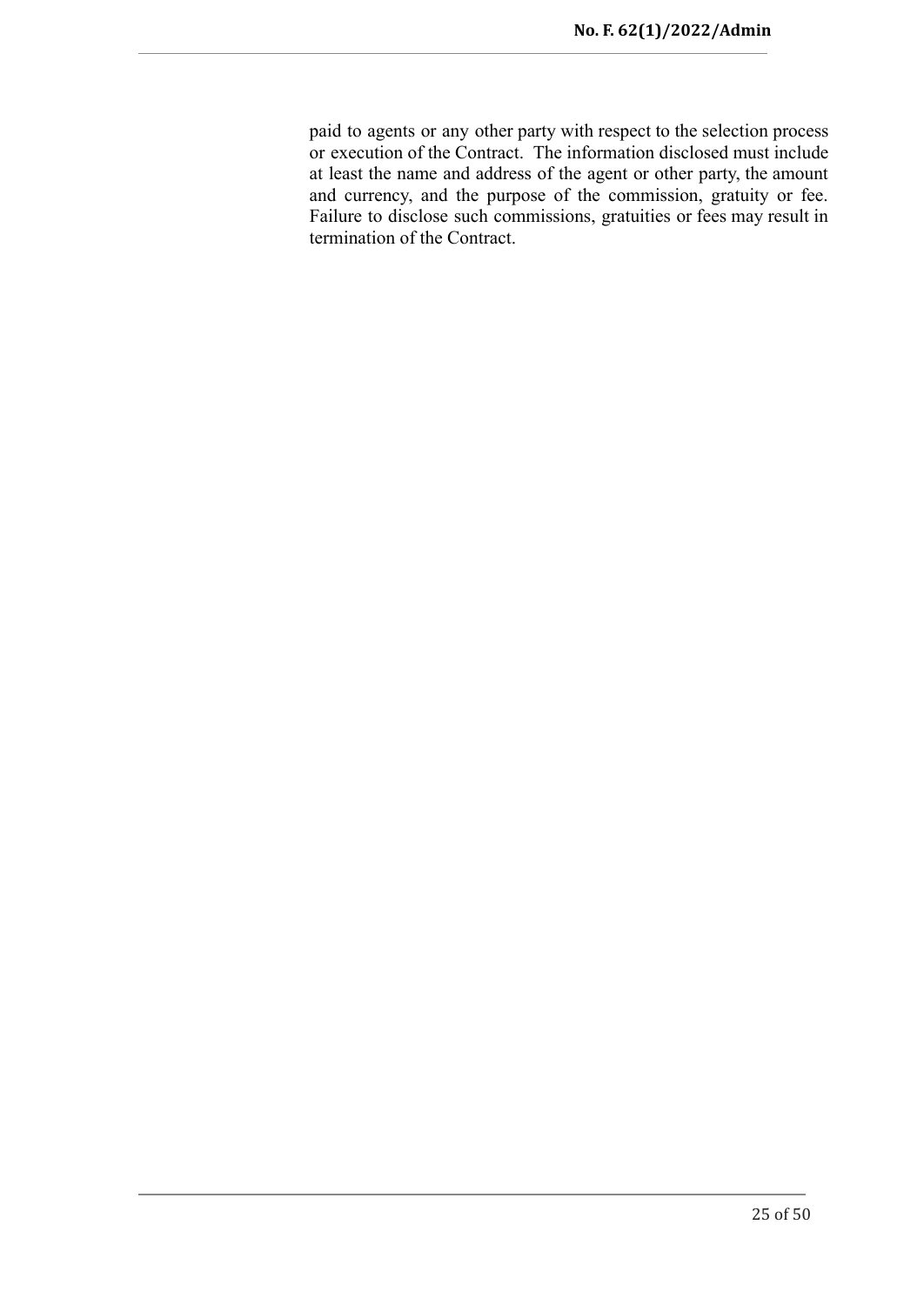- <span id="page-25-0"></span>**B. COMMENCEMENT, COMPLETION, MODIFICATION AND TERMINATION OF CONTRACT -**
	- **1. Effectiveness of Contract** This Contract shall come into force and effect on the date (the "Effective Date") of the Procuring Agency's notice to the Consultant instructing the Consultant to begin carrying out the Services. This notice shall confirm that the effectiveness conditions, if any, listed in the **SCC** have been met.
	- **2. Termination of Contract for Failure to Become Effective** If this Contract has not become effective within such time period after the date of Contract signature as specified in the **SCC**, either Party may, by not less than twenty two (22) days written notice to the other Party, declare this Contract to be null and void, and in the event of such a declaration by either Party, neither Party shall have any claim against the other Party with respect hereto.
	- **3. Commencement of** The Consultant shall confirm availability of Key **Services** Experts and begin carrying out the Services not later than the number of days after the Effective Date specified in the **SCC**.
	- **4. Expiration of Contract** Unless terminated earlier pursuant to Clause GCC 19 hereof, this Contract shall expire at the end of such time period after the Effective Date as specified in the **SCC**.
	- 5. **Entire Agreement** This Contract contains all covenants, stipulations and provisions agreed by the Parties. No agent or representative of either Party has authority to make, and the Parties shall not be bound by or be liable for, any statement, representation, promise or agreement not set forth herein.
	- 6. **Modifications or Variations** Any modification or variation of the terms and conditions of this Contract, may only be made by written agreement between the Parties. However, each Party shall give due consideration to any proposals for modification or variation made by the other Party.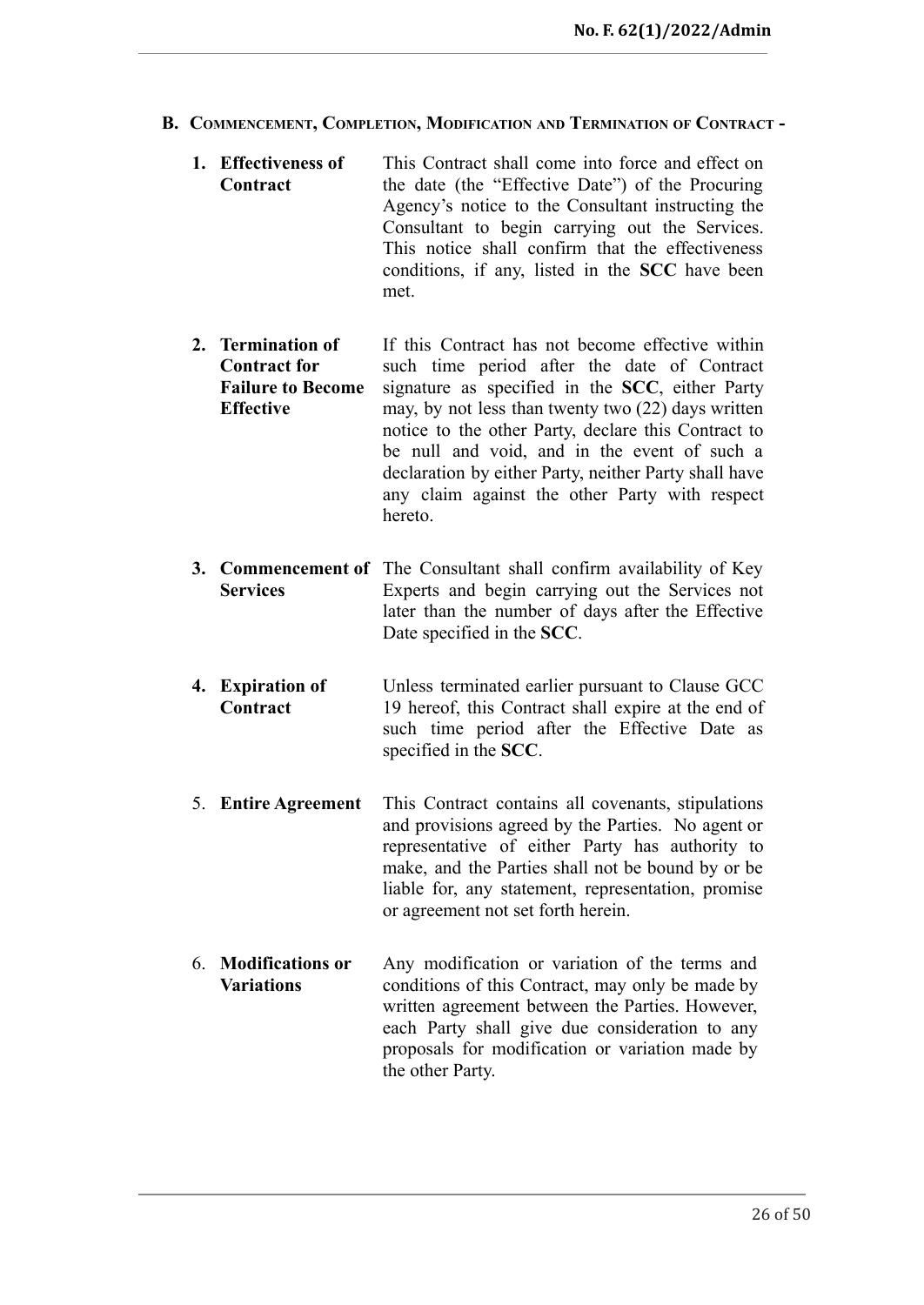In cases of any modifications or variations, the prior written consent of the Procuring agency is required.

#### 7. **Force Majeure**

**a. Definition** 7.1 For the purposes of this Contract, "Force Majeure" means an event which is beyond the reasonable control of a Party, is not foreseeable, is unavoidable, and makes a Party's performance of its obligations hereunder impossible or so impractical as reasonably to be considered impossible under the circumstances, and subject to those requirements, includes, but is not limited to, war, riots, civil disorder, earthquake, fire, explosion, storm, flood or other adverse weather conditions, strikes, lockouts or other industrial action confiscation or any other action by Government agencies.

> 7.2 Force Majeure shall not include (i) any event which is caused by the negligence or intentional action of a Party or such Party's Experts, Sub-consultants or agents or employees, nor (ii) any event which a diligent Party could reasonably have been expected to both take into account at the time of the conclusion of this Contract, and avoid or overcome in the carrying out of its obligations hereunder.

> 7.3 Force Majeure shall not include insufficiency of funds or failure to make any payment required hereunder.

**b. No Breach of Contract** 7.4 The failure of a Party to fulfill any of its obligations hereunder shall not be considered to be a breach of, or default under, this Contract insofar as such inability arises from an event of Force Majeure, provided that the Party affected by such an event has taken all reasonable precautions, due care and reasonable alternative measures, all with the objective of carrying out the terms and conditions of this Contract.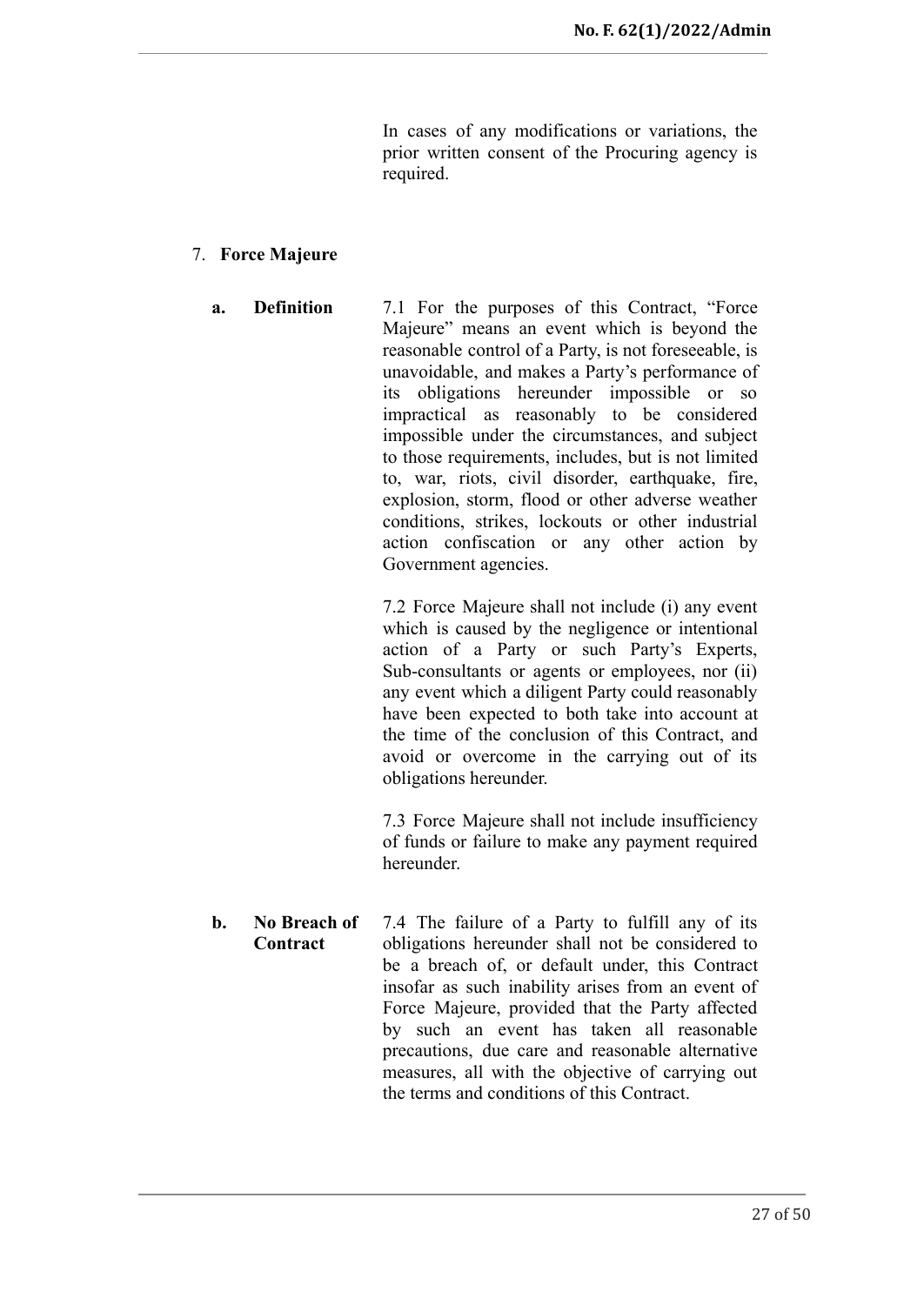**c. Measures to be Taken** 7.5 A Party affected by an event of Force Majeure shall continue to perform its obligations under the Contract as far as is reasonably practical, and shall take all reasonable measures to minimize the consequences of any event of Force Majeure.

> 7.6 A Party affected by an event of Force Majeure shall notify the other Party of such event as soon as possible, and in any case not later than fourteen (14) calendar days following the occurrence of such event, providing evidence of the nature and cause of such event, and shall similarly give written notice of the restoration of normal conditions as soon as possible.

> 7.7 Any period within which a Party shall, pursuant to this Contract, complete any action or task, shall be extended for a period equal to the time during which such Party was unable to perform such action as a result of Force Majeure.

> 7.8 During the period of their inability to perform the Services as a result of an event of Force Majeure, the Consultant, upon instructions by the Procuring Agency, shall either:

- (a) demobilize, in which case the Consultant shall be reimbursed for additional costs they reasonably and necessarily incurred, and, if required by the Procuring Agency, in reactivating the Services; or
- (b) continue with the Services to the extent reasonably possible, in which case the Consultant shall continue to be paid under the terms of this Contract and be reimbursed for additional costs reasonably and necessarily incurred.

7.9 In the case of disagreement between the Parties as to the existence or extent of Force Majeure, the matter shall be settled according to Clauses GCC 45 & 46.

**8. Suspension** The Procuring Agency may, by written notice of suspension to the Consultant, suspend all payments to the Consultant hereunder if the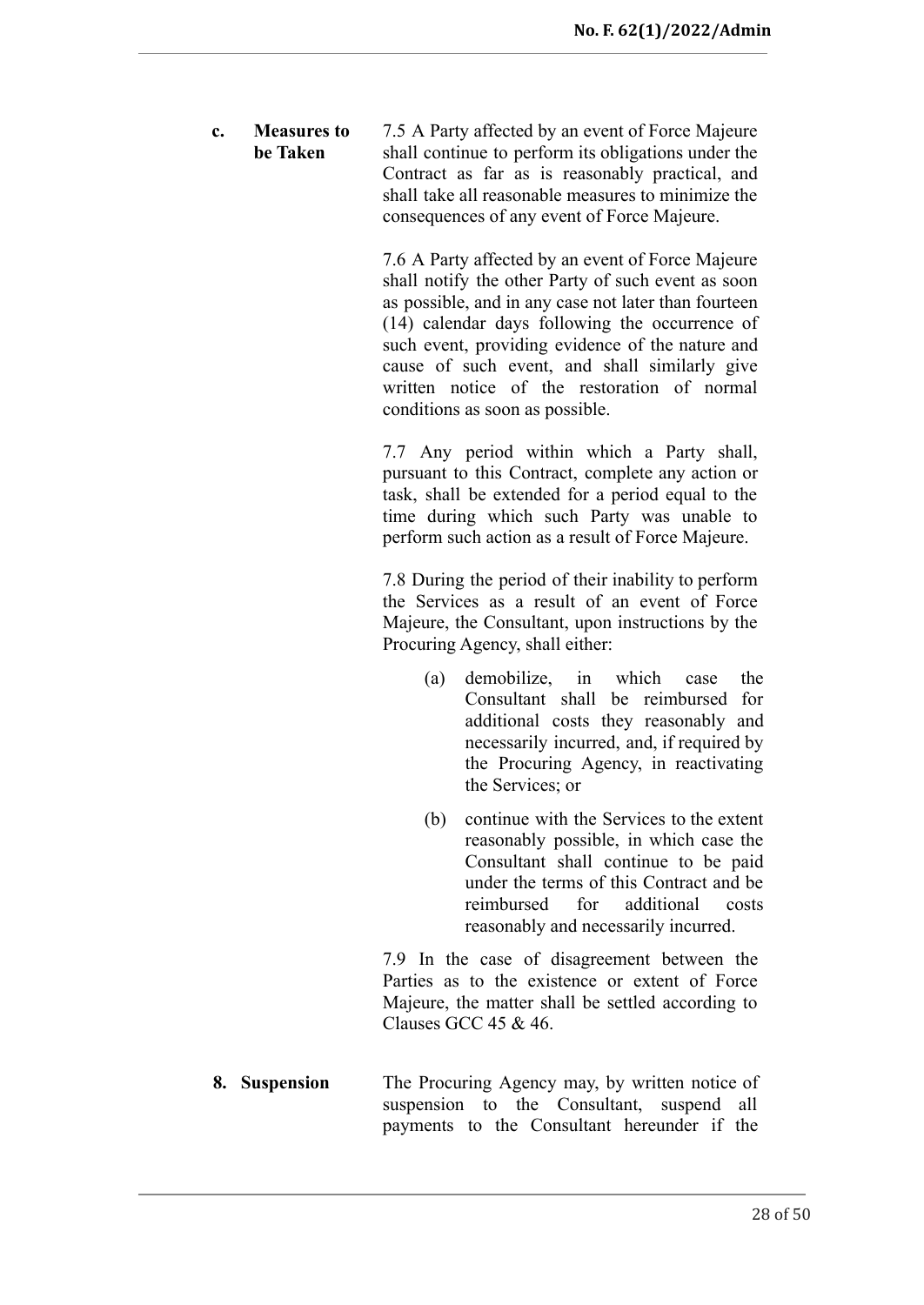Consultant fails to perform any of its obligations under this Contract, including the carrying out of the Services, provided that such notice of suspension (i) shall specify the nature of the failure, and (ii) shall request the Consultant to remedy such failure within a period not exceeding thirty (30) calendar days after receipt by the Consultant of such notice of suspension.

- **9. Termination** This Contract may be terminated by either Party as per provisions set up below:
- **a. By the Procuring Agency** The Procuring Agency may terminate this Contract in case of the occurrence of any of the events specified in paragraphs (a) through (f) of this Clause. In such an occurrence the Procuring Agency shall give at least thirty (30) calendar days' written notice of termination to the Consultant in case of the events referred to in (a) through (d); at least sixty (60) calendar days' written notice in case of the event referred to in (e); and at least five (5) calendar days' written notice in case of the event referred to in (f):
	- (a) If the Consultant fails to remedy a failure in the performance of its obligations hereunder, as specified in a notice of suspension pursuant to Clause GCC 18;
	- (b) If the Consultant becomes (or, if the Consultant consists of more than one entity, if any of its members becomes) insolvent or bankrupt or enter into any agreements with their creditors for relief of debt or take advantage of any law for the benefit of debtors or go into liquidation or receivership whether compulsory or voluntary;
	- (c) If the Consultant fails to comply with any final decision reached as a result of arbitration proceedings pursuant to Clause GCC 45.;
	- (d) If, as the result of Force Majeure, the Consultant is unable to perform a material portion of the Services for a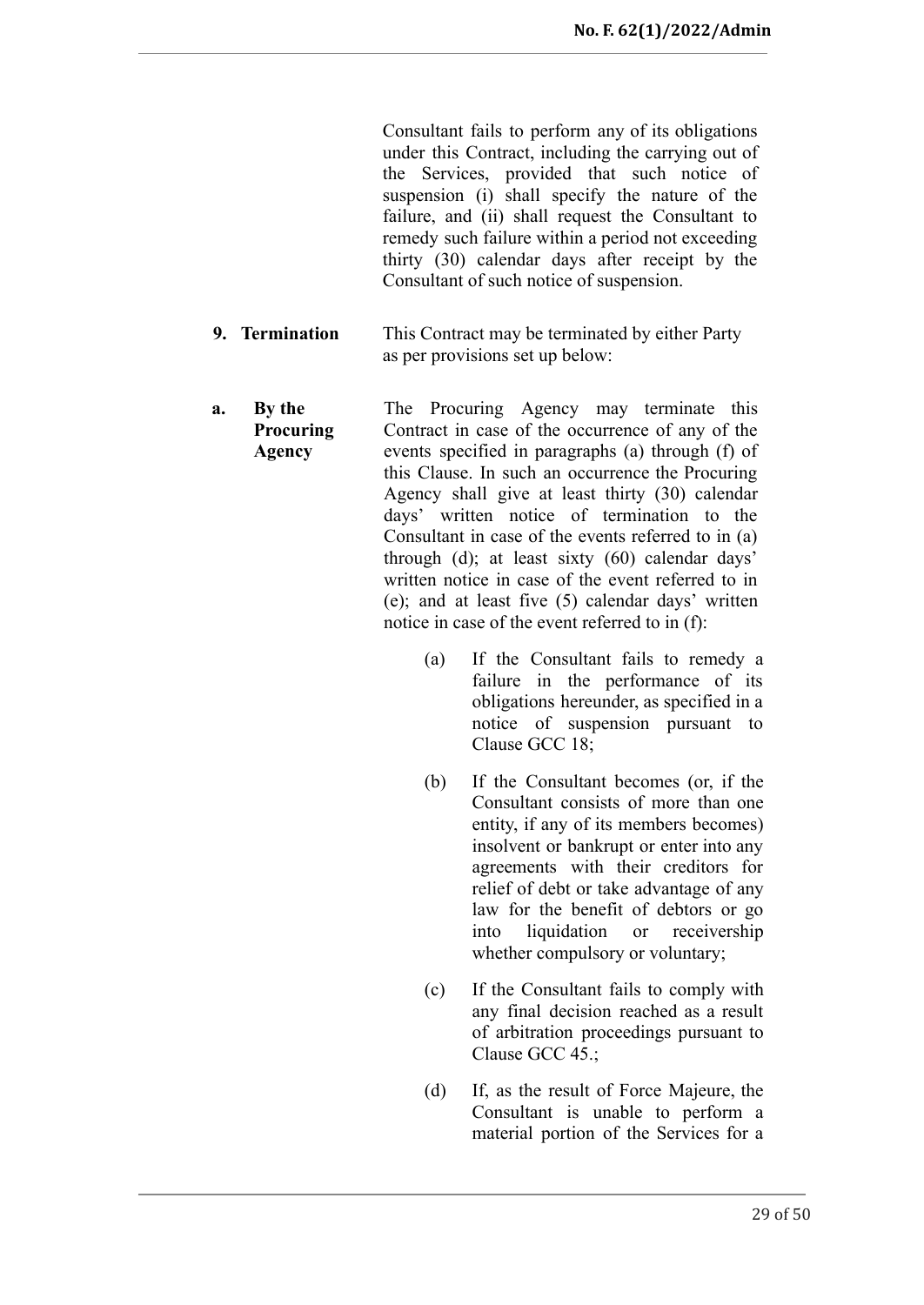period of not less than sixty (60) calendar days;

- (e) If the Procuring Agency, in its sole discretion and for any reason whatsoever, decides to terminate this Contract<sup>:</sup>
- (f) If the Consultant fails to confirm availability of Key Experts as required in Clause GCC 13.

Furthermore, if the Consultant, in the judgment of the Procuring Agency has engaged in Fraud and Corruption, as defined in paragraph 1.23 of Attachment 1 to the GCC, in competing for or in executing the Contract, then the Procuring Agency may, after giving fourteen (14) calendar days written notice to the Consultant, terminate the Consultant's employment under the **Contract** 

#### **b. By the Consultant** The Consultant may terminate this Contract, by not less than thirty (30) calendar days' written notice to the Procuring Agency, in case of the occurrence of any of the events specified in paragraphs (a) through (d) of this Clause.

- (a) If the Procuring Agency fails to pay any money due to the Consultant pursuant to this Contract and not subject to dispute pursuant to Clause GCC 45.1 within forty-five (45) calendar days after receiving written notice from the Consultant that such payment is overdue.
- (b) If, as the result of Force Majeure, the Consultant is unable to perform a material portion of the Services for a period of not less than sixty (60) calendar days.
- (c) If the Procuring Agency fails to comply with any final decision reached as a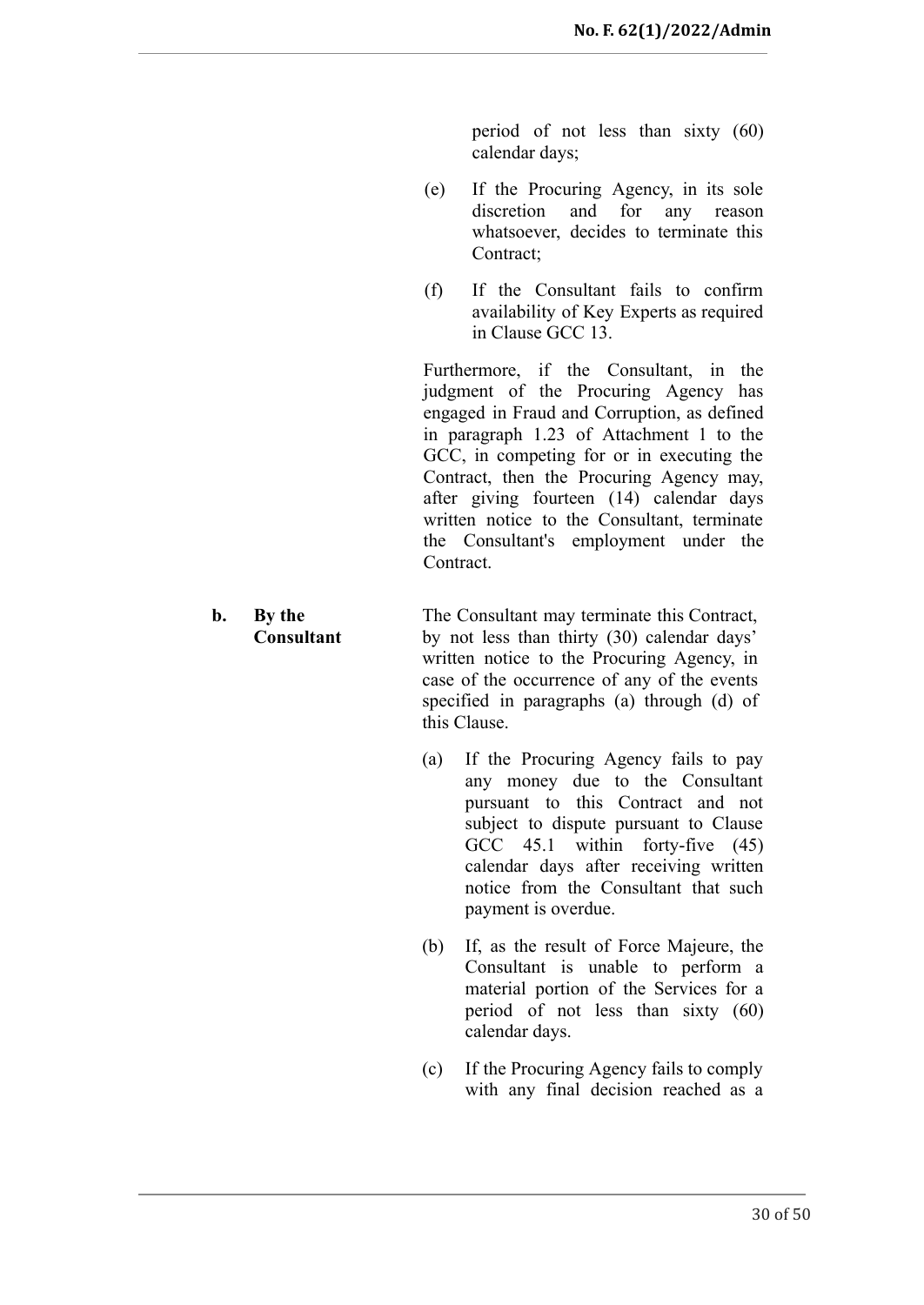result of arbitration pursuant to Clause GCC 46.1

- (d) If the Procuring Agency is in material breach of its obligations pursuant to this Contract and has not remedied the same within forty-five (45) days (or such longer period as the Consultant may have subsequently approved in writing) following the receipt by the Procuring Agency of the Consultant's notice specifying such breach.
- **c. Cessation of Rights and Obligations** Upon termination of this Contract pursuant to Clauses GCC 12 or GCC 19 hereof, or upon expiration of this Contract pursuant to Clause GCC 14, all rights and obligations of the Parties hereunder shall cease, except (i) such rights and obligations as may have accrued on the date of termination or expiration, (ii) the obligation of confidentiality set forth in Clause GCC 22, (iii) the Consultant's obligation to permit inspection, copying and auditing of their accounts and records set forth in Clause GCC 25 and to cooperate and assist in any inspection or investigation and (iv) any right which a Party may have under the Law.
	- **d. Cessation of Services** Upon termination of this Contract by notice of either Party to the other pursuant to Clauses GCC 19a or GCC 19b, the Consultant shall, immediately upon dispatch or receipt of such notice, take all necessary steps to bring the Services to a close in a prompt and orderly manner and shall make every reasonable effort to keep expenditures for this purpose to a minimum. With respect to documents prepared by the Consultant and equipment and materials furnished by the Procuring Agency, the Consultant shall proceed as provided, respectively, by Clauses GCC 27 or GCC 28.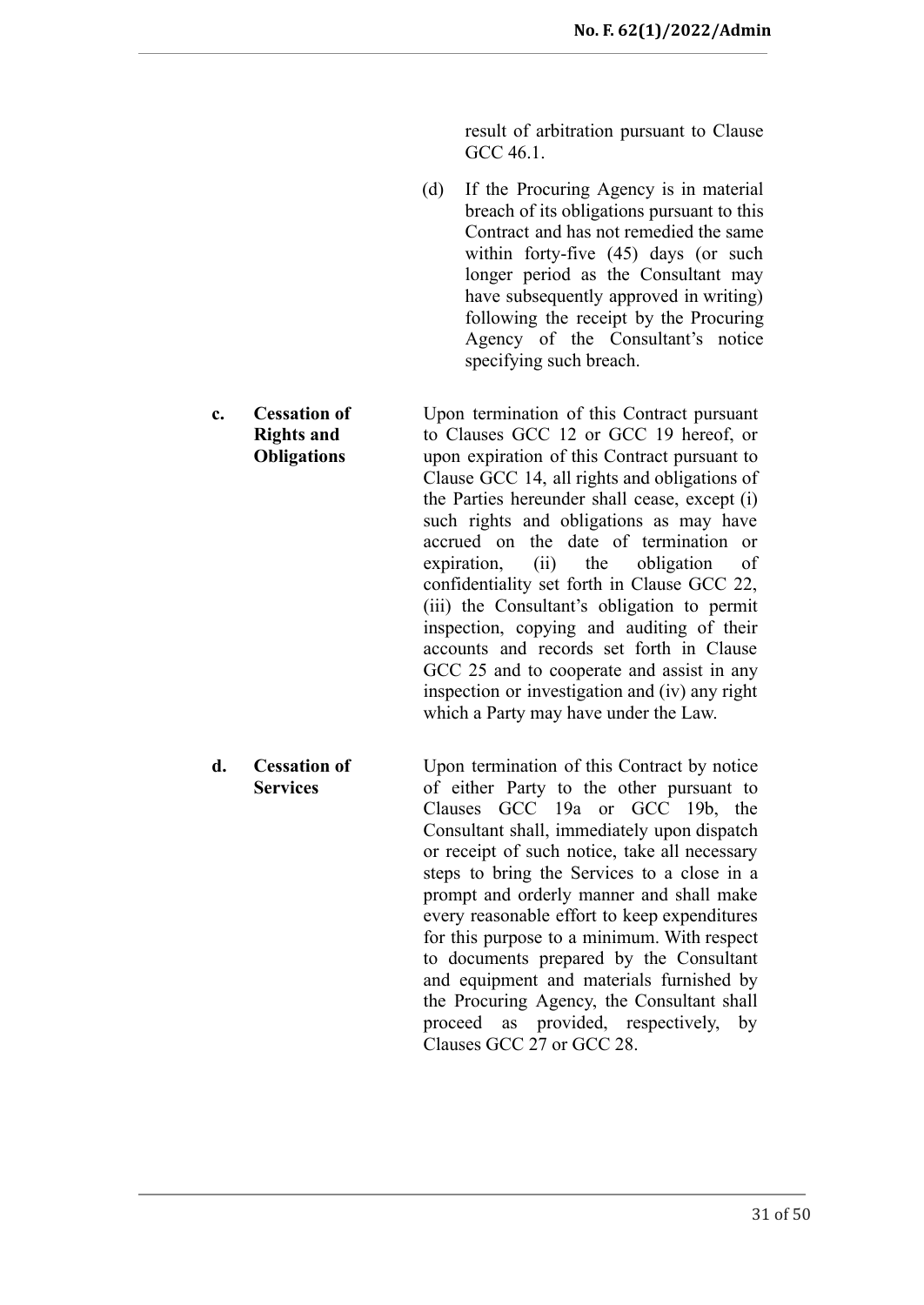- **e. Payment upon Termination** Upon termination of this Contract, the Procuring Agency shall make the following payments to the Consultant:
	- (a) payment for Services satisfactorily performed prior to the effective date of termination; and
	- (b) in the case of termination pursuant to paragraphs (d) and (e) of Clause GCC 19.1.1, reimbursement of any reasonable cost incidental to the prompt and orderly termination of this Contract, including the cost of the return travel of the Experts.

#### <span id="page-31-0"></span>**C. Obligations of the Consultant**

#### 10. **General**

#### **a. Standard of Performance**

20.1 The Consultant shall perform the Services and carry out the Services with all due diligence, efficiency and economy, in accordance with generally accepted professional standards and practices, and shall observe sound management practices, and employ appropriate technology and safe and effective equipment, machinery, materials and methods. The Consultant shall always act, in respect of any matter relating to this Contract or to the Services, as a faithful adviser to the Procuring Agency, and shall at all times support and safeguard the Procuring Agency's legitimate interests in any dealings with the third parties.

20.2. The Consultant shall employ and provide such qualified and experienced Experts and Sub-consultants as are required to carry out the Services.

20.3. The Consultant may subcontract part of the Services to an extent and with such Key Experts and Sub-consultants as may be approved in advance by the Procuring Agency.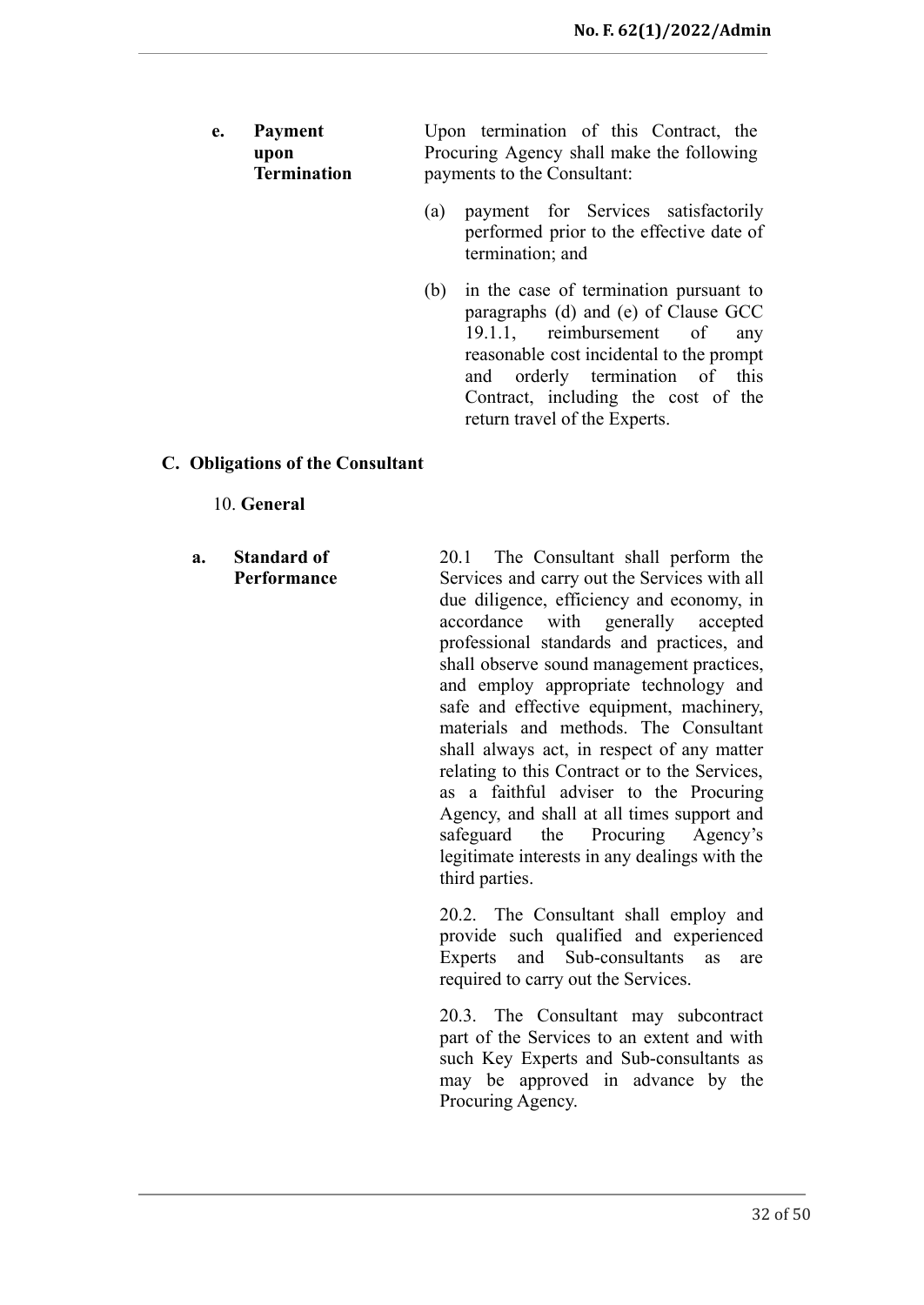- **B. Law Applicable to Services** 20.4. The Consultant shall perform the Services in accordance with the Contract and in accordance with the Law of Pakistan and shall take all practicable steps to ensure that any of its Experts and Sub-consultants, comply with the Applicable Law.
- **11. Conflict of Interests** 21.1. The Consultant shall hold the Procuring Agency's interests paramount, without any consideration for future work, and strictly avoid conflict with other assignments or their own corporate interests.
- **a. Consultant Not to Benefit from Commissions, Discounts, etc.** 21.1.1 The payment of the Consultant pursuant to GCC F (Clauses GCC 39 through 43) shall constitute the Consultant's only payment in connection with this Contract and, subject to Clause GCC 21.1.3, the Consultant shall not accept for its own benefit any trade commission, discount or similar payment in connection with activities pursuant to this Contract or in the discharge of its obligations hereunder, and the Consultant shall use its best efforts to ensure that any Sub-consultants, as well as the Experts and agents of either of them, similarly shall not receive any such additional payment.

21.1.2 Furthermore, if the Consultant, as part of the Services, has the responsibility of advising the Procuring Agency on the procurement of goods, works or services. Any discounts or commissions obtained by the Consultant in the exercise of such procurement responsibility shall be for the account of the Procuring Agency.

**b. Consultant and Affiliates Not to Engage in Certain Activities** 21.1.3 The Consultant agrees that, during the term of this Contract and after its termination, the Consultant and any entity affiliated with the Consultant, as well as any Sub-consultants and any entity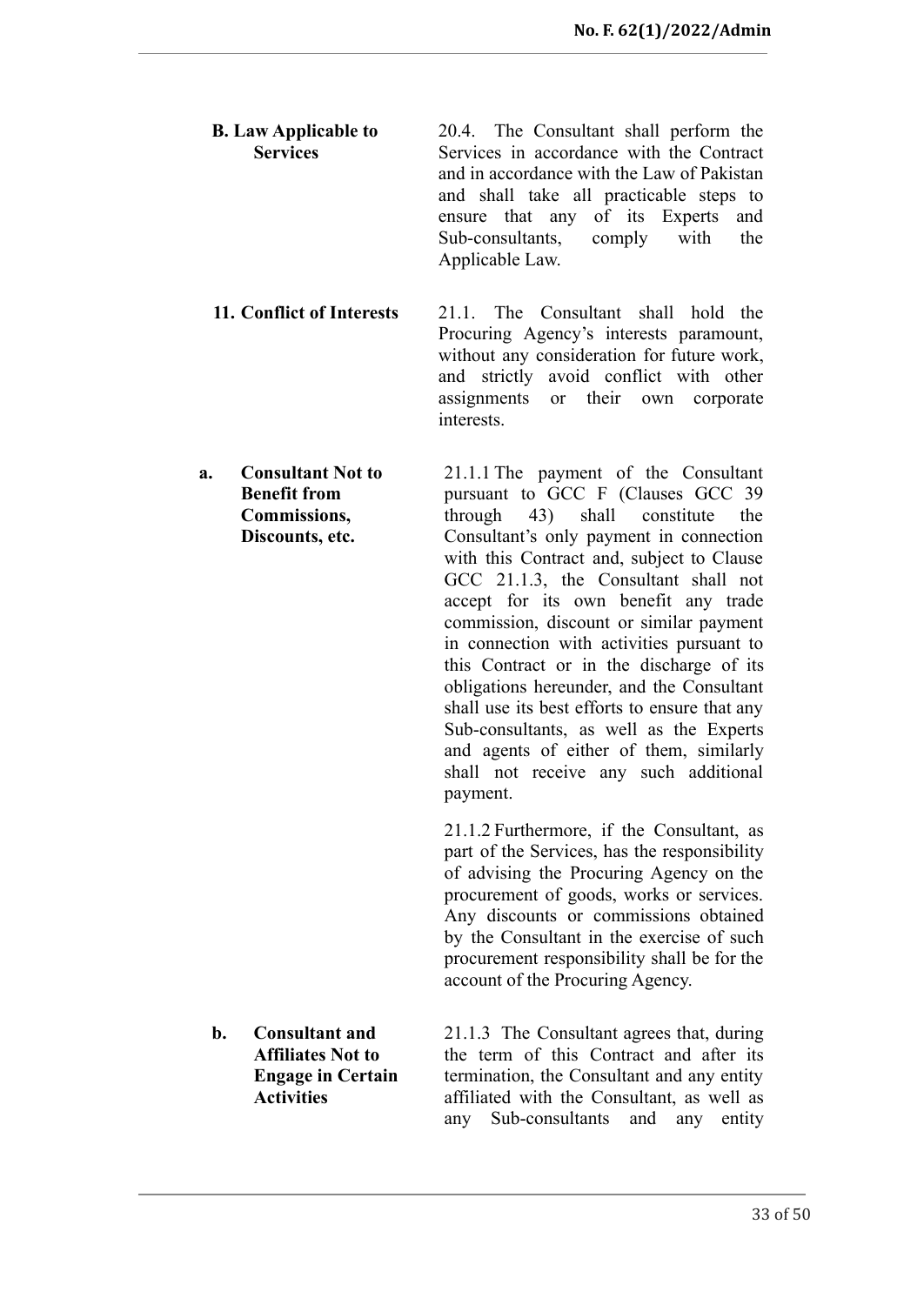affiliated with such Sub-consultants, shall be disqualified from providing goods, works or non-consulting services resulting from or directly related to the Consultant's Services for the preparation or implementation of the project, unless otherwise indicated in the **SCC**.

- **c. Prohibition of Conflicting Activities** 21.1.4 The Consultant shall not engage, and shall cause its Experts as well as its Sub-consultants not to engage, either directly or indirectly, in any business or professional activities that would conflict with the activities assigned to them under this Contract.
- **d. Strict Duty to Disclose Conflicting Activities** 21.1.5 The Consultant has an obligation and shall ensure that its Experts and Sub-consultants shall have an obligation to disclose any situation of actual or potential conflict that impacts their capacity to serve the best interest of their Procuring Agency, or that may reasonably be perceived as having this effect. Failure to disclose said situations may lead to the disqualification of the Consultant or the termination of its **Contract**
- 12. **Confidentiality** 22.1 Except with the prior written consent of the Procuring Agency, the Consultant and the Experts shall not at any time communicate to any person or entity any confidential information acquired in the course of the Services, nor shall the Consultant and the Experts make public the recommendations formulated in the course of, or as a result of, the Services.
- 13. **Liability of the Consultant** 23.1 Subject to additional provisions, if any, set forth in the **SCC**, the Consultant's liability under this Contract shall be provided by the Applicable Law.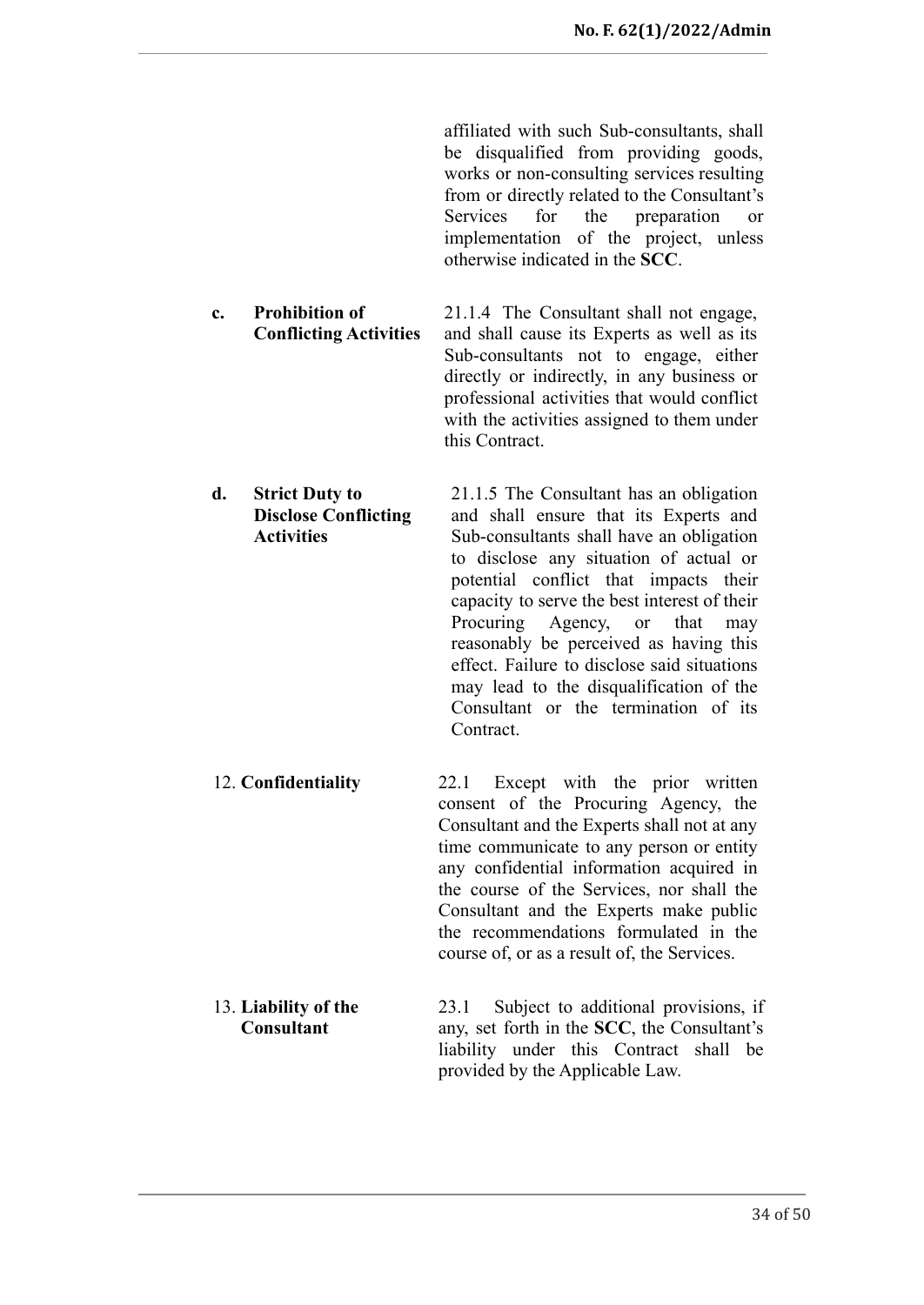14. **Insurance to be Taken out by the Consultant**

24.1 The Consultant (i) shall take out and maintain, and shall cause any Sub-consultants to take out and maintain, at its (or the Sub-consultants', as the case may be) own cost but on terms and conditions approved by the Procuring Agency, insurance against the risks, and for the coverage specified in the **SCC,** and (ii) at the Procuring Agency's request, shall provide evidence to the Procuring Agency showing that such insurance has been taken out and maintained and that the current premiums therefore have been paid. The Consultant shall ensure that such insurance is in place prior to commencing the Services as stated in Clause GCC 13.

15. **Accounting, Inspection and Auditing**

25.1 The Consultant shall keep, and shall make all reasonable efforts to cause its Sub-consultants to keep, accurate and systematic accounts and records in respect of the Services and in such form and detail as will clearly identify relevant time changes and costs.

25.2 Pursuant to paragraph 1.23 (e) of Attachment 1 to the General Conditions, the Consultant shall permit and shall cause its agents (where declared or not), subcontractors, sub-consultants, Bidders, suppliers, and personnel, to permit, the procuring agency to inspect the site and/or the accounts, records and other documents relating to the procurement process, selection and/or contract execution, and to have such accounts, records and other documents audited by auditors appointed by the Procuring Agency. The Consultant's and its Subcontractors' and sub-consultants' attention is drawn to Sub-Clause 10.1 (Fraud and Corruption) which provides, inter alia, that acts intended to materially impede the exercise of the Procuring Agency's inspection and audit rights constitute a prohibited practice subject to contract termination.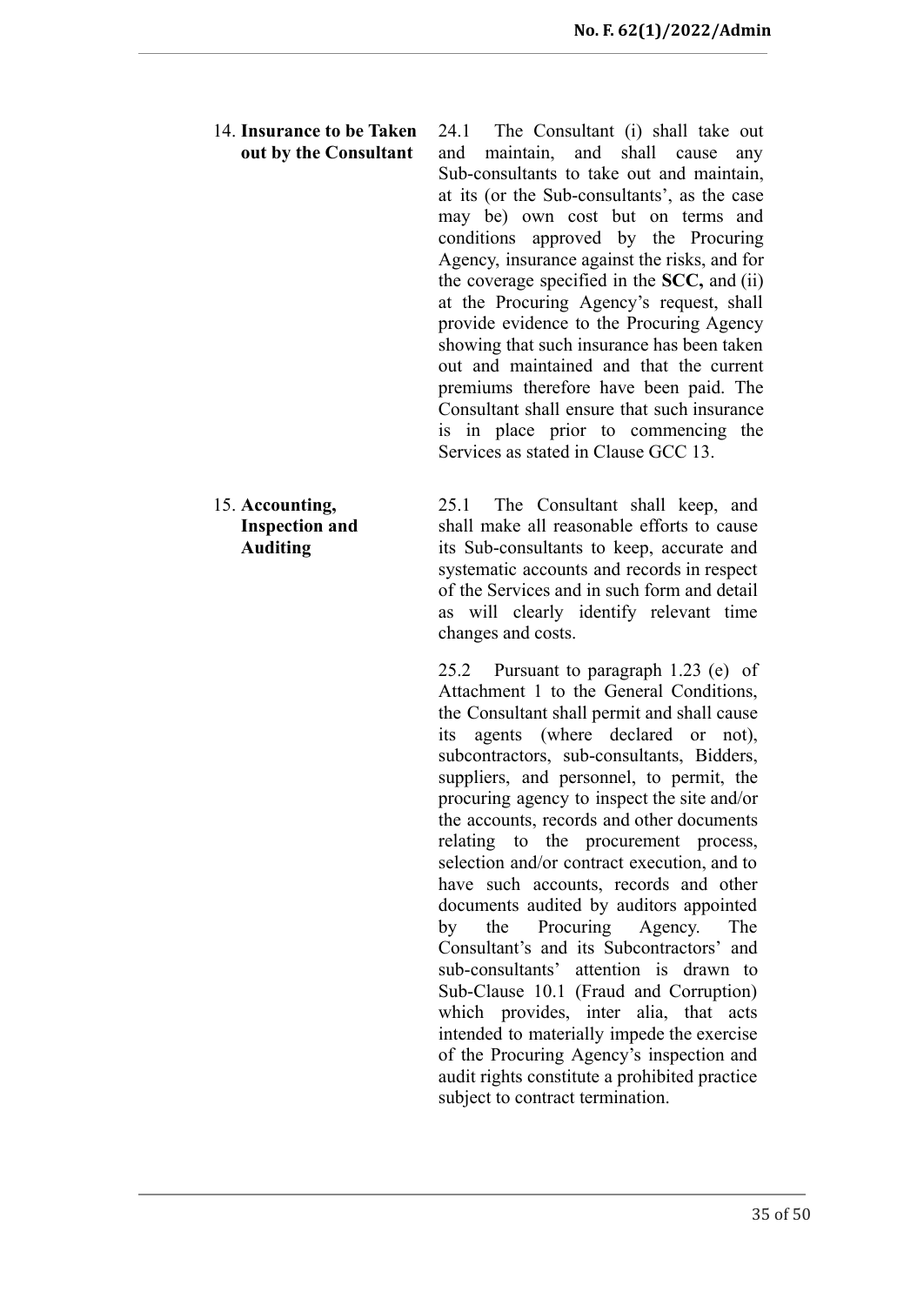- **16. Reporting Obligations** 26.1 The Consultant shall submit to the Procuring Agency the reports and documents specified in **Annex- A**, in the form, in the numbers and within the time periods set forth in the said Appendix.
- **D. Proprietary Rights of the Procuring Agency in Reports and Records**

Unless otherwise indicated in the **SCC**, all reports and relevant data and information such as maps, diagrams, plans, databases, other documents and software, supporting records or material compiled or prepared by the Consultant for the Procuring Agency in the course of the Services shall be confidential and become and remain the absolute property of the Procuring Agency. The Consultant shall, not later than upon termination or expiration of this Contract, deliver all such documents to the Procuring Agency, together with a detailed inventory thereof. The Consultant may retain a copy of such documents, data and/or software but shall not use the same for purposes unrelated to this Contract without prior written approval of the Procuring Agency.

27.2 If license agreements are necessary or appropriate between the Consultant and third parties for purposes of development of the plans, drawings, specifications, designs, databases, other documents and software, the Consultant shall obtain the Procuring Agency's prior written approval to such agreements, and the Procuring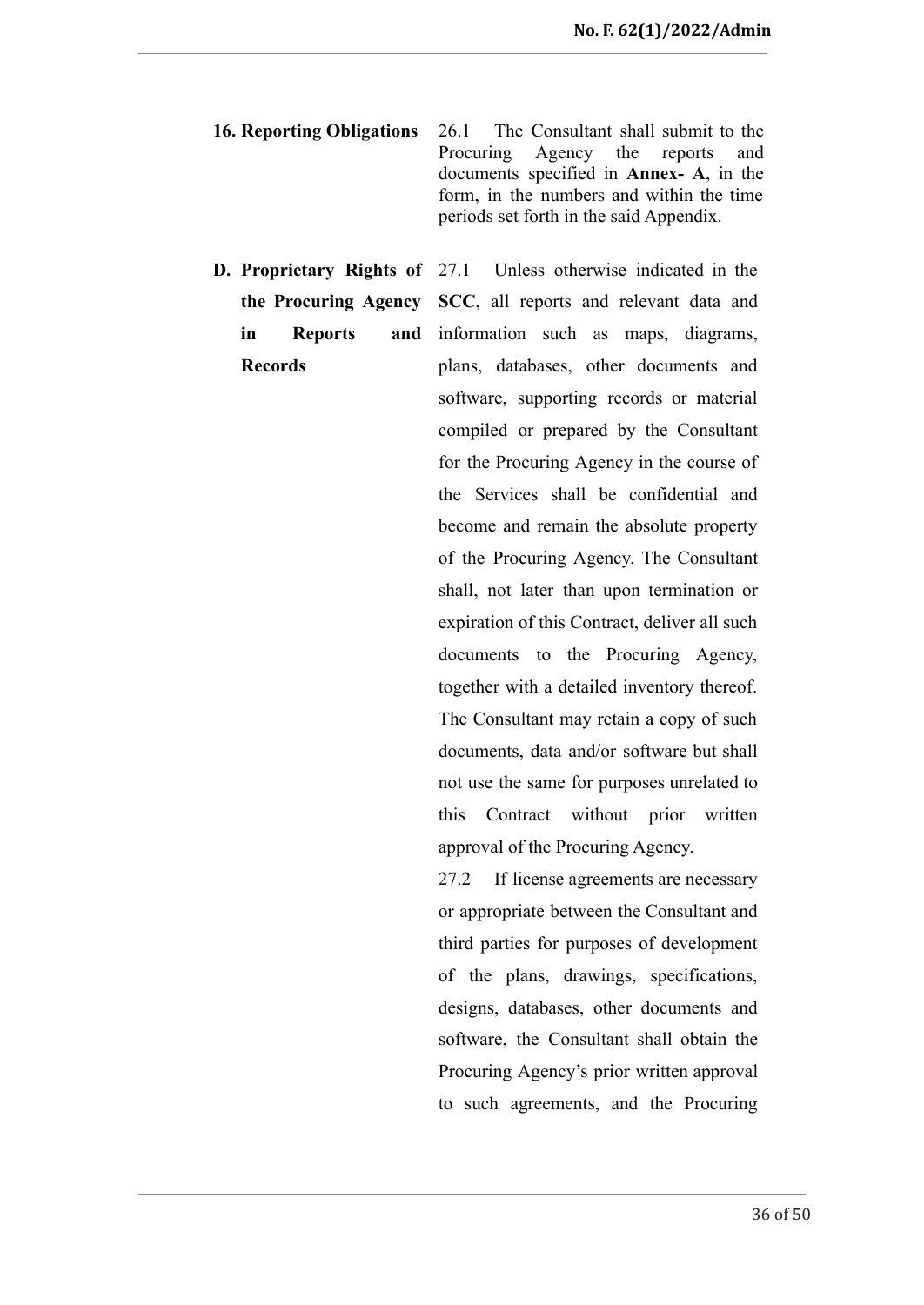Agency shall be entitled at its discretion to require recovering the expenses related to the development of the program(s) concerned. Other restrictions about the future use of these documents and software, if any, shall be specified in the **SCC**.

**E. Equipment, Vehicles and Materials** 28.1 Equipment, vehicles and materials made available to the Consultant by the Procuring Agency, or purchased by the Consultant wholly or partly with funds provided by the Procuring Agency, shall be the property of the Procuring Agency and shall be marked accordingly. Upon termination or expiration of this Contract, the Consultant shall make available to the Procuring Agency an inventory of such equipment, vehicles and materials and shall dispose of such equipment, vehicles and materials in accordance with the Procuring Agency's instructions. While in possession of such equipment, vehicles and materials, the Consultant, unless otherwise instructed by the Procuring Agency in writing, shall insure them at the expense of the Procuring Agency in an amount equal to their full replacement value.

> 28.2 Any equipment or materials brought by the Consultant or its Experts into the Procuring Agency's country for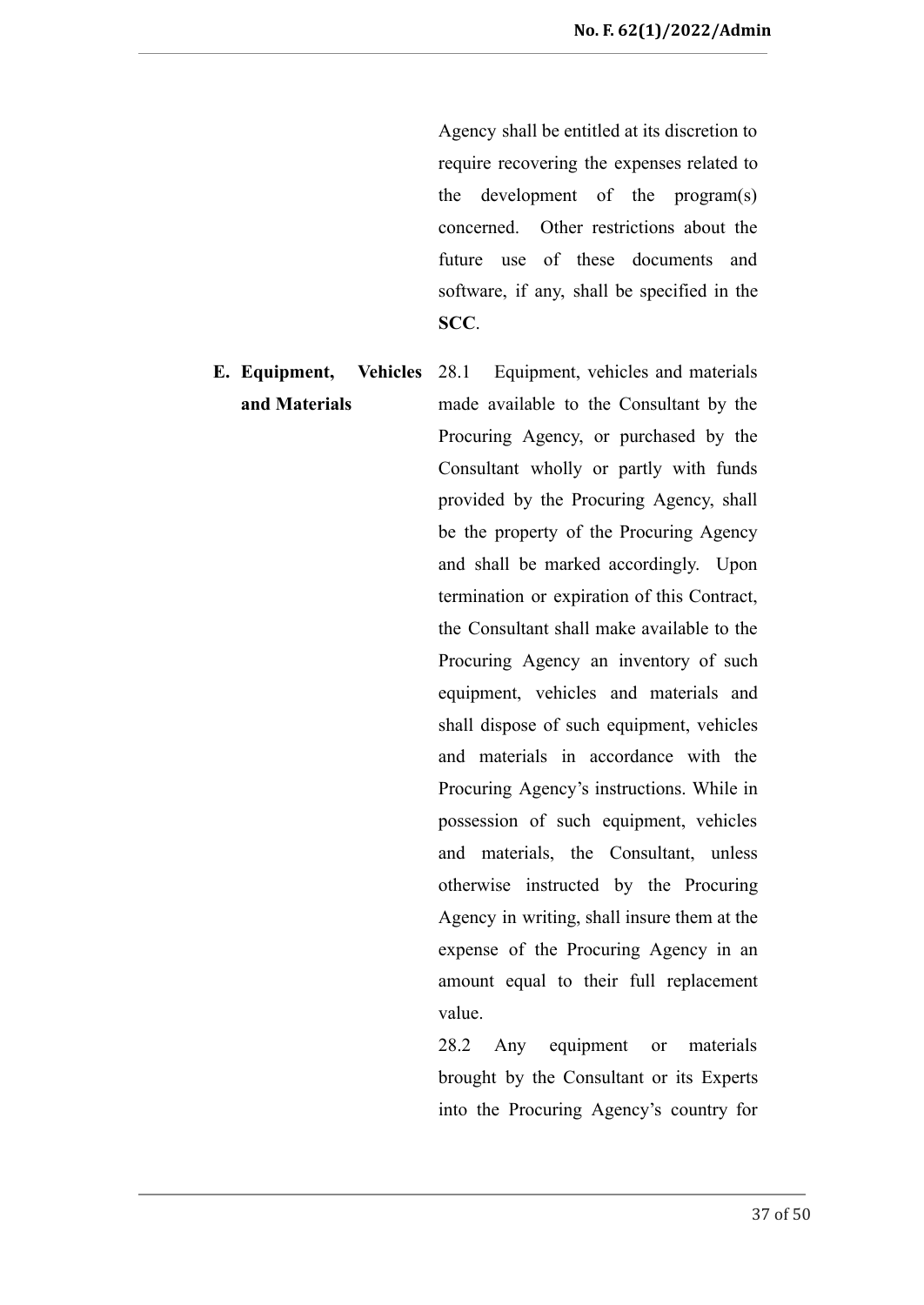the use either for the project or personal use shall remain the property of the Consultant or the Experts concerned, as applicable.

**F. Code of Conduct** 29.1 The Procuring Agencies and the Consultant are bound to follow the Code of Ethics issued by the Authority.

#### **18. ANNEX-A**

## <span id="page-37-0"></span>**Background, Objectives, Scope of Work and Technical Details of the IT Equipment/Machinery for the National Assembly Secretariat**

#### <span id="page-37-2"></span><span id="page-37-1"></span>**A. Background and Introduction of the Procuring Agency**

The National Assembly Secretariat, the Procuring Agency, is the country's sovereign legislative body. It embodies the will of the people to let themselves be governed under the democratic, multi-party Federal Parliamentary System. The National Assembly makes laws for the Federation in respect of the powers enumerated in the Federal Legislative list. Through its debates, adjournment motion, question hour and Standing Committees, the National Assembly keeps a check over the Executive and ensures that the government functions within the parameters set out in the Constitution and does not violate the fundamental rights of citizens. Only the National Assembly, through its Public Accounts Committee, scrutinizes public spending and exercises control of expenditure incurred by the government.

The Islamic Republic of Pakistan is a Federal State comprising four provinces of Balochistan, Khyber Pakhtunkhwa, Punjab and Sindh; Islamabad is the Federal Capital with Federally Administered Tribal Areas (FATA). These federating units offer a lot of diversity and variety in terms of languages, levels of social and economic development, population density and climatic conditions.

The Members of the National Assembly are to be elected by direct and free vote in accordance with law.

#### **a) CONSTITUTIONAL ROLE**

<span id="page-37-3"></span>Article 50 of the Constitution provides that the Parliament of Pakistan shall consist of the President and the two Houses known as the National Assembly and the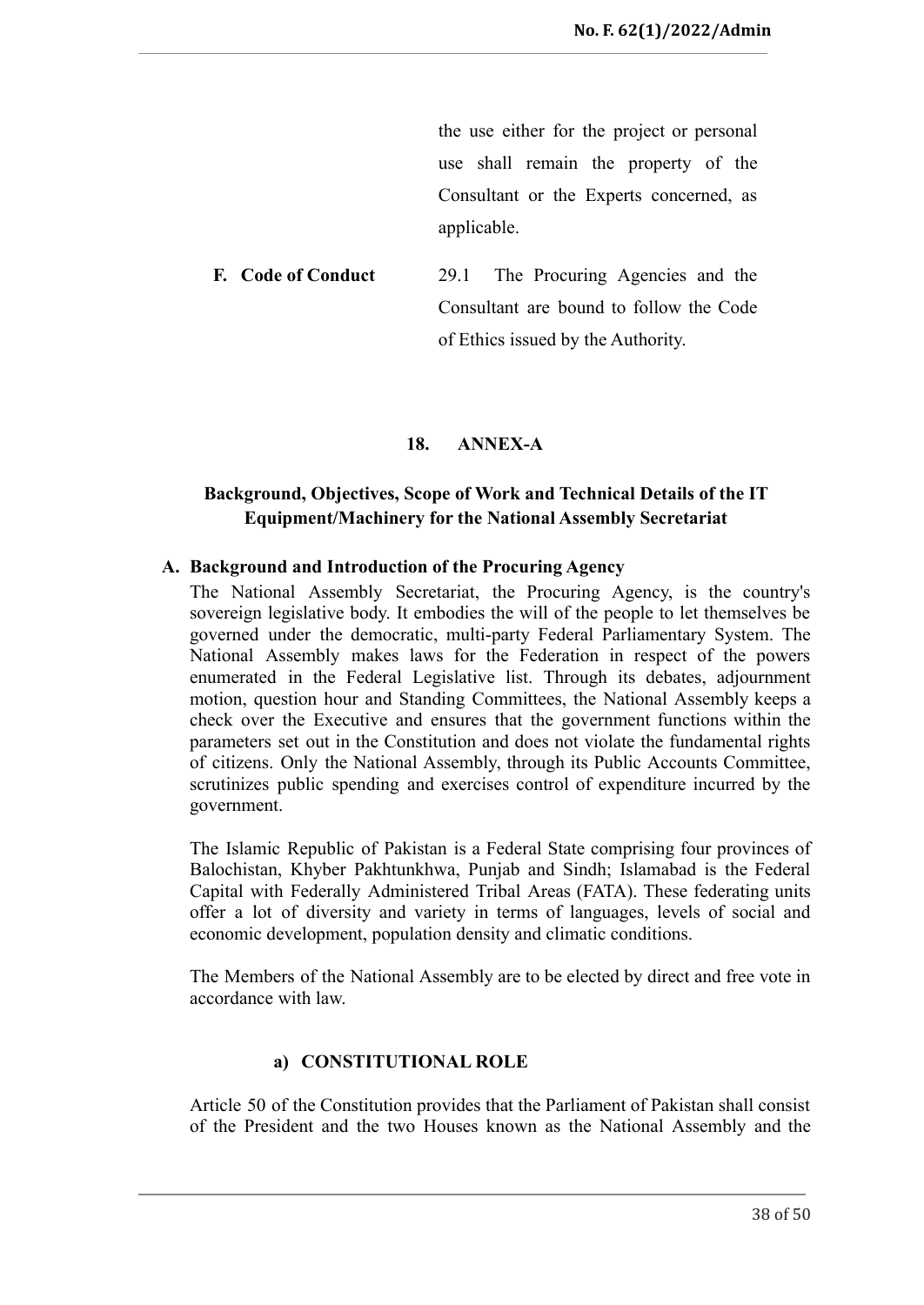Senate. The National Assembly has an edge over the Senate by legislating exclusively on money matters. With exception to money Bills, however, both the Houses work together to carry out the basic work of the Parliament, i.e. law making.

#### **b) LEGISLATIVE PROCEDURE**

<span id="page-38-0"></span>The Bill relating to the Federal Legislative List can be originated in either House. If the House passed the Bill through majority vote, it shall be transmitted to the other House. If the other House passes it without amendment, it shall be presented to the President for assent.

If the Bill, transmitted to the other House, is not passed within ninety days or rejected, it shall be considered in a joint sitting to be summoned by the President on the request of the House in which the Bill originated. If the Bill is passed in the joint sitting, with or without amendments, by the votes of majority of the members of the two Houses, it shall be presented to the President for assent.

If the Bill is presented to the President for assent, he shall assent to the Bill in not later than ten days.If it is not a Money Bill, the President may return the Bill to the Majlis-e-Shoora with a message requesting that the Bill be reconsidered and that an amendment specified in the message be considered. The Majlis-e-Shoora shall reconsider the Bill in a joint sitting.If the Bill is passed again, with or without amendment, by vote of the majority of the members present and voting, it shall be presented to the President and the President shall give his assent within ten days; failing which such assent shall be deemed to have been given.

Under the Constitution, the Parliament may also legislate for two or more Provinces by consent and request made by those Provinces. If the Federal Government proclaims a State of Emergency in any province, the power to legislate about that province is vested in the Parliament.But the Bills passed by the Parliament during the State of Emergency, shall cease to be in force after the expiration of six months from the date Emergency is lifted. Nevertheless, the steps already taken under these Acts shall remain valid.

In exercises of its constitutional role, the Parliament also has other very important duties to perform.The President, who is at the apex, is elected by members of both Houses of the Parliament and the Provincial Assemblies. The Prime Minister, who heads the Cabinet and is meant to aid and advise the President in his functions, belongs to the National Assembly. He enjoys the confidence of the majority of the members of the National Assembly. Members of the Cabinet are appointed by the President on the advice of the Prime Minister.

In the formation of the Cabinet the major portion (75%), goes to the National Assembly while the rest (25%) are taken from the Senate.

There is a democratic procedure to remove the Prime Minister from his office if he loses the confidence of the majority of the members of the National Assembly. In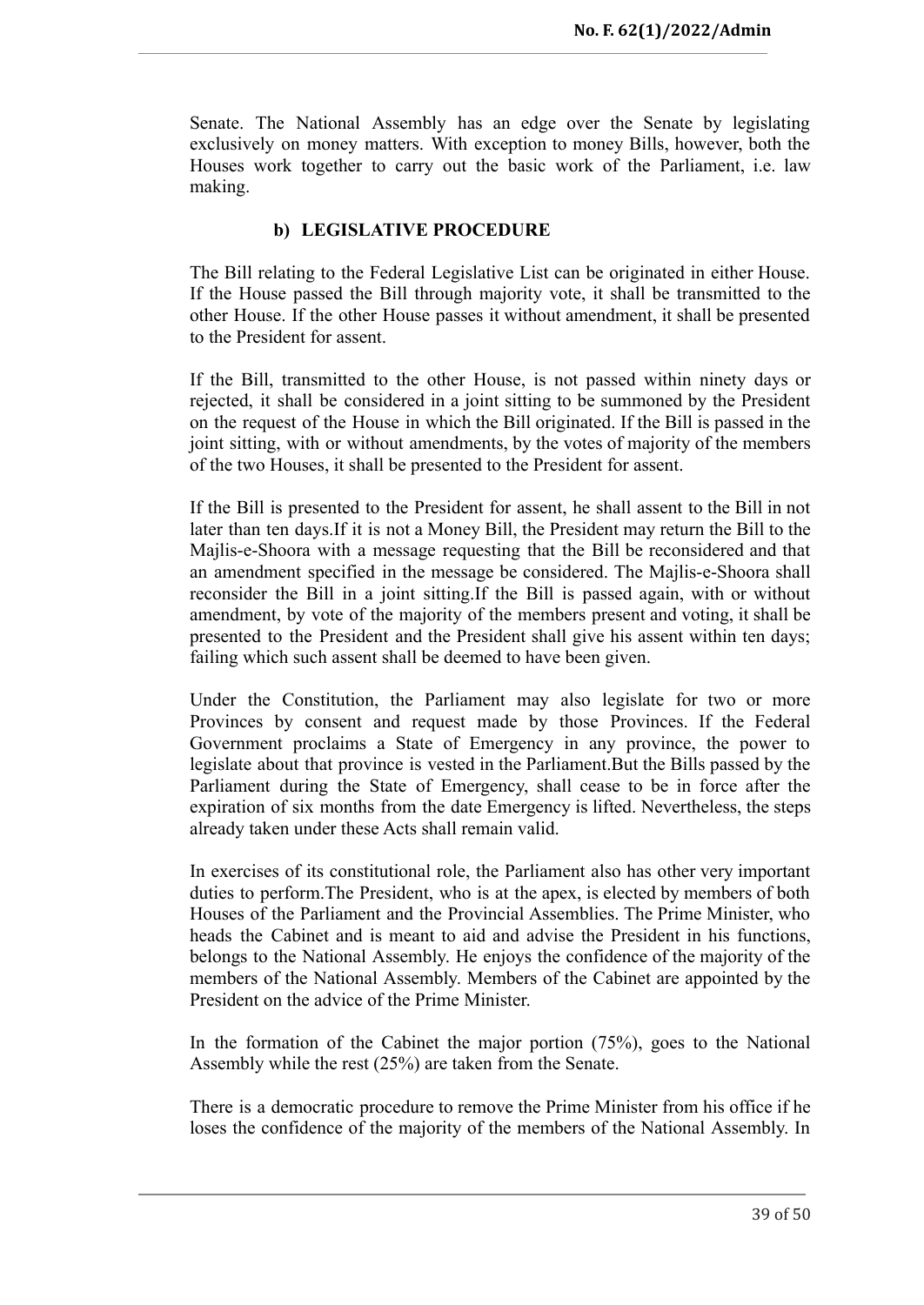this respect a resolution for a vote of no-confidence is moved by not less than 20% of the total membership of the National Assembly. If the resolution is passed by majority of the total membership of the National Assembly, the Prime Minister immediately relinquishes powers.

Similarly, for the removal or impeachment of the President, not less than one-half of the total membership of either House may give in writing its intention to do so, to the Speaker National Assembly, or, as the case may be, to the Chairman Senate, for moving a resolution for the purpose. In a joint sitting of the two Houses, convened for the purpose, and after the deliberations, if the resolution is passed by the votes of not less than two thirds of the total membership of the Parliament, the President shall cease to hold office immediately on the passing of the resolution.

In case an emergency is proclaimed, the Parliament holds the authority to extend the term of the National Assembly. Under the Constitution, the Parliament may also, on the request of the Federal Government, by law, confer functions upon officers or authorities subordinate to the Federal Government.

#### **c) National Assembly Strategic Plan 2019-23**

<span id="page-39-0"></span>General Elections 2018 witnessed the second constitutional transition of power from one democratically elected government to another. The 15th National Assembly Secretariat was successfully constituted on 13 August 2018. Immediately after assuming oce of the Speaker, Mr. Asad Qaiser initiated reforms within the House. These reforms were aimed at adopting a comprehensive approach to ensure that the entire House benefits by undertaking capacity and resource development during the inception phase of NASP 2019-23 development.

#### **d) Purchase Of IT Equipment/Machinery For National Assembly Secretariat.**

<span id="page-39-1"></span>The National Assembly Secretariat is one of the most important legislative bodies in the country. It has work coming in on a rolling basis and because of its dealing mostly with other Government Bodies, Donor Agencies and international stakeholders there is an expectation of efficiency and swiftness in their way of work. But due to outdated laptops, PCs and other machinery unnecessary bottlenecks are created hence there are delays in day to day tasks. There is no photo-state machine in the PMU; other offices are requested for provision of photo-state copies. It is further added here that often colour prints are required while organizing conferences/events and for that purpose other sources are utilized.

#### <span id="page-39-2"></span>**B) Objective(s) of the Assignment**

To improve the IT Equipment/Machinery at the National Assembly Secretariat for the staff of the National Assembly.

#### <span id="page-39-3"></span>**C) Scope of Services, Tasks (Components) and Expected Deliverables:**

The National Assembly Secretariat intends to procure hardware equipment at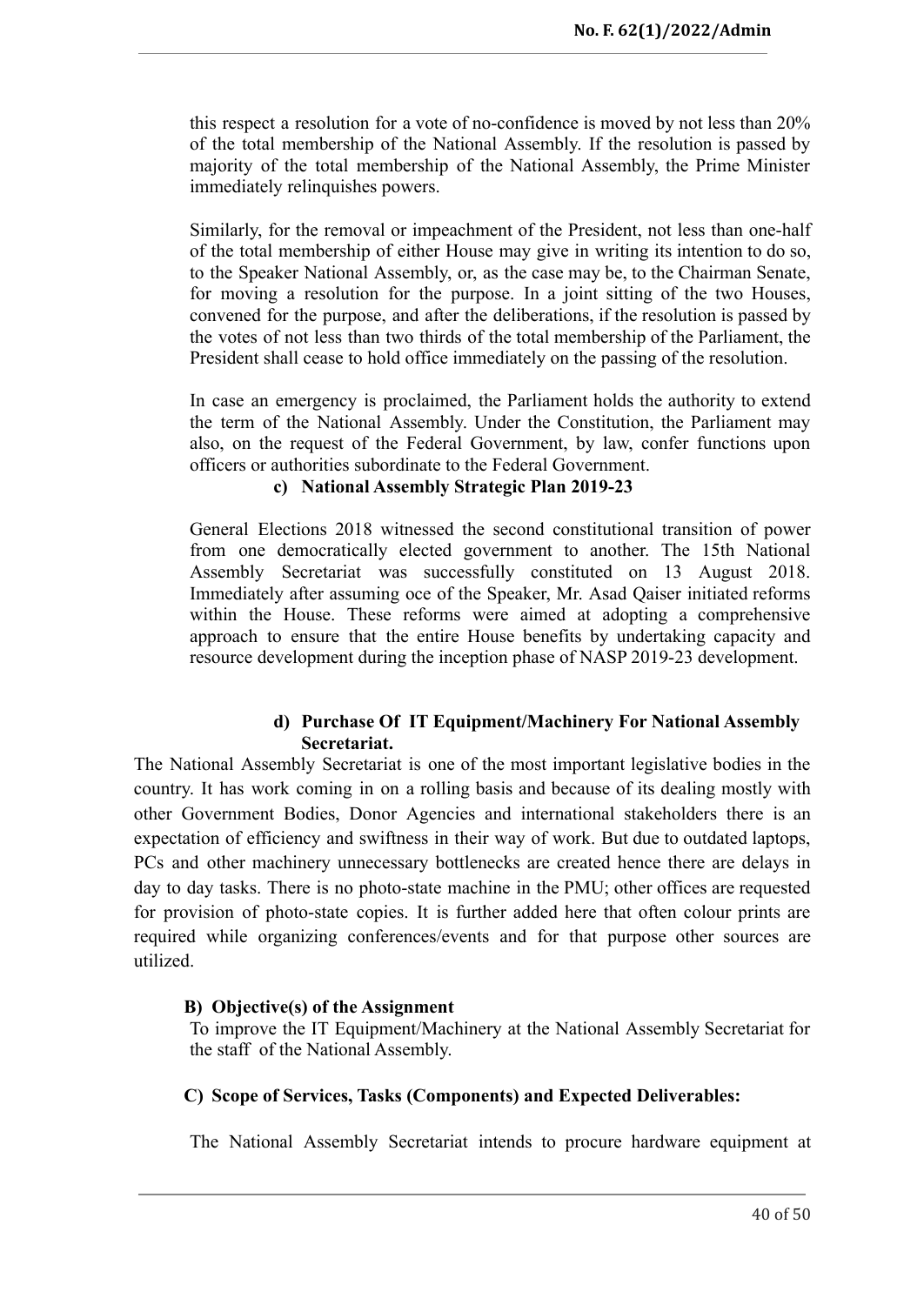Parliament House building, Islamabad. Proposals are required for the mentioned services as per the below requirement:

- 1) Supply, Installation, Testing and Commissioning of the following IT Equipment/Machinery:
	- i) High Resolution Scanner/ Passport Scanner
	- ii) Laserjet Color Printer
- 2) Supply and installation of IT Equipment/Machinery (details/specifications are given below)

## <span id="page-40-1"></span><span id="page-40-0"></span>**D) BILL OF QUANTITY**

**I. One Time Charges - Quantities can be reduced or increased**

| S. No. | <b>Item Description</b>                          |  |
|--------|--------------------------------------------------|--|
|        | <b>High Resolution Scanner/ Passport Scanner</b> |  |
|        | Laserjet Color Printer                           |  |

- <span id="page-40-2"></span>**E) Required Service Level Agreement (SLA): 3 years with first year free of cost.**
- **F) Required Hardware Specs**

#### <span id="page-40-3"></span>**High Resolution Scanner/Passport Scanner**

| S<br>N <sub>0</sub> | <b>Specification Required</b>                                                                 |  |
|---------------------|-----------------------------------------------------------------------------------------------|--|
| 1                   | <b>Straight Path ADF Scanner</b>                                                              |  |
| 2                   | Machine has a minimum speed of 45 pages per minute on Black $\&$<br>White, Color & Gray Scale |  |
| 3                   | Document Scanning Width should be 3.9 mm or above                                             |  |
| 4                   | Machine should have Passport Scanning Option                                                  |  |
| 5                   | Machine must be Straight Path, High Speed USB 3.2 support with<br>Network & Wi-Fi             |  |
| 6                   | Machine should have Maximum Scanning Resolution up to 600 dpi                                 |  |
| 7                   | Machine must have ADF Capacity of 60 sheets or above                                          |  |
| 8                   | Daily Volume: 4000 or above                                                                   |  |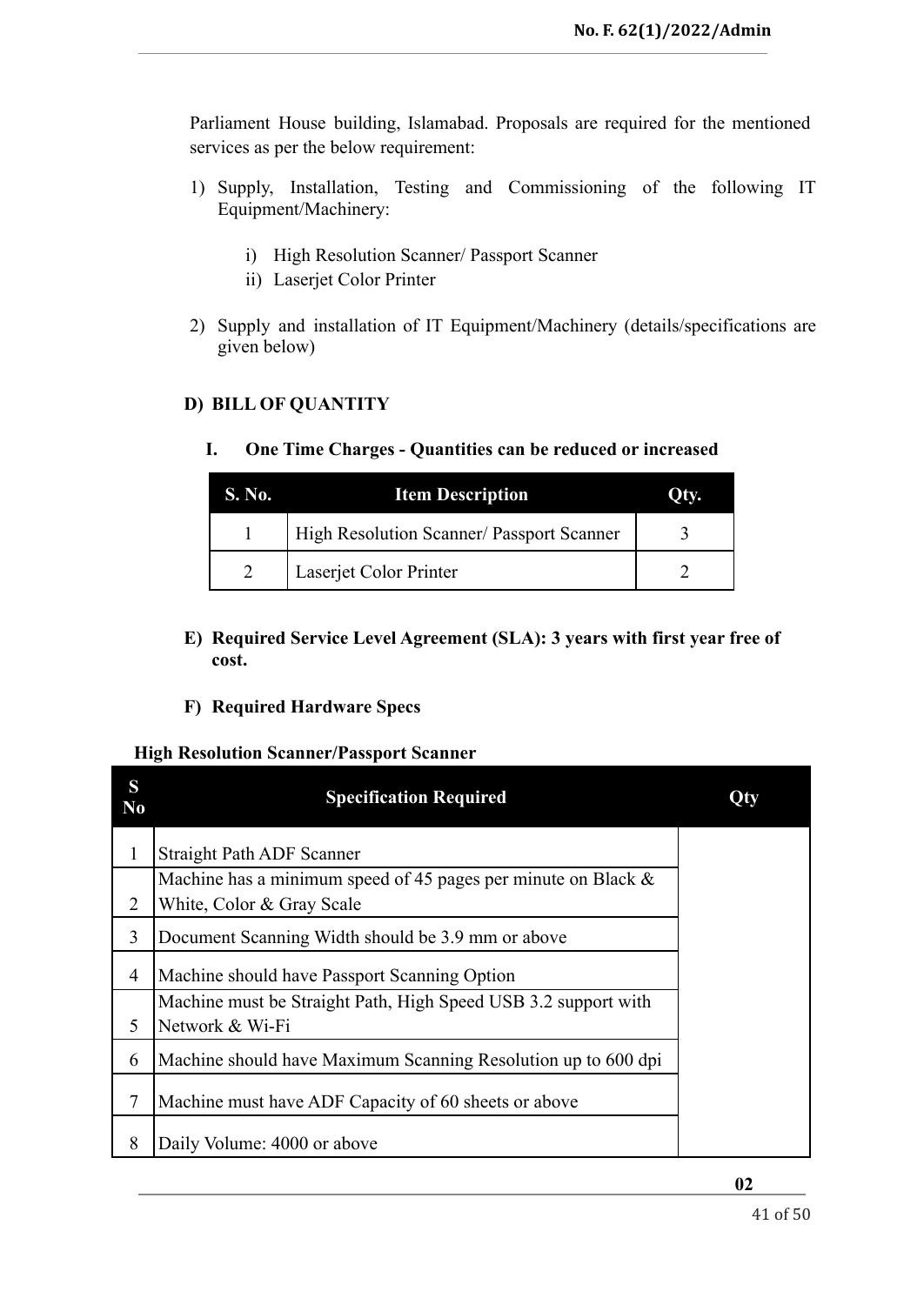| Only Principal Datasheet/ compliance sheet will consider, Any          |  |  |  |  |  |
|------------------------------------------------------------------------|--|--|--|--|--|
| biased / local extended features or specification by local vendor will |  |  |  |  |  |
| not be accepted and lead to technical disqualification.                |  |  |  |  |  |
| If any international Manufacturer has its liaison/branch office in     |  |  |  |  |  |
| Pakistan then they need to provide a valid registration certificate    |  |  |  |  |  |
| with SECP & Board of Investment else the bid will be declared          |  |  |  |  |  |
| non-responsive.                                                        |  |  |  |  |  |

# **Laserjet Color Printer**

| <b>Items</b>                                 | <b>Technical Specification</b>           | Qty. |
|----------------------------------------------|------------------------------------------|------|
| <b>Functions</b>                             | Print, scan, copy                        |      |
| 1200 MHz or better<br><b>Processor Speed</b> |                                          |      |
| 512 MB or better<br><b>Memory</b>            |                                          | 02   |
| <b>Print Resolution</b>                      | Minimum 1200 x 1200 dpi (Best) or higher |      |
| $720p$ Camera + Mic<br>General               |                                          |      |
| Warranty                                     | <b>Standard One Year Warranty</b>        |      |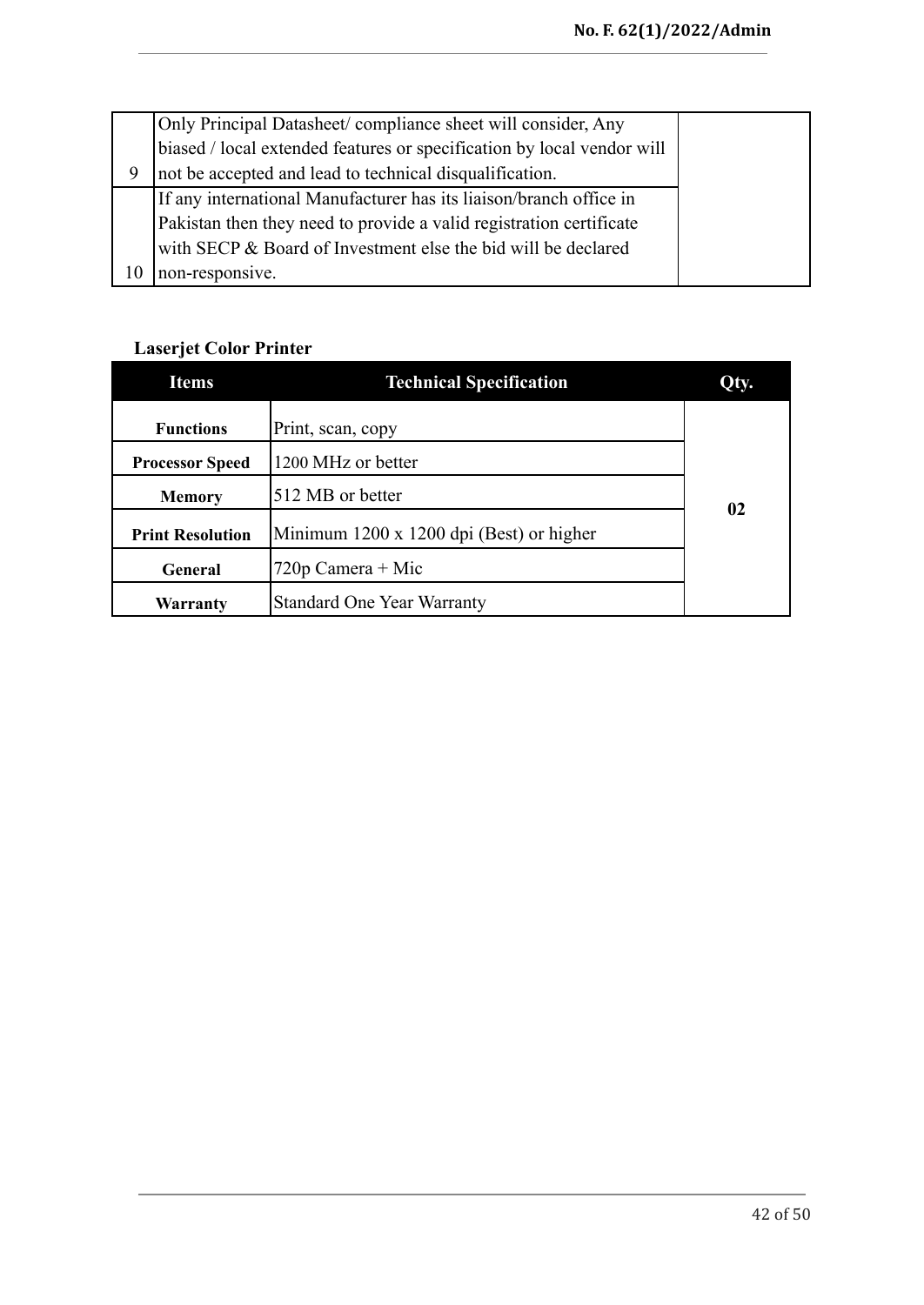## **19. ANNEX-B FORM OF FINANCIAL BID**

According to the Clause 30, sub-clause (2) of PPRA Rules, 2004, the following shall be observed while submitting the financial bids:

"For the purposes of comparison of bids quoted in different currencies, the price shall be converted into a single currency specified in the bidding documents. The rate of exchange shall be the selling rate, prevailing on the date of opening of bids specified in the bidding *documents, as notified by the State Bank of Pakistan on that day.* "

#### **A. Hardware including Installation and Configuration**

<span id="page-42-1"></span><span id="page-42-0"></span>

| S.N<br>$\mathbf{0}$ | <b>Item</b>                               | <b>Units</b> | Qty | Unit<br>Price | <b>Total Amount</b><br><b>WITHOUT</b><br><b>Tax</b> | <b>Admissible</b><br>Tax as per<br>law | <b>Total Amount</b><br><b>WITH Tax</b> |
|---------------------|-------------------------------------------|--------------|-----|---------------|-----------------------------------------------------|----------------------------------------|----------------------------------------|
|                     | High Resolution Scanner/ Passport Scanner | Unit $(s)$   | 03  |               |                                                     |                                        |                                        |
|                     | Laserjet Color Printer                    | Unit(s)      | 02  |               |                                                     |                                        |                                        |
|                     | Total (A) in Figures/Numbers              |              |     |               |                                                     |                                        |                                        |
| 6                   | Total (A) WITHOUT TAX in WORDS            |              |     |               |                                                     |                                        |                                        |
|                     | Total (A) TAX in WORDS                    |              |     |               |                                                     |                                        |                                        |
| 8                   | Total (A) WITH TAX in WORDS               |              |     |               |                                                     |                                        |                                        |

#### **B. Bid Total (A)**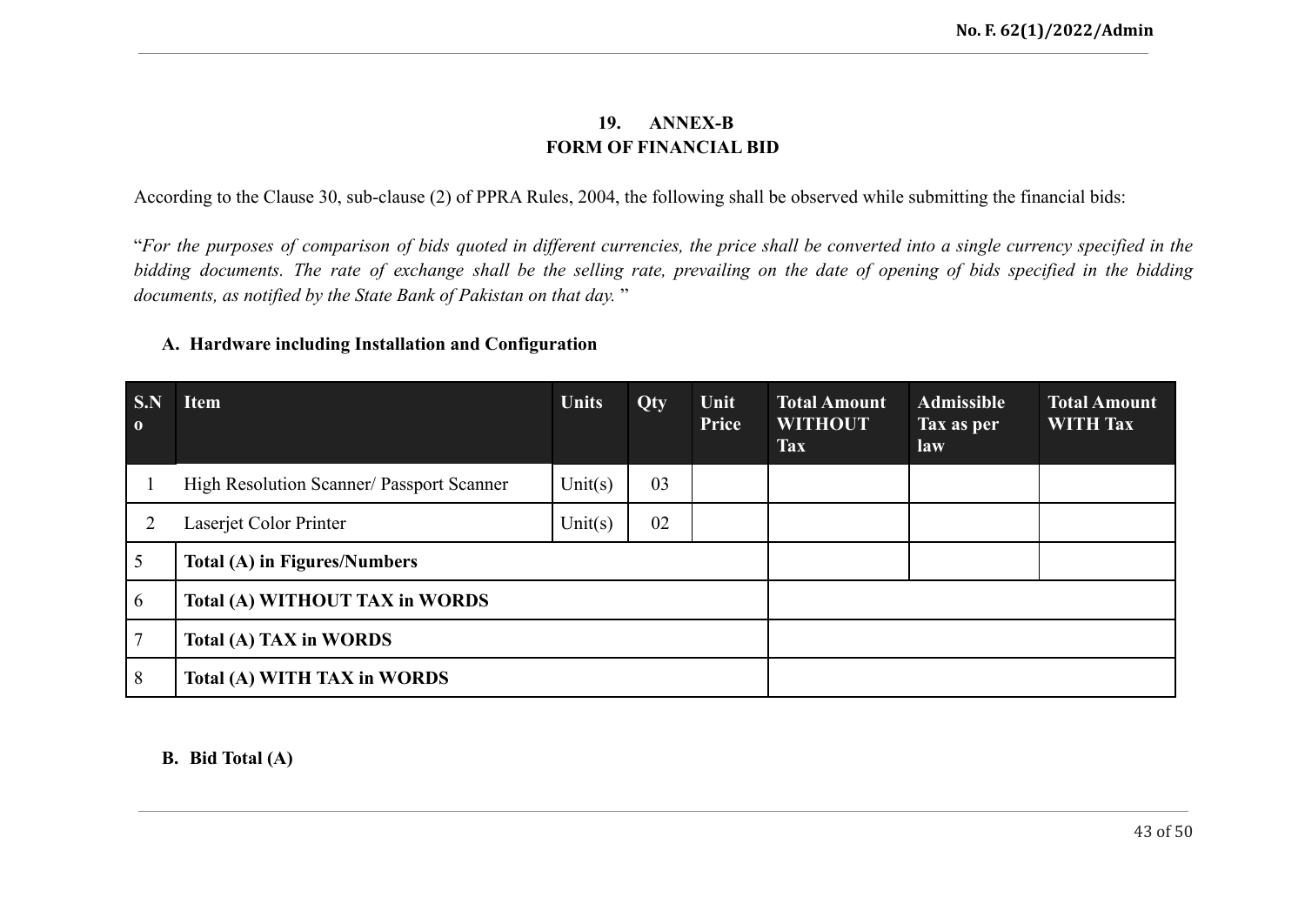Bidders/Firms shall fill the following

| Total (A) in Figures/Numbers   |  |
|--------------------------------|--|
| Total (A) WITHOUT TAX in WORDS |  |
| Total (A) TAX in WORDS         |  |
| Total (A) WITH TAX in WORDS    |  |

#### **Total (A) shall be used for financial bid evaluation.**

Must be filled by the Bidder and every page shall be signed by authorized person along with the company/firm seal / stamp:

| Name of Authorized Person:    |            |  |
|-------------------------------|------------|--|
| Designation :                 |            |  |
| $CNIC \#$                     |            |  |
| Contact Numbers : (Landline : | , Mobile : |  |
| Address <sup>-</sup>          |            |  |

# THE BIDDERS AGREE THAT ANY INFORMATION SUBMITTED BY THE BIDDERS SHALL BE FINAL AND THAT THE BIDDERS SHALL BE RESPONSIBLE FOR ANY ERRORS AND OMISSIONS ANYWHERE IN THE PROPOSAL AND SHALL HAVE NO RIGHT FOR SUBSEQUENT CORRECTION/JUSTIFICATION.

SIGNATURES \_\_\_\_\_\_\_\_\_\_\_\_\_\_\_\_\_\_\_\_\_\_\_\_\_\_\_\_\_\_\_\_ STAMP / SEAL \_\_\_\_\_\_\_\_\_\_\_\_\_\_\_\_\_\_\_\_\_\_\_\_\_\_\_\_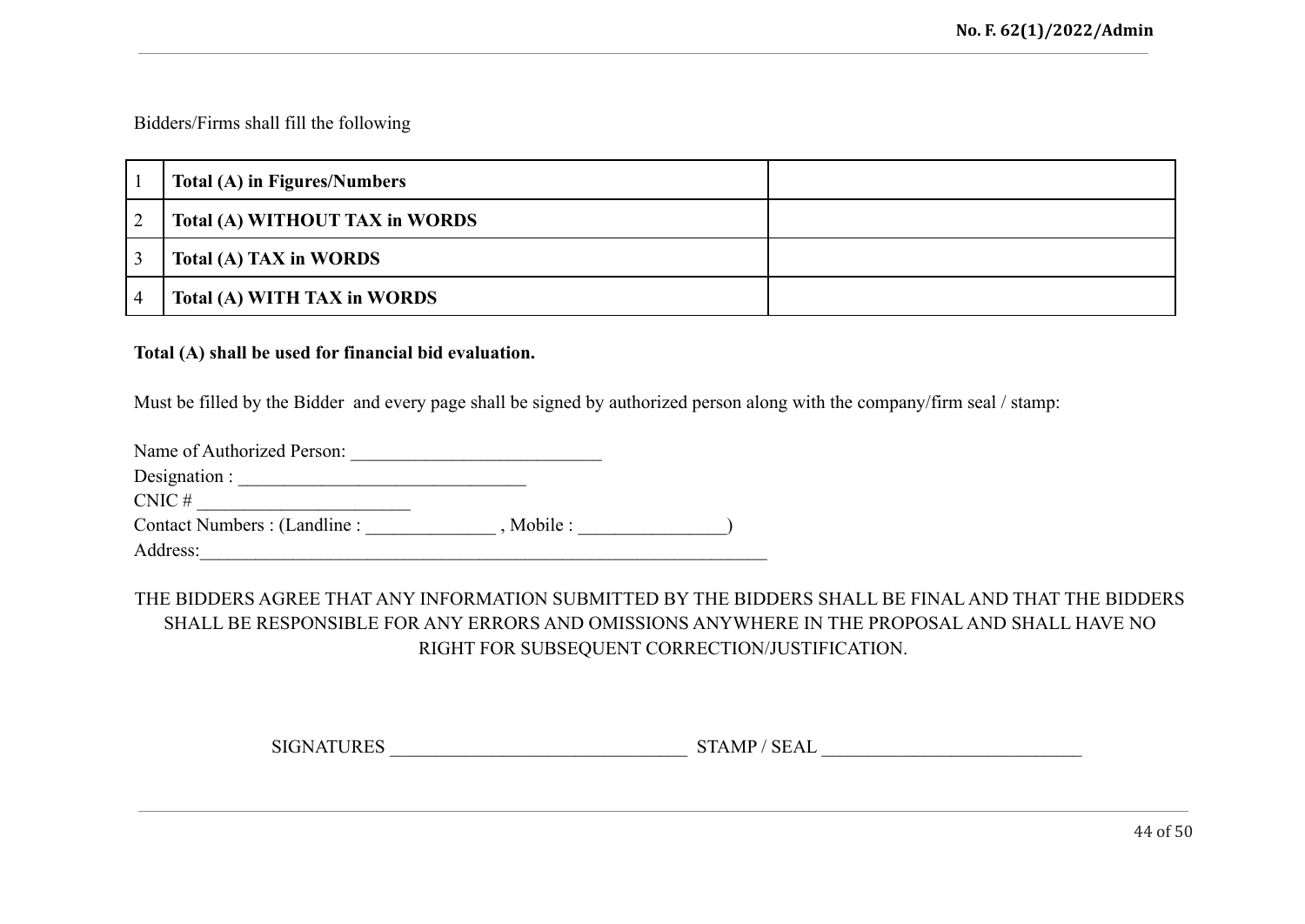#### **Annex-C**

#### **COMPLIANCE CERTIFICATE**

- <span id="page-44-2"></span><span id="page-44-1"></span><span id="page-44-0"></span>**1. General or special Conditions:** The Bidders certify that the following have been submitted in their proposal in response to the tender:
	- 1.1. Application letter of Intent for participation in the tendering process.
	- 1.2. Valid Company Registration Certificate with SECP or Registrar of Firms etc.,
	- 1.3. Copy of Income Tax / Sales Tax Registration.
	- 1.4. Copy of valid license from the Pakistan Telecommunication Authority (PTA) certifying that the Bidder is CVAS License holder for the last five Years (5 years).
	- 1.5. References of Clients/PO/Work orders from clients as a proof that the Bidder has at least 05 references with point of contact where the Bidder delivered tIT Machinery/Equipment
	- 1.6. Audited Profit & Loss (Income Statement) showing Sale volume of company of at least Rs. 10 Million in last 2 years.
	- 1.7. Audit reports showing that bidder should have positive net profit after tax for the last three years
	- 1.8. Beneficial Owners' Details/SECP Registration or valid registration showing that the bidder has majority shareholding and management by Pakistani Nationals.
	- 1.9. Office details at Islamabad / Rawalpindi, and other cities (if applicable) with Phone Numbers / Addresses
	- 1.10. Affidavit on Judicial / Stamp Paper of Rs. 100/- or above duly attested by Notary Public that the firm is not black listed by any government / semi government Department as per Specimen at Annex-D.
	- 1.11. Affidavit on Judicial / Stamp Paper of Rs. 100/- or above, duly attested by Notary Public that the firm would supply / install and maintain Brand New / Original equipment as a part of IT Machinery/Equipment for the National Assembly Secretariat imported through legal channels that if any equipment is found to be imported through gray or illegal channel the bid/contract shall stand invalid. Non compliance to the same may result in immediate termination of supply / work order leading to forfeiture of earnest money / performance security and blacklisting of firms as per Specimen at Annex-E.
	- 1.12. Affidavit on Judicial / Stamp Paper of Rs. 100/- or above, duly attested by Notary Public that the firm licensing history with the concerned regulatory authority/ (ies) should be clean during the last three (03) years and none of the licenses ever been canceled / terminated/withdrawn by the authority/(ies).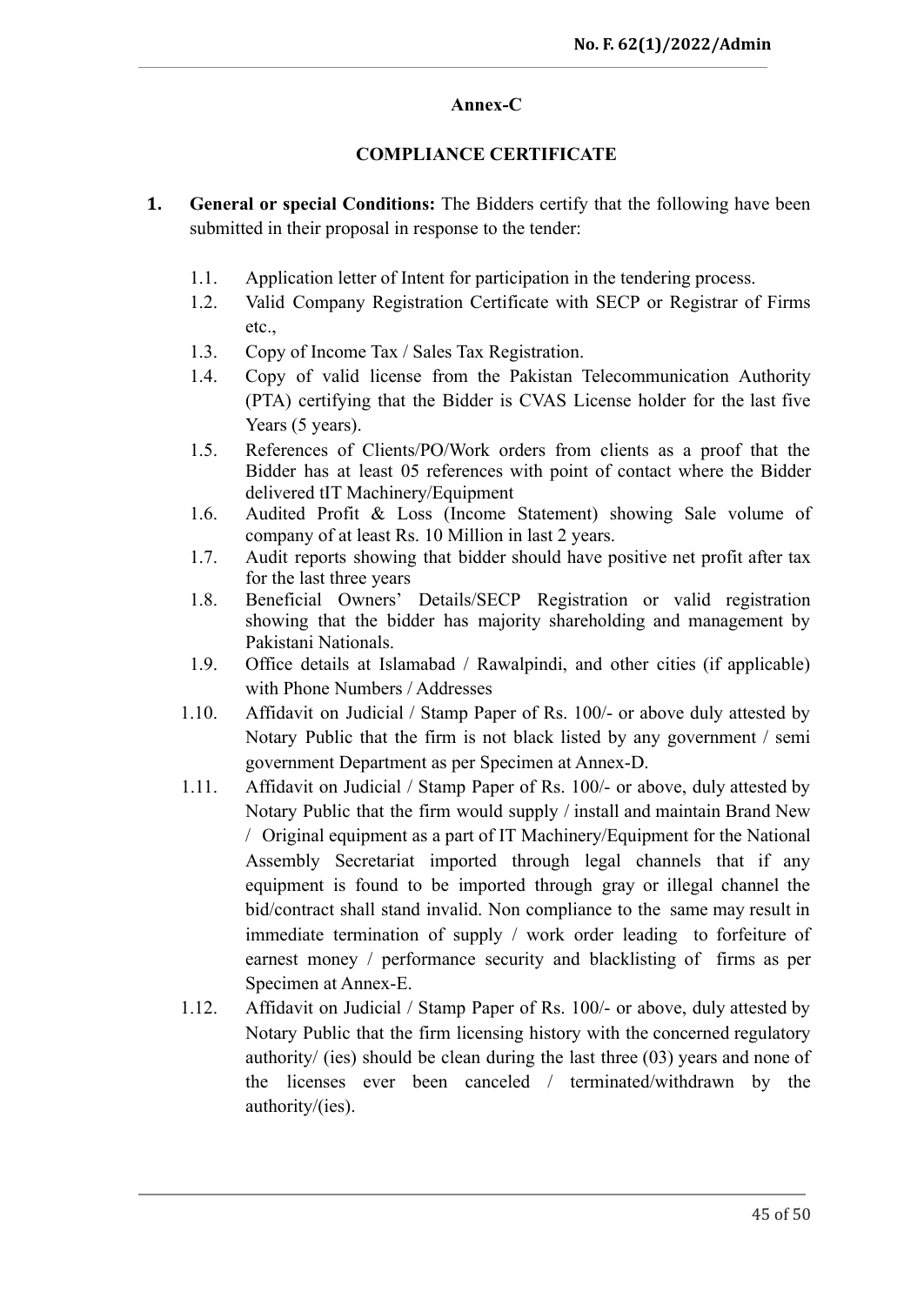- **2.** The firms/bidders declared that they will be bound to make delivery/supply and install the item(s) as per specification at the National Assembly Secretariat mentioned at Annex-A.
- **3.** The Firms/Bidders declare that they shall NOT supply reconditioned/sub-standard/used item(s).
- **4.** Mode of the payment based on credit and taxes will be applicable as per Government Policy amended to time and again. The firm should clearly show whether GST is included or excluded in the offered rates.
- **5.** The firm will be bound to supply, deliver and install the item(s) within specified time.
- **6.** The National Assembly Secretariat reserves the right to accept or reject any or all bids as per PPRA rules.

Terms and conditions must be signed and attached with the Tender document if agreed upon.

<span id="page-45-0"></span>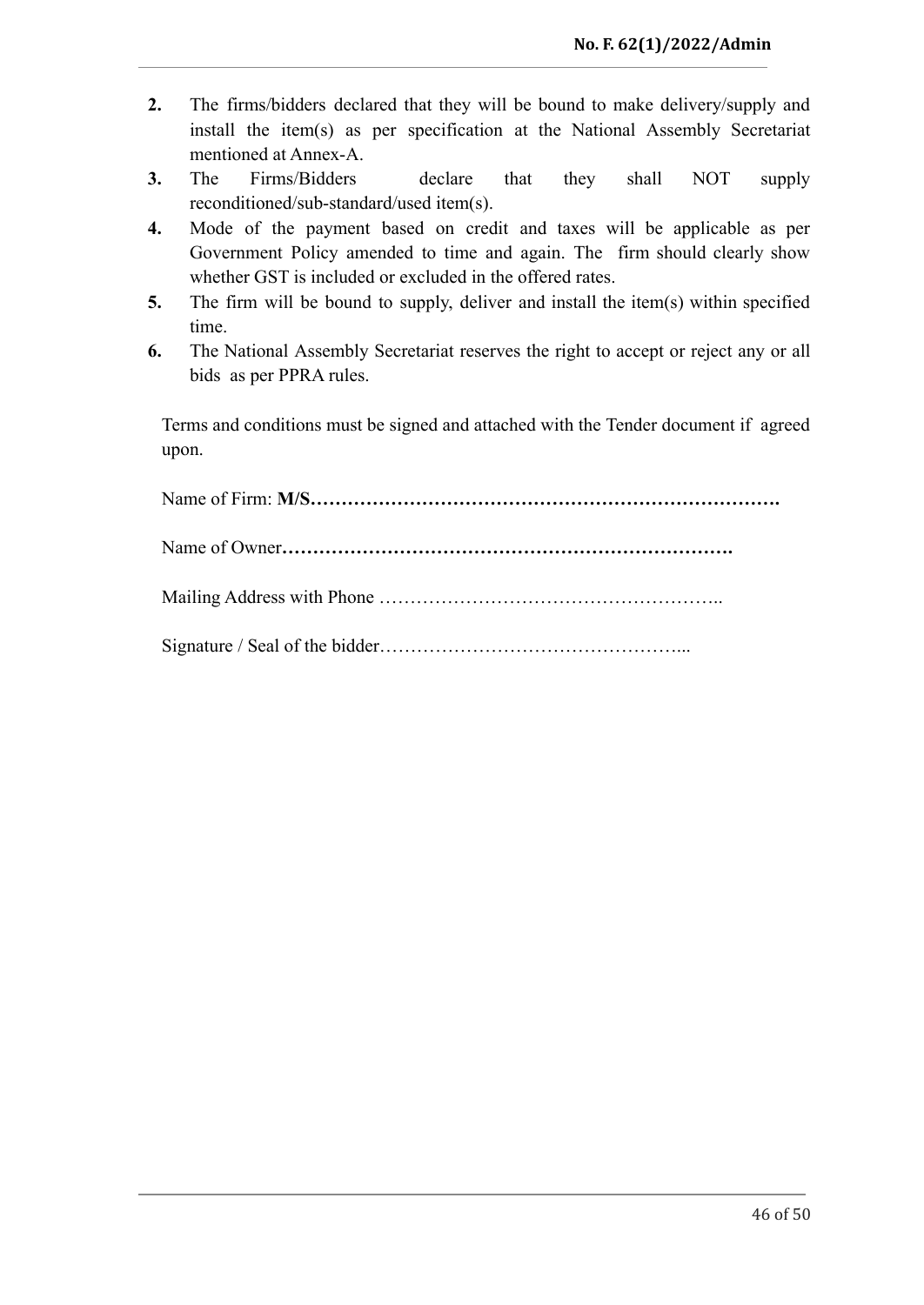## **ANNEX-D**

(Must be Printed on Rs. 100/- or Above Stamp Paper)

#### **NON-BLACKLISTING DECLARATION**

<span id="page-46-0"></span>CERTIFIED THAT M/s ,,,,,,,,,,,,,,,,,,,,,,,,,,,,,,,,,,,,,,,,,,,,,,,,,,,,,,,,,,,,,,,, HAS NOT BEEN BLACK-LISTED BY ANY PUBLIC OR PRIVATE SECTOR ORGANIZATION IN PAKISTAN.

| M/s               |              |         |
|-------------------|--------------|---------|
| Contact           |              | Person: |
| Address:          |              |         |
| Tel $#$ :         | Mobile $#$ . |         |
| $\text{Fax} \#$ : | Email:       |         |

Signature :\_\_\_\_\_\_\_\_\_\_\_\_\_\_\_\_\_\_\_ Dated : \_\_\_\_\_\_\_\_\_\_\_\_\_\_\_\_\_\_\_\_\_\_

| <b>BIDDER'S SEAL</b> |
|----------------------|
|                      |
|                      |
|                      |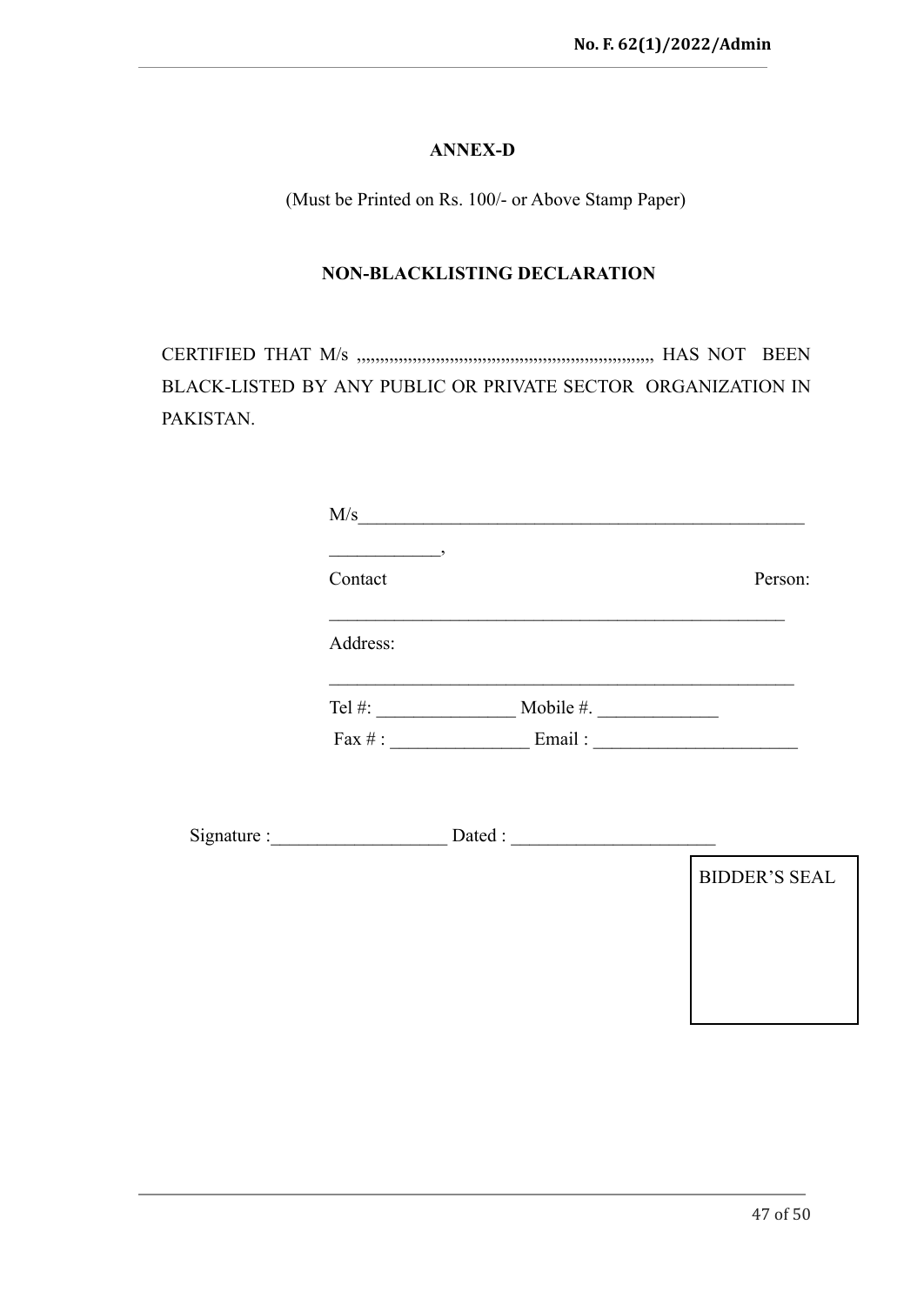#### <span id="page-47-0"></span>ATTESTED BY NOTARY PUBLIC

#### **ANNEX-E**

(Must be Printed on Rs. 100/- or Above Stamp Paper)

#### **UNDERTAKING / CERTIFICATE**

<span id="page-47-1"></span>IF THE PROCUREMENT OF IIT MACHINERY/EQUIPMENT FOR THE NATIONAL ASSEMBLY SECRETARIAT DO NOT FULFILL THE REQUIREMENTS LAID DOWN IN THE TENDER DOCUMENT AT ANY STAGE AFTER THE AWARD, THE SUPPLY / WORK ORDER OF THE FIRM WILL BE IMMEDIATELY TERMINATED WITHOUT ASSIGNING ANY REASON AND WILL NOT MAKE ANY REFUND / PAYMENT. FURTHER, THE PERFORMANCE / BID SECURITY GIVEN BY THE FIRM WILL ALSO BE CONFISCATED AND THE FIRM WILL BE DECLARED BLACK LISTED.

| M/s                       |              |  |
|---------------------------|--------------|--|
| <b>Authorized Person:</b> |              |  |
| Address :                 |              |  |
| Tel $#$ :                 | Mobile $#$ . |  |
| Fax $#$ :                 | Email:       |  |

Signature :\_\_\_\_\_\_\_\_\_\_\_\_\_\_\_\_\_\_\_ Dated : \_\_\_\_\_\_\_\_\_\_\_\_\_\_\_\_\_\_\_\_\_\_

BIDDER'S SEAL

## ATTESTED BY NOTARY PUBLIC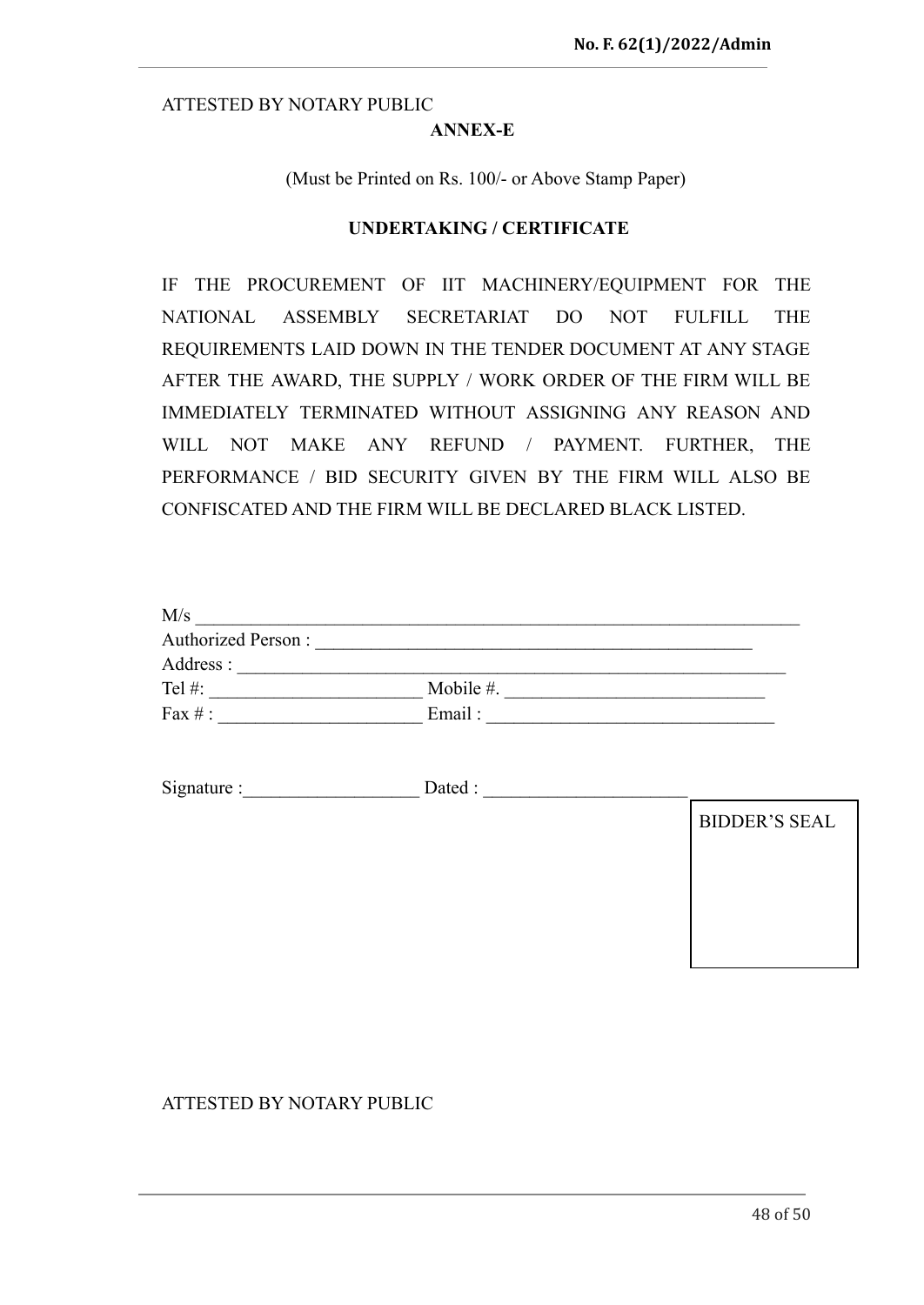## **ANNEX-F**

# <span id="page-48-0"></span>**FORM OF CONTRACT FOR THE MAINTENANCE OF IT EQUIPMENT/MACHINERY FOR THE NATIONALASSEMBLY SECRETARIAT**

<span id="page-48-1"></span>1. This CONTRACT AGREEMENT is made at Islamabad on …………… the ……….day of ……………….of the year Two Thousand and Twenty Two (2022), …………………………………………………….a company registered under the Companies Ordinance 1984, with its Head Office…………………………………….., hereinafter referred to as the " (the first party) which term shall mean and include its Heirs, Agents, Executors, Successors and Assigns

#### AND

THE NATIONAL ASSEMBLY SECRETARIAT located at, Islamabad through its Representative, hereinafter referred to as the Procuring Agency (the second party).

2. And whereas during the contract period M/s………………………will provide repair / maintenance services to the Procuring Agency; by providing technical support to the Procuring Agency where the first year would be without any cost to the procuring agency.

#### 3. NOW IT IS HEREBY AGREED AS FOLLOWS

- a. That repair / maintenance services provided by M/s……………to the Procuring Agency according to this contract agreement, must be rendered at the said premises, as per clauses mutually agreed by both the parties **Annex-A**.
- b. This agreement shall take effect on and from ……………… and shall remain in force for a period of ………………….. i.e., ………2022 to …………………
- c. M/S…………………… shall be responsible for responding to the technical queries on the request of the Procuring Agency during the duration of the contract and carry out customization as may be required.
- d. M/S…………………… shall be responsible for any delay in provision of the *PROCUREMENT OF IT EQUIPMENT/MACHINERY FOR THE NATIONAL ASSEMBLY SECRETARIAT* and as such be liable for penalties